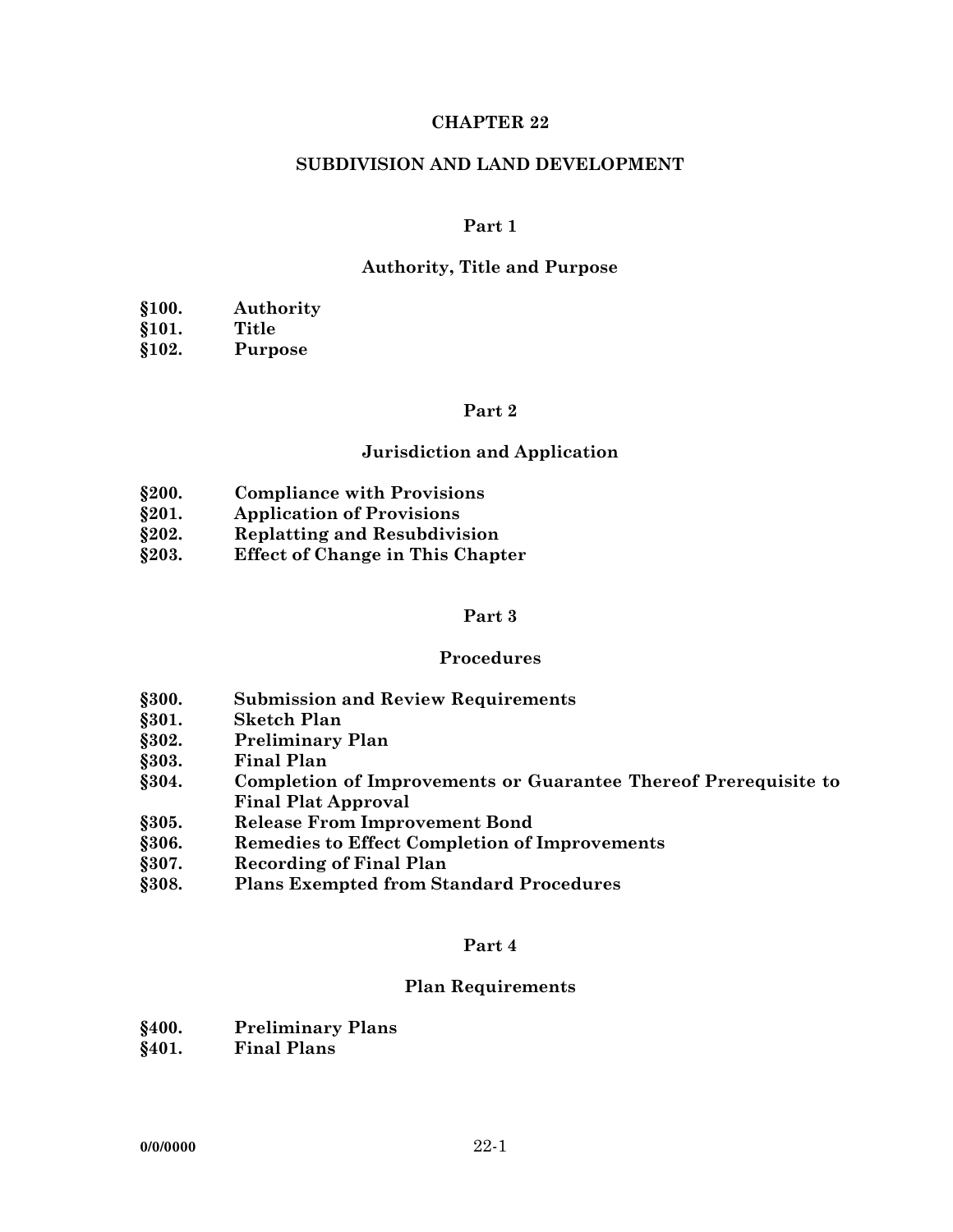## **Design Standards**

- **§500. Application and General Standards**
- **§501. Streets**
- **§502. Blocks**
- **§503. Lots and Parcels**
- **§504. Sanitary Sewage Disposal**
- **§505. Water Supply**
- **§506. Storm Water Management Design Standards**
- **§507. Public Use and Service Areas**

## **Part 6**

## **Improvement Specifications**

- **§600. General Requirements**
- **§601. Required Improvements**
- **§602. Recommended Improvements**

## **Part 7**

## **Administration and Amendments**

- **§700. Fees**
- **§701. Modifications**
- **§702. Challenges**
- **§703. Preventive Remedies**
- **§704. Enforcement Remedies**
- **§705. Keeping of Records**
- **§706. Responsibility**
- **§707. Conflicts**
- **§708. Amendments**

## **Part 8**

# **Definitions**

- **§800. General Definitions**
- **§801. Specific Definitions**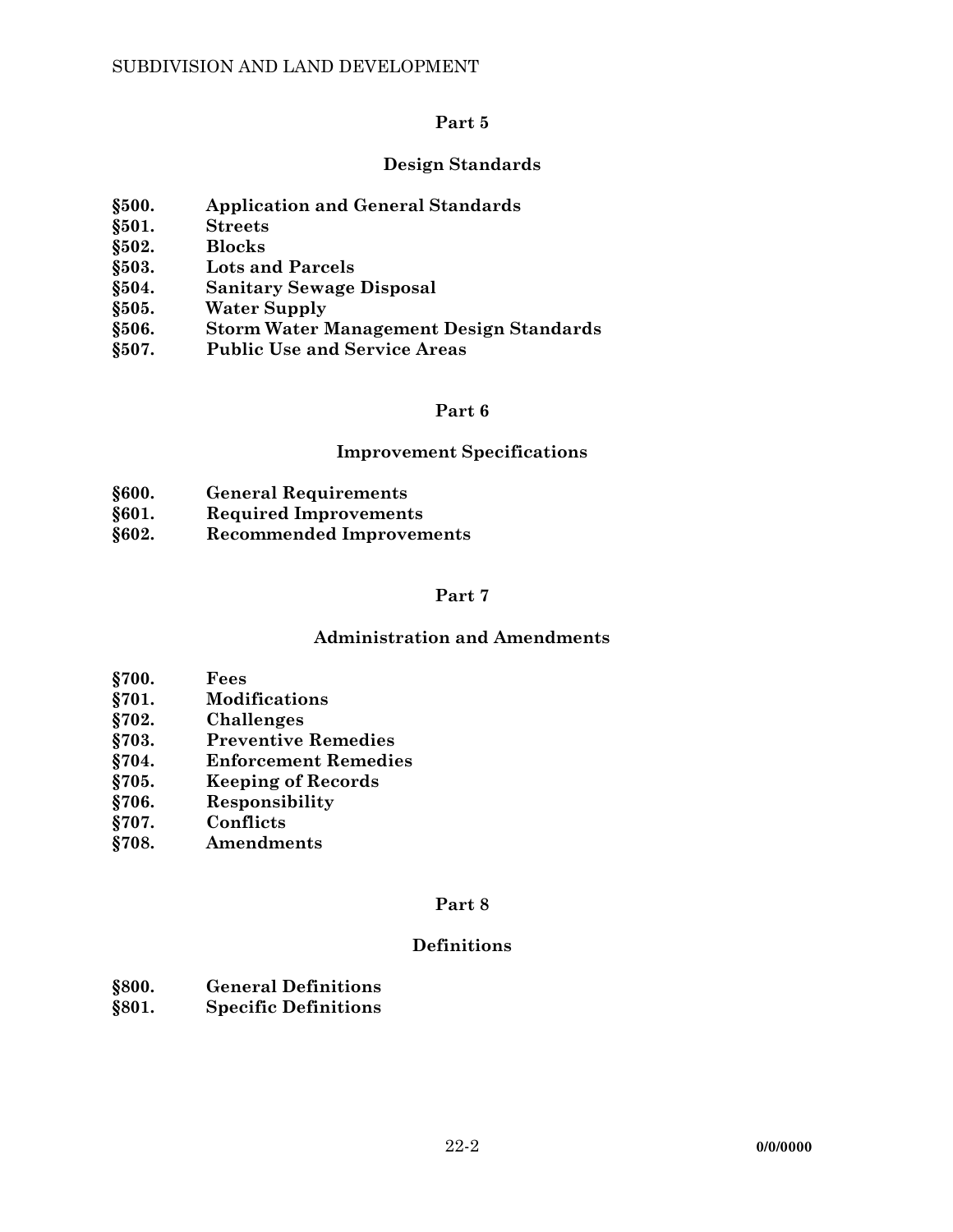## **Floodplain Regulations**

- **§900. General Provisions**
- **§901. Application Procedures and Requirements**
- **§902. Design Standards and Improvement in Designated Floodplain Districts**
- **§903. Definitions**

 **Appendix 1 — Determination of Floodplains** 

 **Appendix 2 — Design of Storm Drainage Systems**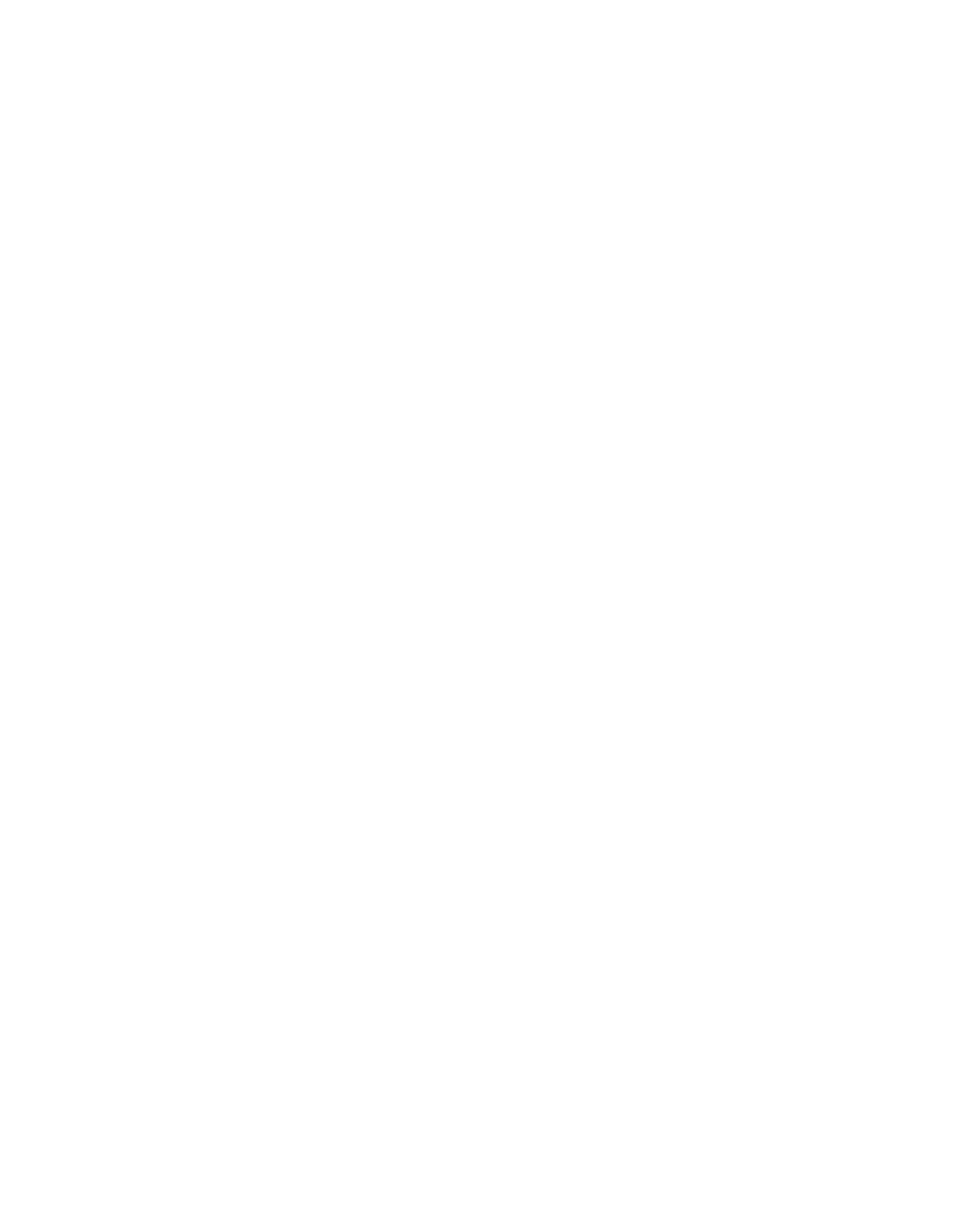## **Authority, Title and Purpose**

## **§100. Authority.**

This Chapter 22 provides for the control of the subdivision and development of land and the approval of plans and replats of land within the jurisdiction of the Borough Council of the Borough of Mohnton, Berks County, Pennsylvania, ordained by the Borough Council of the Borough of Mohnton, Berks County, Pennsylvania, under the Authority of Article V of the "Pennsylvania Municipalities Planning Code," Act of the General Assembly No. 247 of 1968, as amended. (Ord. 337, 12/-/1973, §1.00)

## **§101. Title.**

This Chapter 22 shall be known and may be cited as "The Subdivision and Land Development Ordinance of the Borough of Mohnton." (Ord. 337, 12/-/1973, §1.05)

## **§102. Purpose.**

- 1. The purpose of this Chapter 22 shall be to provide uniform standards to guide the subdivision, resubdivision and development of land of the Borough of Mohnton in order to promote the public health, safety, convenience and general welfare of the Borough. It shall be administered to insure orderly growth and development; the conservation, protection and proper use of land; and to provide adequate provisions for traffic circulation, recreation, utilities and services.
- 2. It is not intended by this Chapter 22 to repeal, abrogate, annul, or in any way impair or interfere with existing provisions of other laws or ordinances except those specifically repealed by this Chapter 22, or with private restrictions placed upon property by deed, covenant or other private agreement.

(Ord. 337, 12/-/1973, §1.10)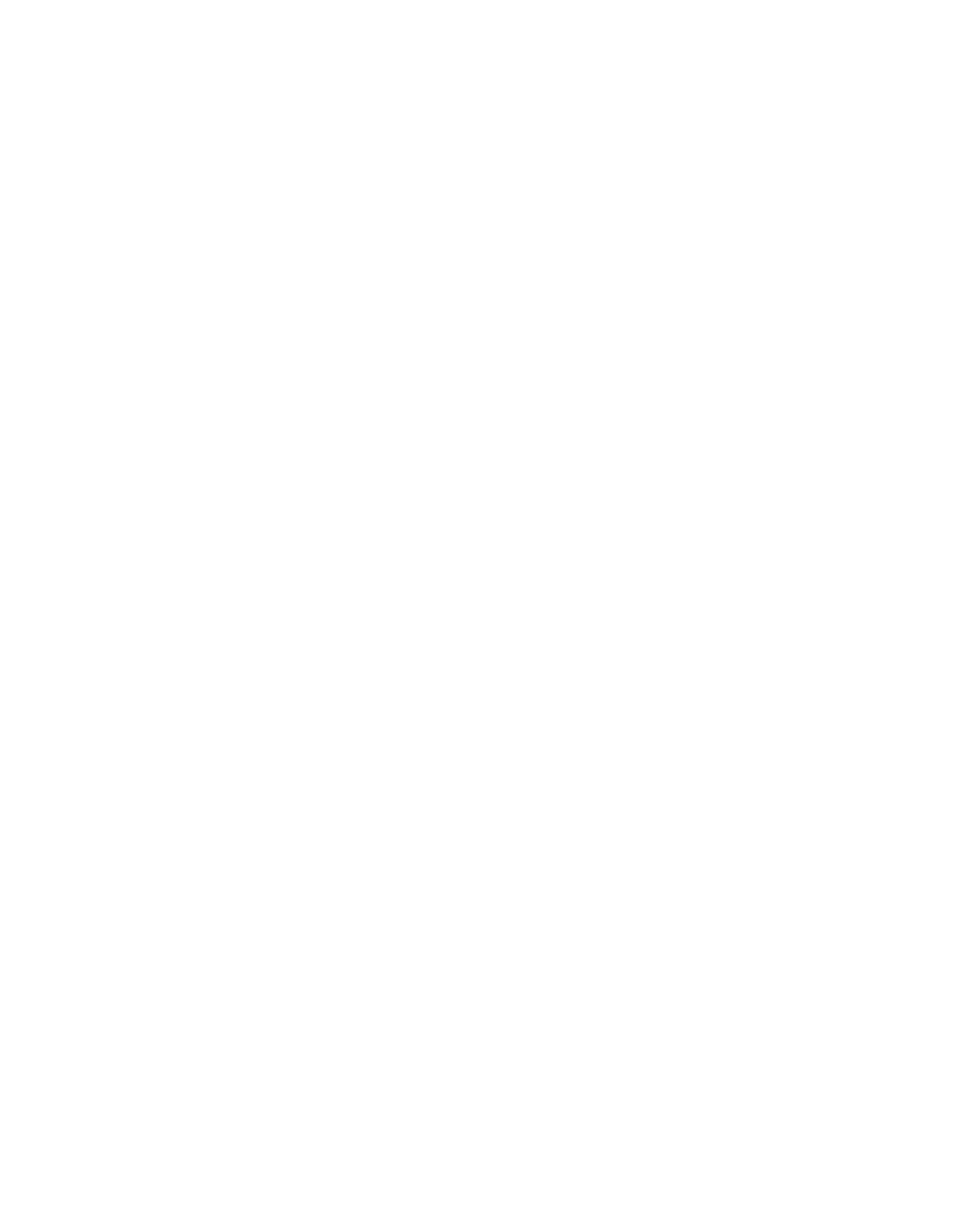# **Jurisdiction and Application**

## **§200. Compliance with Provisions.**

After the effective date of this Chapter 22, no subdivision or land development or any lot, sewer, water main, or other improvements in connection therewith shall be laid out, constructed, opened, or dedicated for public use or travel or for the common use of occupants of buildings abutting thereon, except in accordance with the provisions of this Chapter 22. (Ord. 337, 12/-/1973, §2.05)

## **§201. Application of Provisions.**

The provisions of this Chapter 22 shall not apply to a subdivision recorded prior to the effective date of this Chapter 22. The provisions of this Chapter 22 shall apply to and control all other subdivisions and land developments within Mohnton Borough, except as provided for in §§203 and 204. (Ord. 337, 12/-/1973, §2.10)

### **§202. Replatting and Resubdivision.**

Any replatting or resubdivision of land, including a change of a recorded plan, shall be considered a new subdivision and shall comply with the provisions of this Chapter 22. (Ord. 337, 12/-/1973, §2.15)

## **§203. Effect of Change in This Chapter.**

Changes in this Chapter shall affect plats as follows:

- 1. From the time an application for approval of a plat, whether preliminary or final, is duly filed as provided in this Chapter, and while such application is pending approval or disapproval, no change or amendment of this Chapter, zoning or other governing ordinance or plan shall affect the decision on such application adversely to the applicant and the applicant shall be entitled to a decision in accordance with the provisions of the governing ordinances or plans as they stood at the time the application was duly approved. The applicant shall be entitled to final approval in accordance with the terms of the approved preliminary application as hereinafter provided. However, if an application is properly and finally denied, any subsequent application shall be subject to the intervening change in governing regulations.
- 2. When an application for approval of a plat, whether preliminary or final, has been approved without conditions or approved by the applicant's acceptance of conditions, no subsequent change or amendment in this Chapter, zoning or other gov-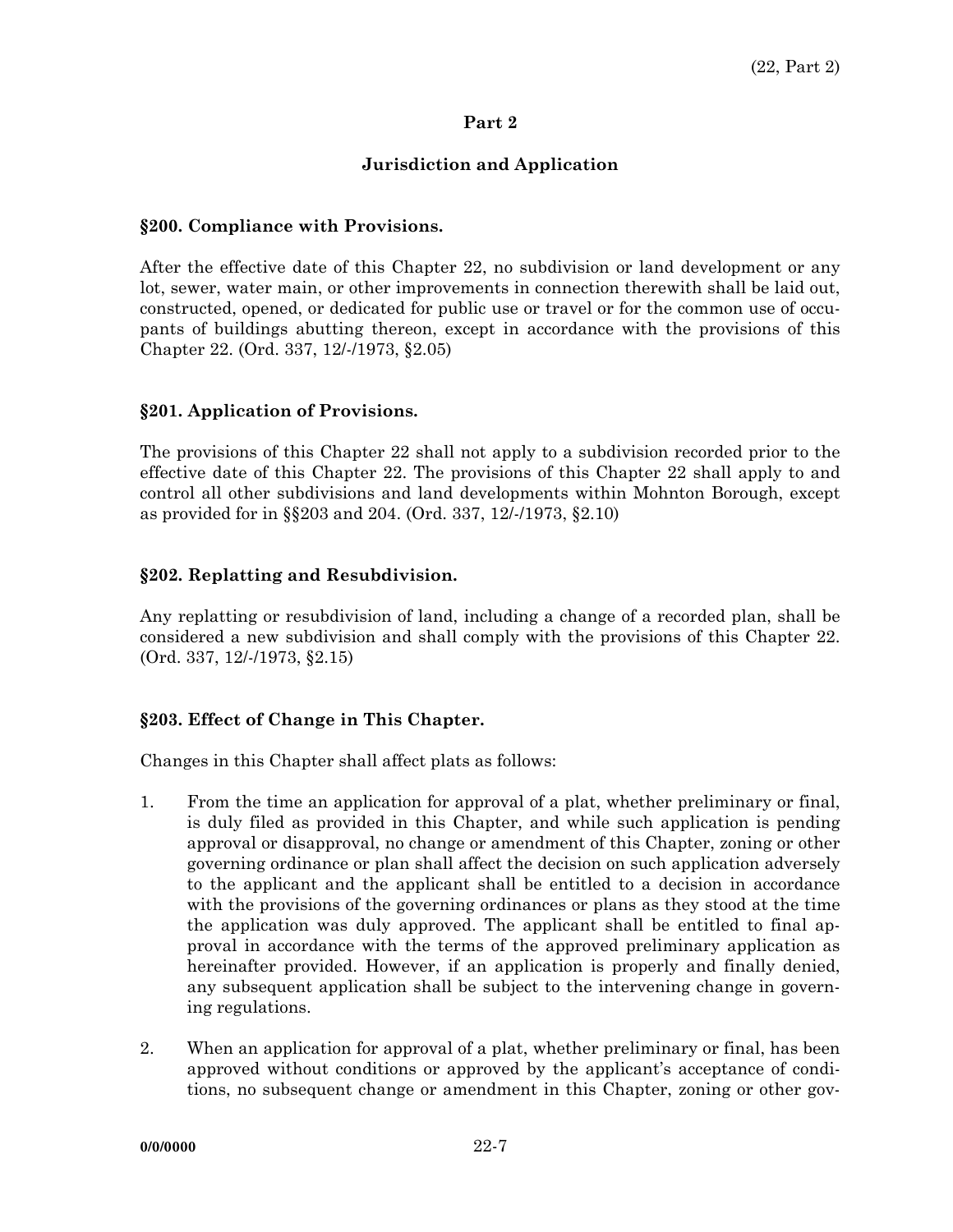erning ordinance or plan shall be applied to affect adversely the right of the applicant to commence and to complete any aspect of the approved development in accordance with the terms of such approval within five years from such approval.

- 3. Where final approval is preceded by preliminary approval, the aforesaid five-year period shall be counted from the date of the preliminary approval. In the case of any doubt as to the terms of a preliminary approval, the terms shall be construed in the light of the provisions of this Chapter or the governing ordinance or plans as they stood at the time when the application for such approval was duly filed.
- 4. Where the landowner has substantially completed the required improvements as depicted upon the final plat within the aforesaid five-year limit, or any extension thereof as may be granted by the Borough Council, no change of any ordinance or plan enacted subsequent to the date of filing of the preliminary plat shall modify or revoke any aspect of the approved final plat pertaining to zoning classification or density, lot, building, street or utility location.
- 5. In the case of a preliminary plat calling for the installation of improvements beyond the five-year period, a schedule shall be filed by the landowner with the preliminary plat delineating all proposed sections as well as deadlines within which applications for final plat approval of each section are intended to be filed. Such schedule shall be updated annually by the applicant on or before the anniversary of the preliminary plat approval, until final plat approval of the final section has been granted and any modification in the aforesaid schedule shall be subject to approval of the Borough Council in its discretion.
- 6. Each section in any residential subdivision or land development, except for the last section, shall contain a minimum of 25% of the total number of dwelling units as depicted on the preliminary plan, unless a lesser percentage is approved by the Borough Council in its discretion. Provided the landowner has not defaulted with regard to or violated any of the conditions of the preliminary plat approval, including compliance with landowner's aforesaid schedule of submission of final plats for the various sections, then the aforesaid protections afforded by substantially completing the improvements depicted upon the final plat within five years shall apply and for any section or sections, beyond the initial section, in which the required improvements have not been substantially completed within said five-year period the aforesaid protections shall apply for an additional term or terms of three years from the date of final plat approval for each section.
- 7. Failure of landowner to adhere to the aforesaid schedule of submission of final plats for the various sections shall subject any such section to any and all changes in this Chapter, zoning, and other governing ordinance enacted by the Borough subsequent to the date of the initial preliminary plan submission.

(Ord. 337, 12/-/1973, §§2.20, 2.25; as amended by Ord. 516, 6/10/1992)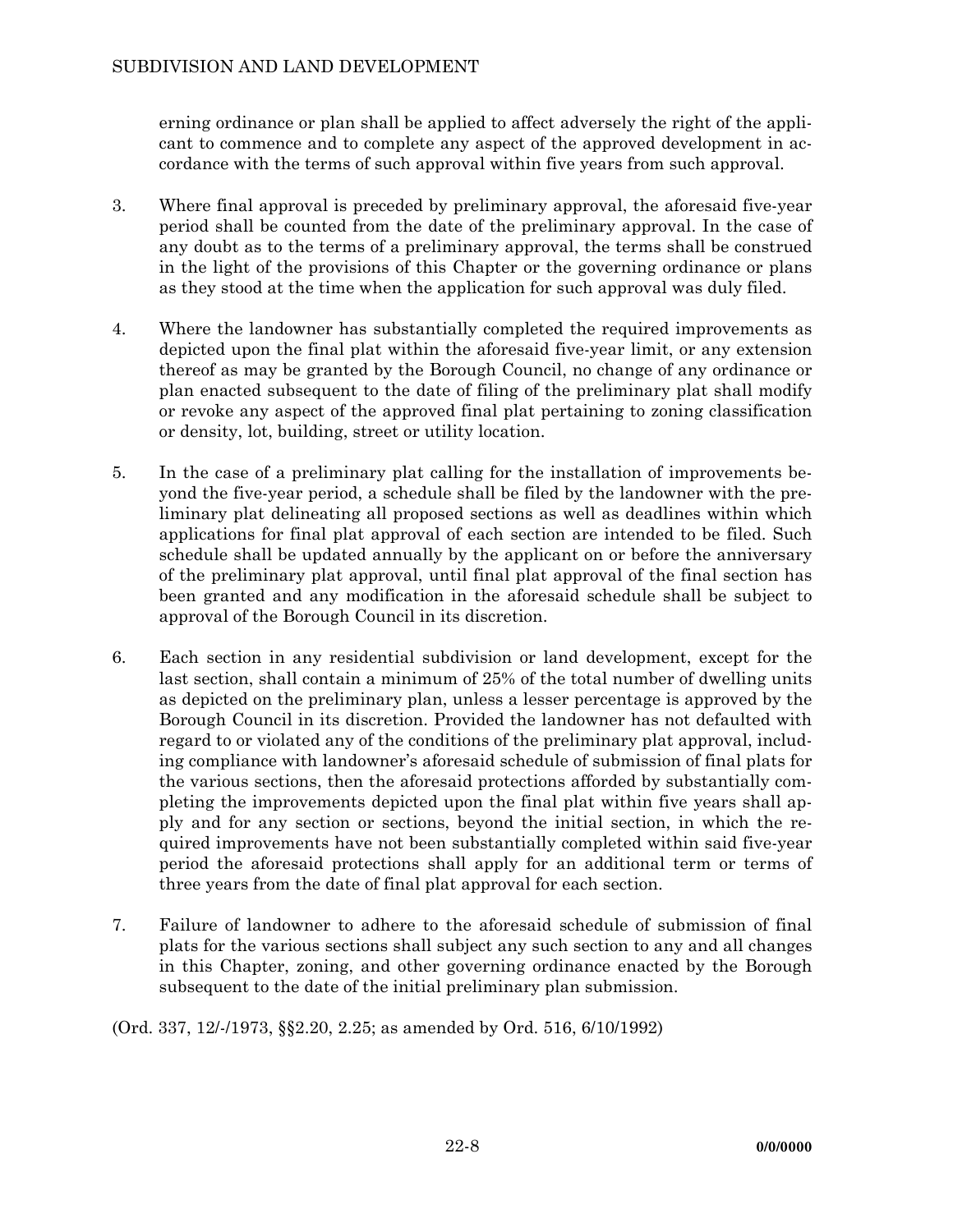## **Procedures**

## **§300. Submission and Review Requirements.**

- 1. Hereafter, subdivision and land development plans shall be reviewed by the Borough Planning Commission, the County Planning Commission and other Borough, State, or County officials as necessary, and shall be approved or disapproved by the Borough Council in accordance with the procedures specified in this Part 3 and in other sections of this Chapter 22.
- 2. For all subdivision and land developments except those exempted from standard procedures, a Preliminary Plan, and a Final Plan must be submitted. Those subdivisions exempted from this procedure and the procedures to follow in the case of exempted subdivisions are to be found in §305 of this Part 3. [Ord. 516]
- (Ord. 337, 12/-/1973, §3.00; as amended by Ord. 516, 6/10/1992)

## **§301. Sketch Plan.**

- 1. Prospective subdividers and developers are strongly urged to discuss possible development with the Planning Commission prior to submission of a preliminary plan. A sketch plan shall be presented for review not less than 10 days prior to the regular meeting of the Planning Commission at which it is to be considered. Submission of a sketch plan will not constitute a formal filing of a subdivision or land development plan with the Borough.
- 2. Data furnished in a sketch plan shall be at the discretion of the prospective applicant. For fullest usefulness, it is suggested that a sketch plan should include the following information:
	- A. Tract boundaries.
	- B. Location within the Borough.
	- C. North point.
	- D. Streets on and adjacent to the tract.
	- E. Significant topographical physical features including floodplains, if any.
	- F. Proposed general street layout.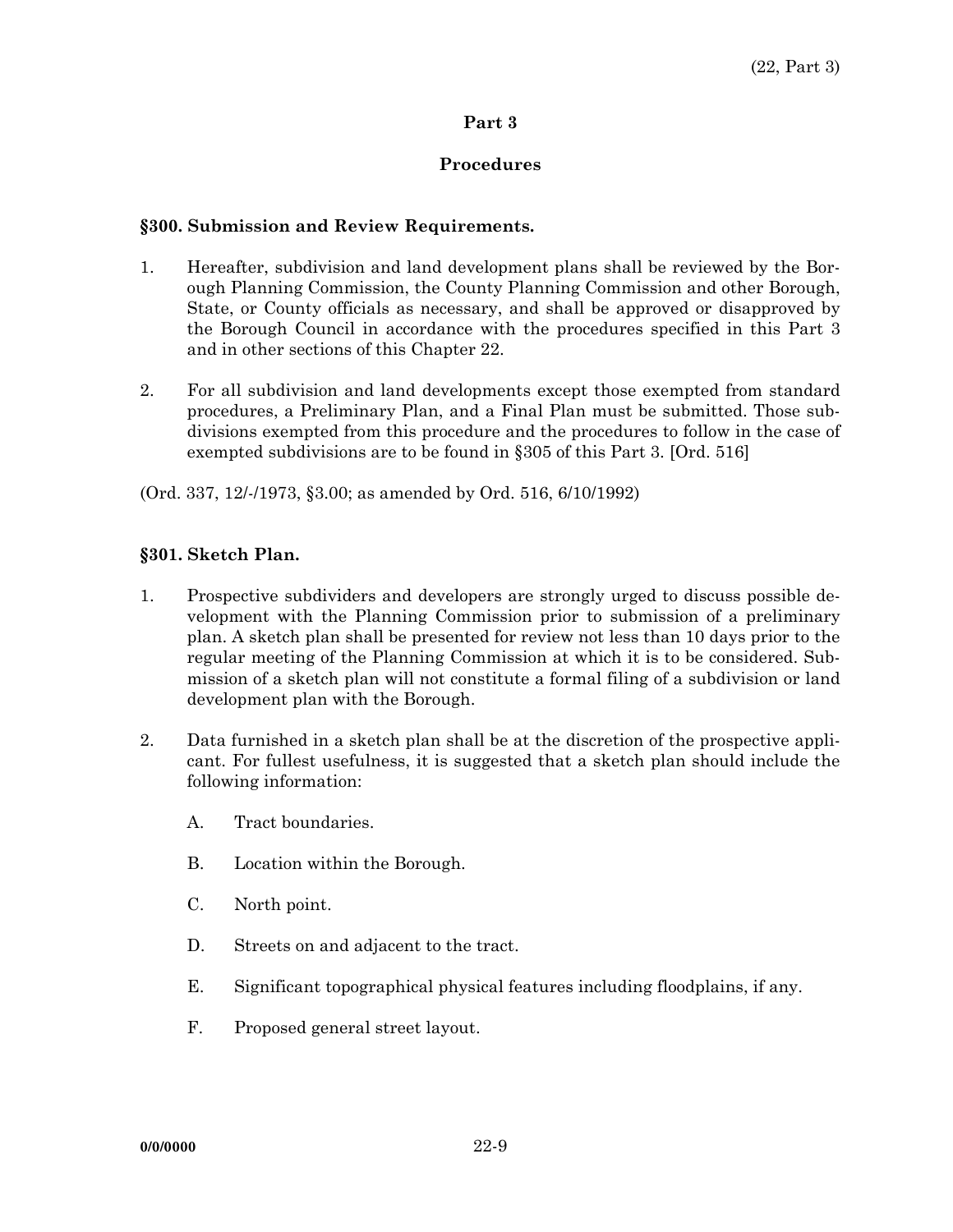- G. Proposed general layout of the development, including location of proposed open space and other preservation areas and other general features of the development.
- H. A sketch plan need not be to scale nor are precise dimensions required.

(Ord. 337, 12/-/1973, §3.10; as amended by Ord. 516, 6/10/1992)

## **§302. Preliminary Plan.**

- 1. Submission. Preliminary Plans and required supplementary data for all proposed subdivisions and land developments, except minor subdivisions, shall be submitted in person by the Subdivider or his agent to the Borough Secretary.
	- A. The Borough Council shall, within 90 days after an application for review of a Preliminary Plan is filed with the Borough, review the Plan and notify the Subdivider of its action regarding the Plan. The Preliminary Plan shall not be considered as officially accepted for review, nor officially submitted to the Borough nor officially filed with the Borough until the date on which the Borough Planning Commission sends by certified or registered mail to the Subdivider or his agent a Preliminary Plan Receipt and a letter indicating the Borough Planning Commission's intent to review the Plan.
	- B. The Borough Planning Commission shall determine whether all the requirements of §302(2) and §401 are met. If the requirements of these two Sections are not met the Planning Commission may indicate in writing to the Subdivider or his agent the Commission's intention to not review the Preliminary Plan and request that the Plan be resubmitted to comply with the requirements of §302(2) and §401. The Planning Commission shall indicate in what ways the Plan did not comply with the requirements of these Sections if the Commission declines to review the Plan as submitted.
	- C. The Secretary of the Borough Planning Commission shall send a Preliminary Plan Receipt or a letter indicating refusal to review a plan to the Subdivider or his agent within two weeks of the date the Preliminary Plan was submitted to the Borough Secretary.
- 2. Official Submission of a Preliminary Plan shall include:
	- A. Submission of five completed Applications for Review of Preliminary Subdivision Plan (Form LSR-2).
	- B. Submission of 14 blue-on-white or black-on-white prints on paper of the Preliminary Plan. If a subdivision is located in or is adjacent to another municipality, one additional print shall be submitted for each additional municipality involved.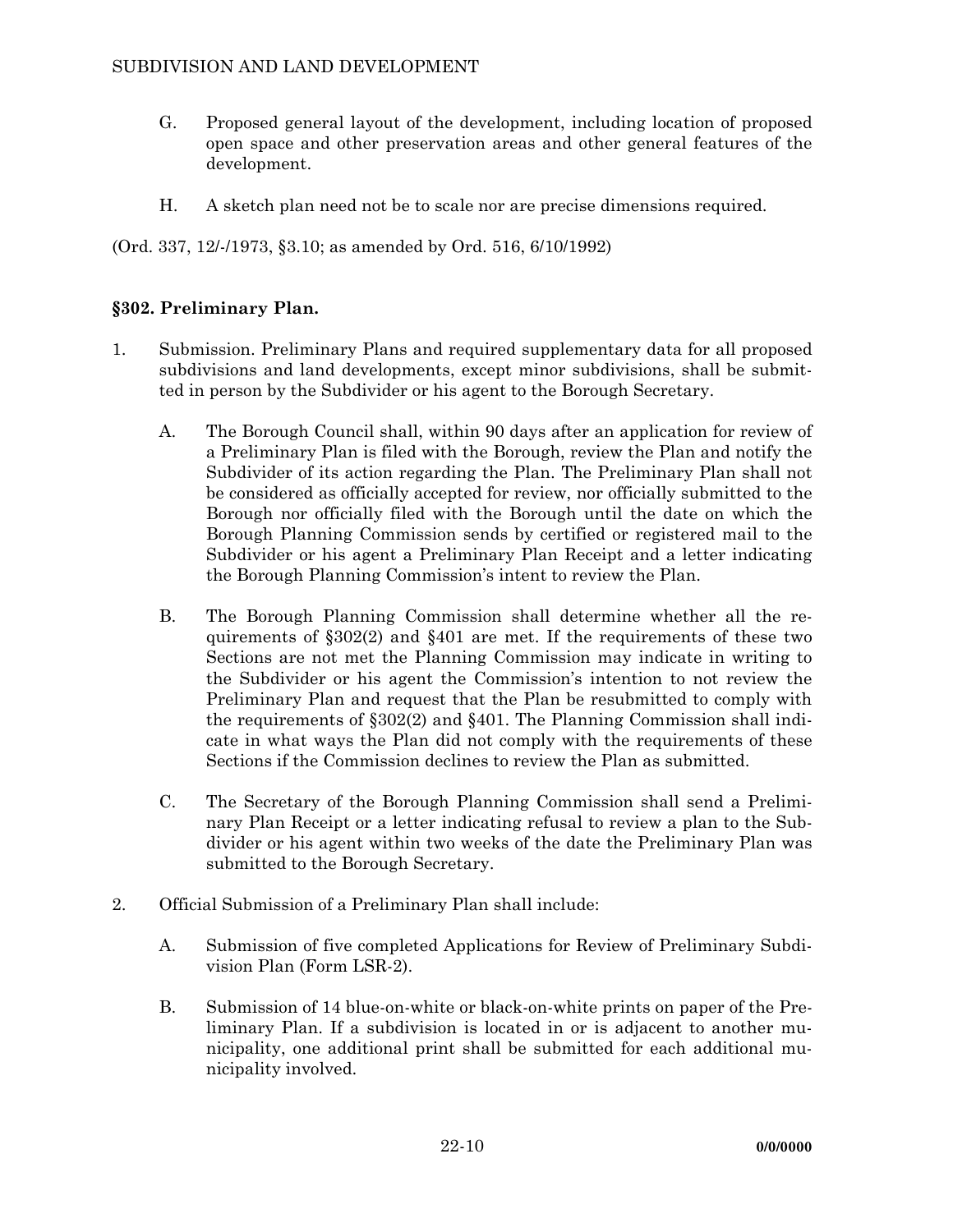- C. Twelve copies of all other information and plans which are required.
- D. Payment of the filing fee.
- 3. Distribution. The Borough Secretary shall distribute submitted information as follows:
	- A. To the County Planning Commission.
		- (1) Two prints of the Preliminary Plan plus one additional print of the Preliminary Plan in each of the following circumstances:
			- (a) Whenever the property being subdivided abuts a State legislative route.
			- (b) Whenever a proposed subdivision is located in or adjacent to more than one municipality, in which case one additional print shall be submitted for each additional municipality involved.
		- (2) Three prints for use by the Berks County Conservation District.
		- (3) One copy of the Application for Review of Preliminary Subdivision Plan.
		- (4) Five copies of all other required information and plans.
	- B. To the Borough Planning Commission.
		- (1) Two copies of the Plan.
		- (2) One copy of the Application for Review of Preliminary Subdivision Plan.
		- (3) Two copies of all other required information and plans.
	- C. To the Borough Engineer.
		- (1) Two copies of the Plan.
		- (2) One copy of the Application for Review of Preliminary Subdivision Plan.
		- (3) Two copies of all other required information and plans.
	- D. To the Borough Zoning Officer. One copy of the Plan.
	- E. To the President of the Borough Council.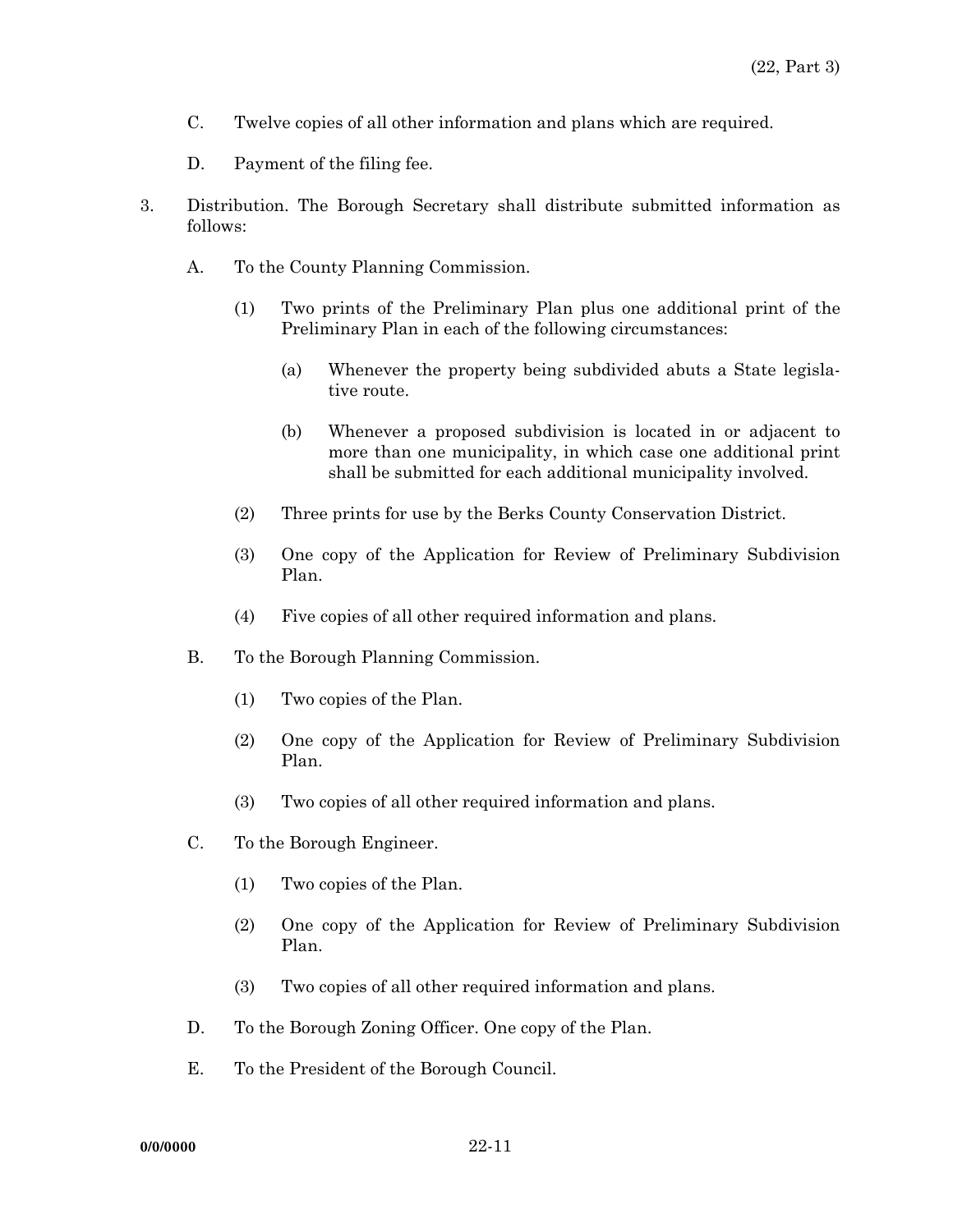- (1) Two copies of the Plan.
- (2) One copy of the Application for Review of Preliminary Subdivision Plan.
- (3) Two copies of all other required information and plans.
- F. To be retained by the Borough Secretary.
	- (1) One copy of the Plan.
	- (2) One copy of the Application for Review of Preliminary Subdivision Plan.
	- (3) One copy of all other required information and plans.
- 4. Review. When a Preliminary Plan has been officially accepted for review, the Borough Planning Commission shall review the Plan at a regularly scheduled or special meeting to determine its conformance to the standards contained in this Chapter 22 and shall recommend such changes and modifications as it shall deem necessary to assure compliance with this Chapter 22.
	- A. The Borough Engineer and the Borough Zoning Officer shall review each Preliminary Plan to determine whether the Plan meets the requirements of this Chapter 22 and the Borough Zoning Chapter 27, and if the Plan does not meet these requirements recommend what modifications in the Plan are necessary to secure compliance with the requirements of these regulations.
	- B. When reviewing a Plan at a regularly scheduled or special meeting the Borough Planning Commission should consider, in addition to its own comments, written reports regarding the subdivision in question from the following:
		- (1) The Borough Engineer.
		- (2) The Borough Zoning Officer.
		- (3) The County Planning Commission.
		- (4) When the property being subdivided abuts a State Legislative Route or when preliminary highway design would affect the property, the report of the Pennsylvania Department of Transportation on the effect of the proposed subdivision on existing or proposed State Highway facilities.
		- (5) The report of the Berks County Conservation District regarding sediment and erosion control.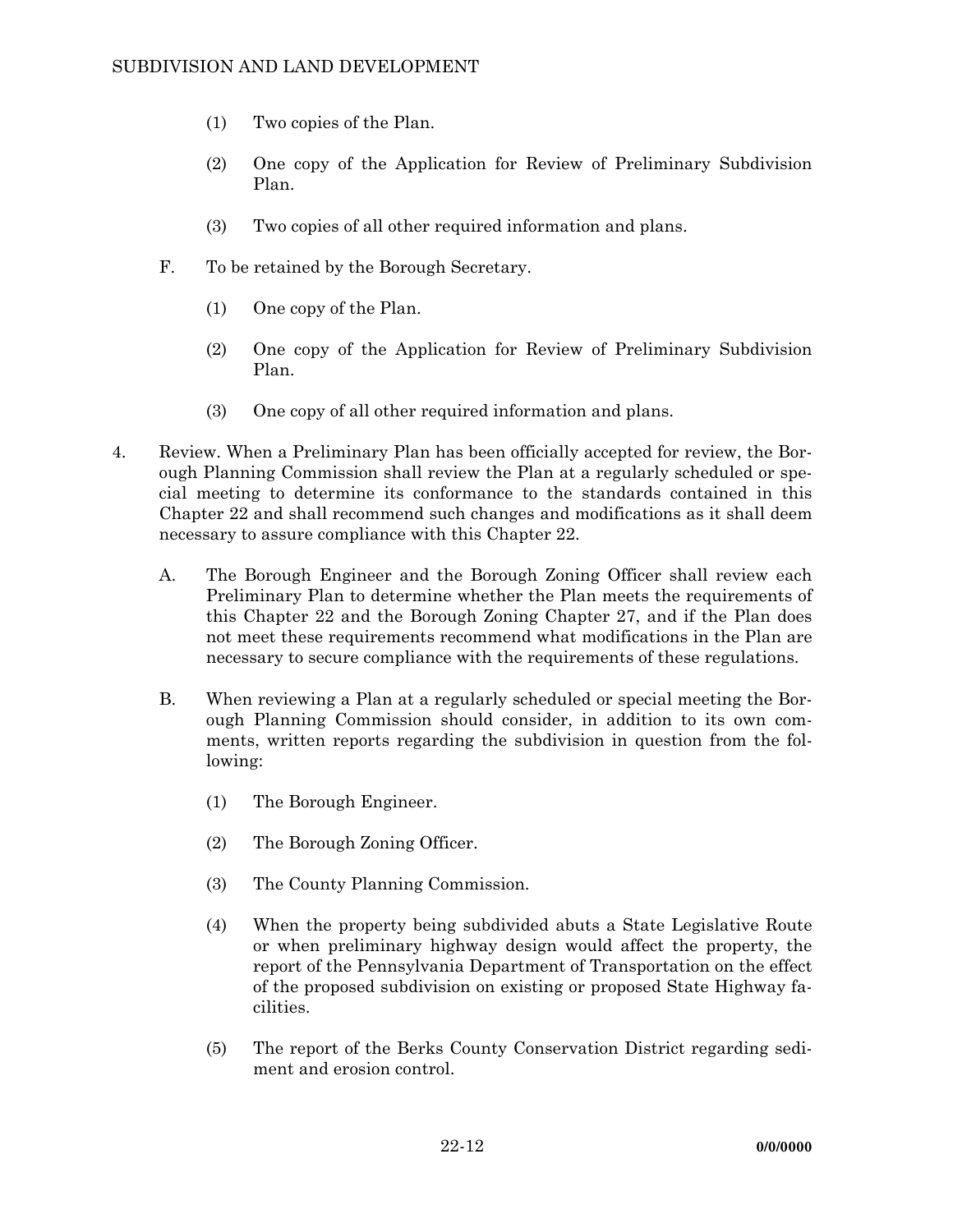- C. Within five calendar days after the meeting at which the Preliminary Plan is reviewed by the Borough Planning Commission, the Planning Commission shall notify the following of the action taken by the Borough Planning Commission regarding the Preliminary Plan. If the review of the Borough Planning Commission is unfavorable because the requirements of this Chapter 22 have not been met or because the Commission deems modifications in the Plan as submitted desirable or necessary, the recommended modifications in the Plan and/or the specific provisions of this Chapter 22 which have not been met shall be noted. If the Preliminary Plan is recommended to be approved subject to conditions, those conditions shall be noted. If the Preliminary Plan is recommended to be approved as submitted, that fact shall be noted.
	- (1) The Borough Secretary.
	- (2) The President of the Borough Council.
	- (3) The Borough Engineer.
	- (4) The Borough Zoning Officer.
	- (5) The County Planning Commission.
	- (6) The Subdivider or his agent.
- 5. Review by Borough Council. After a Preliminary Plan has been reviewed by the Borough Planning Commission, the Plan shall be reviewed at a regularly scheduled or special meeting of the Borough Council
	- A. At a regularly scheduled or special meeting the Borough Council shall review the Preliminary Plan and the written reports of the Borough Planning Commission, the Borough Engineer, the Borough Zoning Officer, and all other reports which may have been received from County and State agencies. The Borough Council shall either approve or disapprove the Plan. No official action shall be taken by the Borough Council with respect to a Preliminary Plan until the Borough has received the written report of the County Planning Commission provided that the report is received within 30 days after the County Planning Commission received a request to review the Preliminary Plan. Failure of the County Planning Commission to act within 30 days shall constitute County approval of the Plan as submitted and the Borough Council may officially act on the basis of such approval.
	- B. Within five days after the meeting at which the Plan is reviewed, the Borough Secretary shall notify in writing the following of the action taken by the Borough Council regarding the Preliminary Plan:
		- (1) Borough Planning Commission.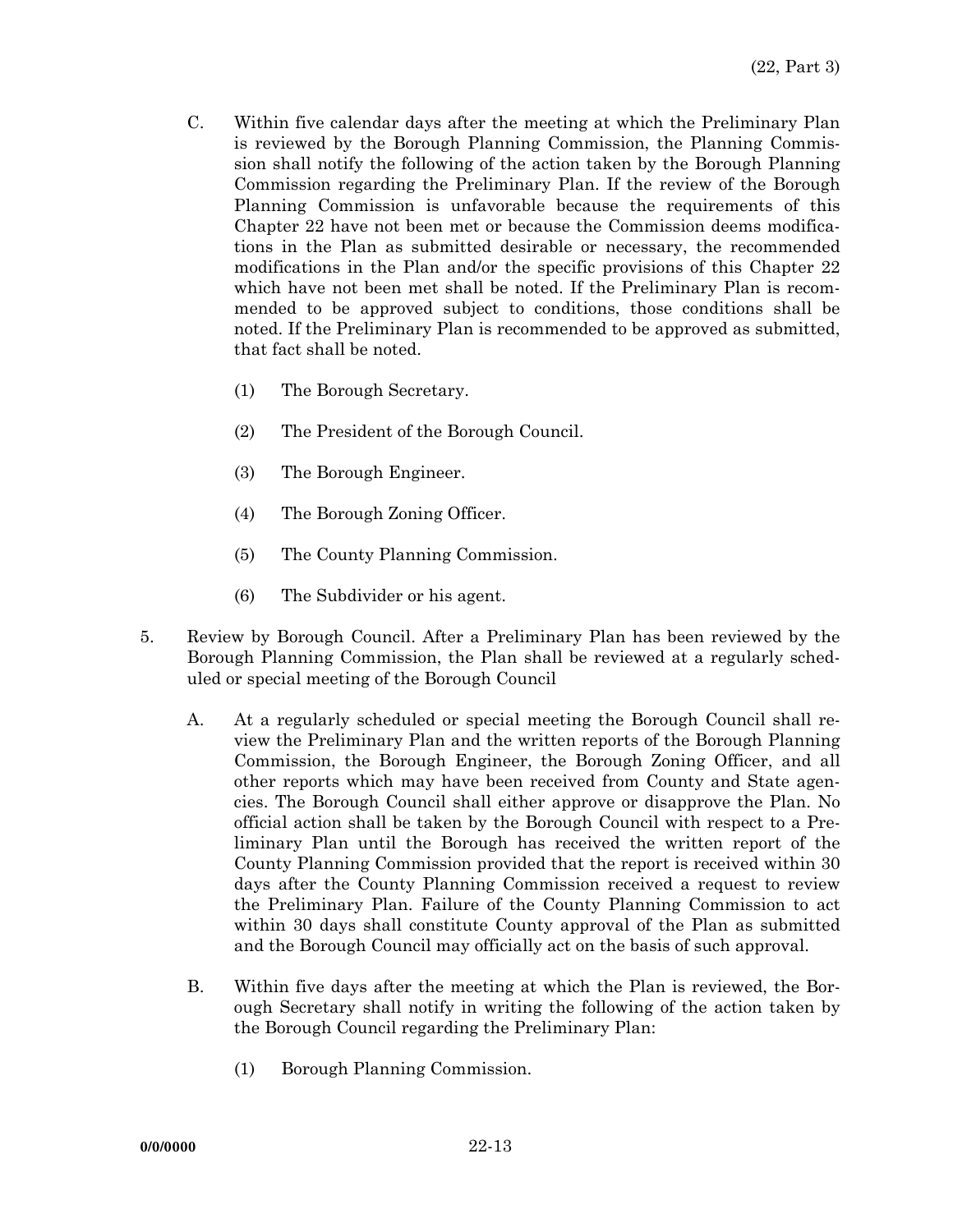- (2) Borough Engineer.
- (3) Borough Zoning Officer.
- (4) County Planning Commission.
- (5) Subdivider or his agent.
- C. Before acting on a Preliminary Plan, the Borough Council may arrange for a public hearing on the Plan, giving public notice as defined by law.
- D. The Borough Council shall within 90 days after the date the Borough accepted a Preliminary Plan for review notify the Subdivider or his agent of the action taken by Council.
- E. The action of the Council may be favorable, approving the Plan, or unfavorable, disapproving the Plan. The findings and reasons upon which the Council's action is based shall be given in writing to the individuals and groups listed in Subsection (B) and stated in the minutes of the meeting at which the Council reviews the Plan. When the Plan as submitted is not approved, the report shall specify the requirements of this Chapter 22 which have not been met and recommend changes which should be made in the Plan to secure approval.
- F. The approval of a Preliminary Plan does not authorize the recording of the Subdivision Plan nor the sale, lease, or transfer of lots.
- G. When a Preliminary Plan has been approved no subsequent change in the Zoning, Subdivision, or other governing regulations or plan shall be applied to affect adversely the right of the applicant to commence and to complete any aspect of the approved development in accordance with the terms of such approval within five years from the date of such approval. The terms of such approval shall be construed in light of the provisions of the governing regulations or plans as they stood at the time approval was given. [Ord. 516]
- H. Approval Stipulations. The approval of a Preliminary Plan shall assure a Subdivider that:
	- (1) The general layout of streets, lots and other features shown on the Preliminary Plan is approved and shall be the basis for the preparation of final detailed improvement plans and the Final Plan, provided that the Final Plan is submitted within one year of the date of the approval of the Preliminary Plan or submitted within an extended period of time if such an extension is approved by the Borough Council.
	- (2) The general terms and any special conditions under which the approval of the Preliminary Plan was granted will not be changed. The Subdivider should note that a Final Plan not submitted within one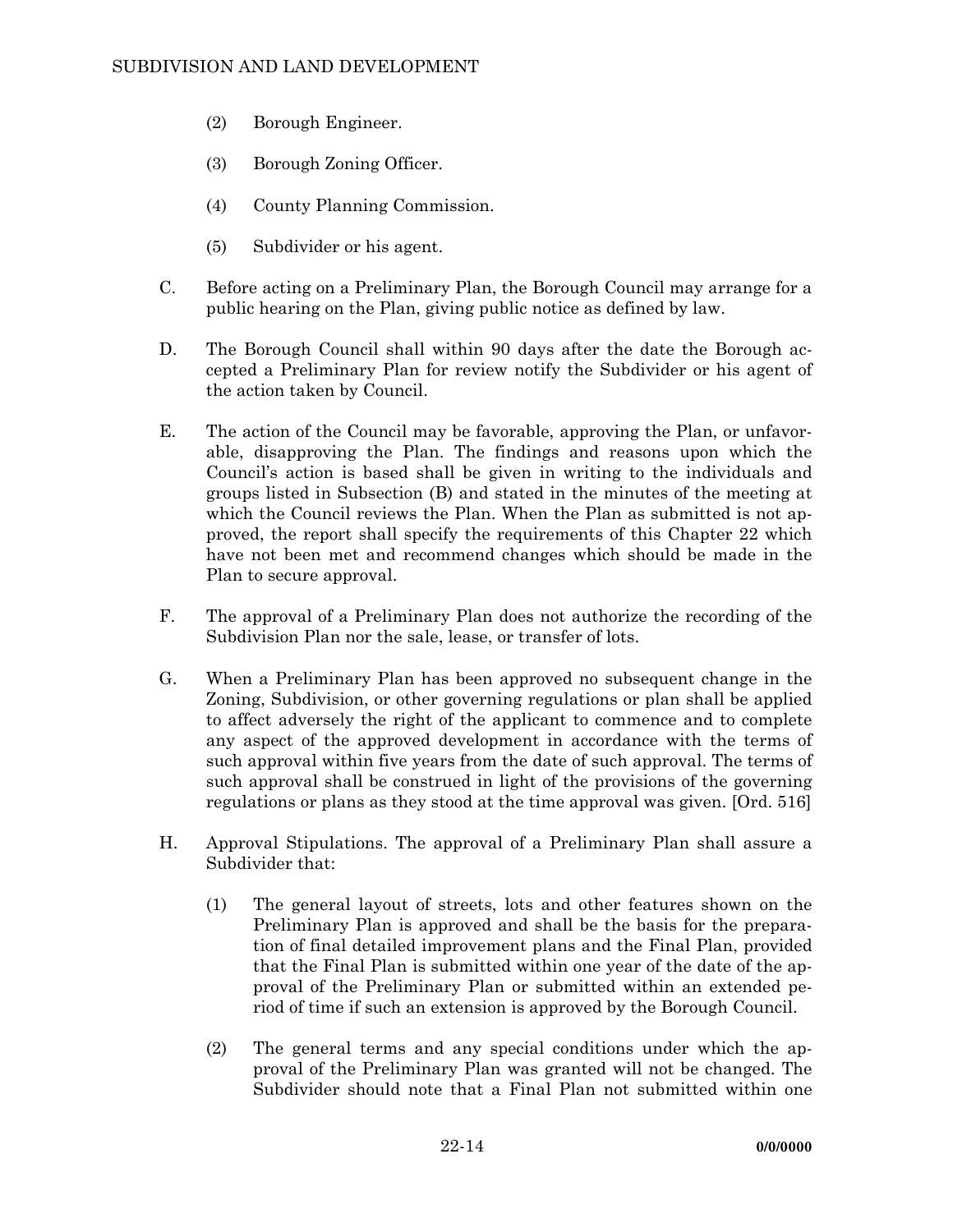year of the date of approval of a Preliminary Plan, or within an extended period of time if such an extension is granted by the Borough Council, may be considered a new Preliminary Plan.

(Ord. 337, 12/-/1973, §3.20; as amended by Ord. 516, 6/10/1992)

### **§303. Final Plan.**

- 1. Submission. Within 12 months after approval of the Preliminary Plan, the Subdivider or his agent shall submit a Final Plan with all necessary supplementary data in person to the Borough Secretary. An extension of time may be granted by the Borough Council upon written request, provided that the extension of time shall not exceed one year. Failure to meet this time limitation may result in a determination by the Borough that it will consider any plan submitted after 12 months as a new Preliminary Plan.
	- A. The Borough Council shall within 90 days after a Final Plan is filed with the Borough review the Plan and notify the Subdivider of its action regarding the Plan. The Final Plan shall not be considered as officially accepted for review, nor officially submitted to the Borough nor officially filed with the Borough until the date on which the Borough Planning Commission sends by certified or registered mail to the Subdivider or his agent a Final Plan Receipt and a letter indicating the Borough Planning Commission's intent to review the Plan.
	- B. The Borough Planning Commission shall determine whether all the requirements of §303(C) and (D) and §402 of this Chapter 22 are met. If the requirements of these §§303 and 402 are met, the Planning Commission may indicate in writing to the Subdivider or his agent the Commission's intention to not review the Final Plan and request that the Plan be resubmitted to comply with the requirements of §§303(D) and (E) and §402. The Planning Commission shall indicate in what ways the Plan did not comply with the requirements of these §§303 and 402 if the Commission declines to review the Plan as submitted.
	- C. The Secretary of the Borough Planning Commission shall send a Final Plan Receipt or a letter indicating refusal to review a Plan to the Subdivider or his agent within two weeks of the date the Final Plan was submitted to the Borough Secretary.
	- D. Official submission of a Final Plan shall include:
		- (1) Submission of five completed Application for Review of Final Subdivision Plan (Form LSR-3).
		- (2) Submission of eleven black-on-white or blue-on-white prints on paper of the Final Plan.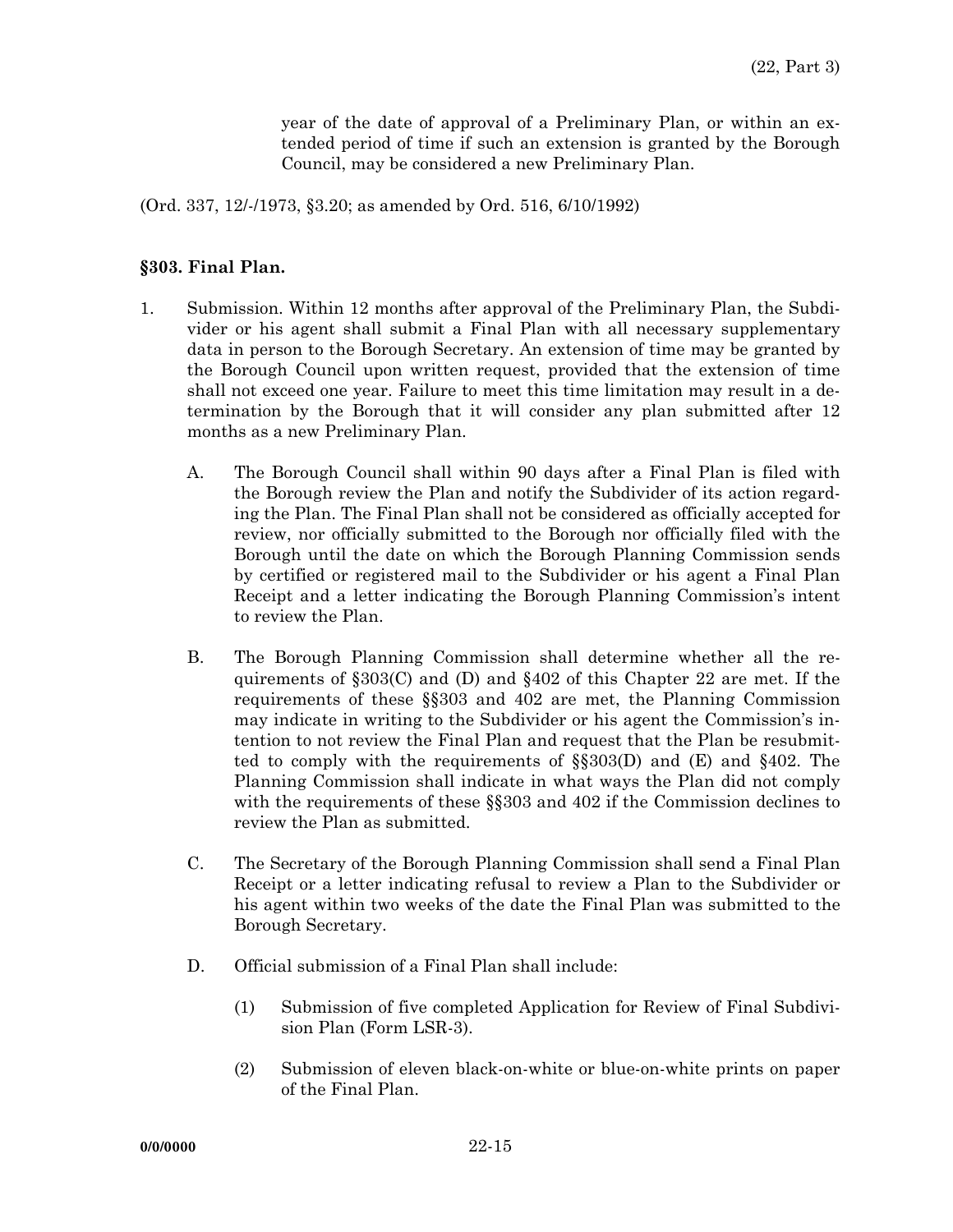- (3) Whenever a proposed subdivision is located in or adjacent to more than one municipality one additional print shall be submitted for each additional municipality involved.
- (4) Submission of nine copies of all other supplementary data and plans as outlined in §402.
- E. The Borough Planning Commission may permit submission of the Final Plan in sections, each section covering a reasonable portion of the entire proposed subdivision as shown on the approved Preliminary Plan.
- F. The Final Plan shall conform to the approved Preliminary Plan but shall incorporate all modifications required by the Borough Council in its approval of the Preliminary Plan. Failure to comply with past reviews shall constitute grounds for the Borough to refuse to accept the Plan for review.
- 2. Distribution. Distribution of Final Plans and supporting data submitted to the Borough Secretary shall be made as follows:
	- A. To the County Planning Commission, if the Borough Planning Commission determines that the County Planning Commission should be asked to review the Final Plan:
		- (1) One copy of the Application for Review of Final Subdivision Plan.
		- (2) Two copies of all required supplementary data and plans.
		- (3) Two copies of the Plan.
		- (4) When the property being subdivided is in or adjacent to more than one municipality, one additional copy of the Plan for each additional municipality involved.
		- (5) When the property being subdivided abuts a State Legislative Route, one additional copy of the Plan.
	- B. To the Borough Engineer.
		- (1) One copy of the Application for Review of Final Subdivision Plan.
		- (2) Two copies of the Plan.
		- (3) Two copies of all supplementary data and plans.
	- C. To the Borough Zoning Officer. One copy of the Plan.
	- D. To the Borough Planning Commission.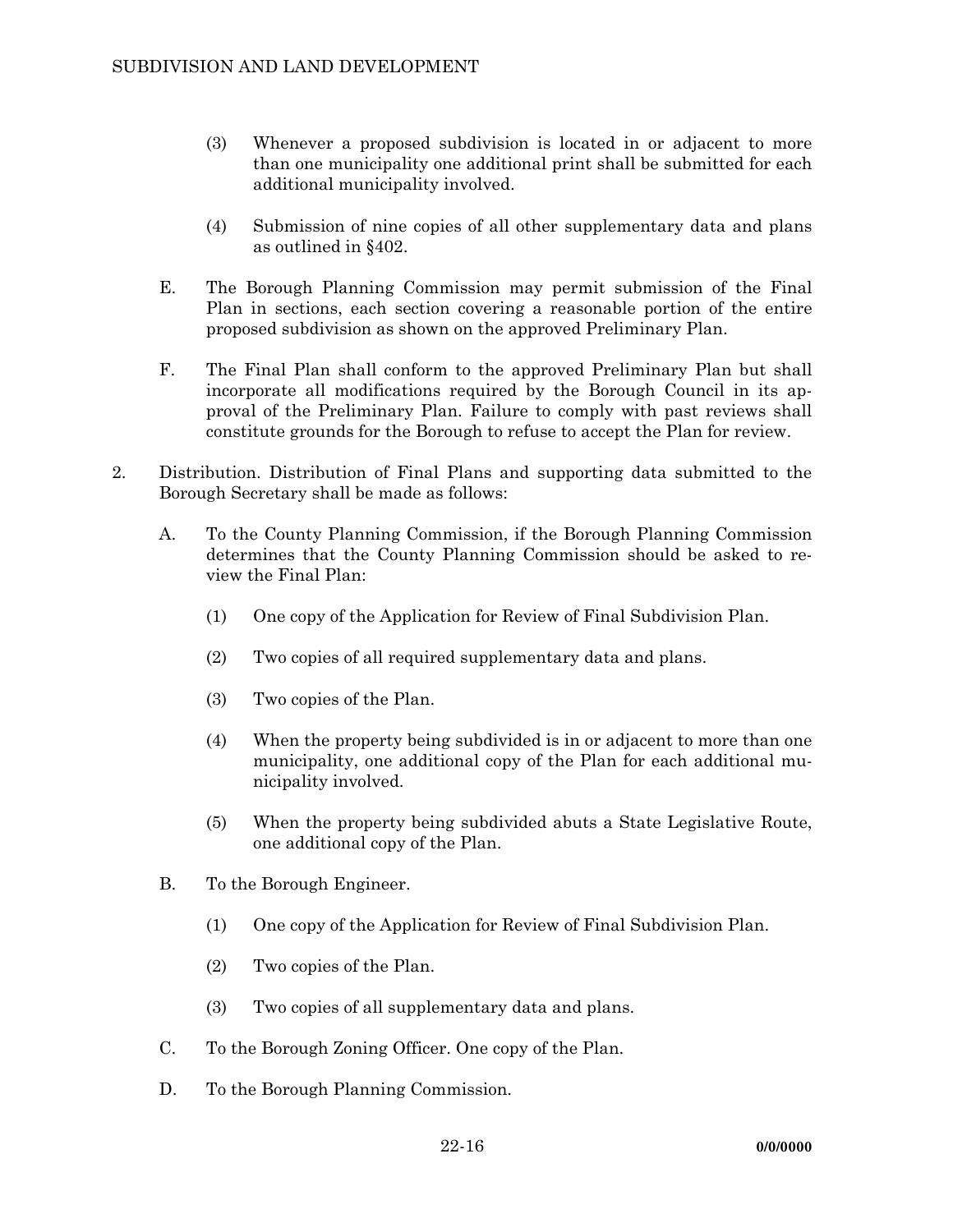- (1) One copy of the Application for Review of Final Subdivision Plan.
- (2) Two copies of the Plan.
- (3) Two copies of all supplementary data and plans.
- E. To the President of Borough Council.
	- (1) One copy of the Application for Review of Final Subdivision Plan.
	- (2) Two copies of the Plan.
	- (3) Two copies of all supplementary data and plans.
- F. To be Retained by the Borough Secretary.
	- (1) One copy of the Application for Review of Final Subdivision Plan.
	- (2) One copy of all supplementary data and plans.
	- (3) One copy of the Plan.
- 3. Review of Final Plan. When a Final Plan has been officially accepted for review, the Borough Planning Commission shall review the Plan at a regularly scheduled or special meeting to determine its conformance to the standards contained in this Chapter 22 and shall recommend such changes and modifications as it shall deem necessary to assure compliance with this Chapter 22.
	- A. The Borough Engineer and the Borough Zoning Officer shall review each Final Plan to determine whether the Plan meets the requirements of this Chapter 22 and the Borough Zoning Chapter 27, and if the Plan does not meet these requirements, recommend what modifications in the Plan are necessary to secure compliance with the requirements of these regulations.
	- B. When reviewing a Plan at a regularly scheduled or special meeting the Borough Planning Commission should consider, in addition to its own comments, written reports regarding the subdivision from the Borough Engineer and the Borough Zoning Officer, and any other reports which may have been received.
	- C. Within five calendar days after the meeting at which the Final Plan is reviewed by the Borough Planning Commission, the Planning Commission Secretary shall notify in writing the following of the action taken by the Planning Commission regarding the Final Plan:
		- (1) Borough Secretary.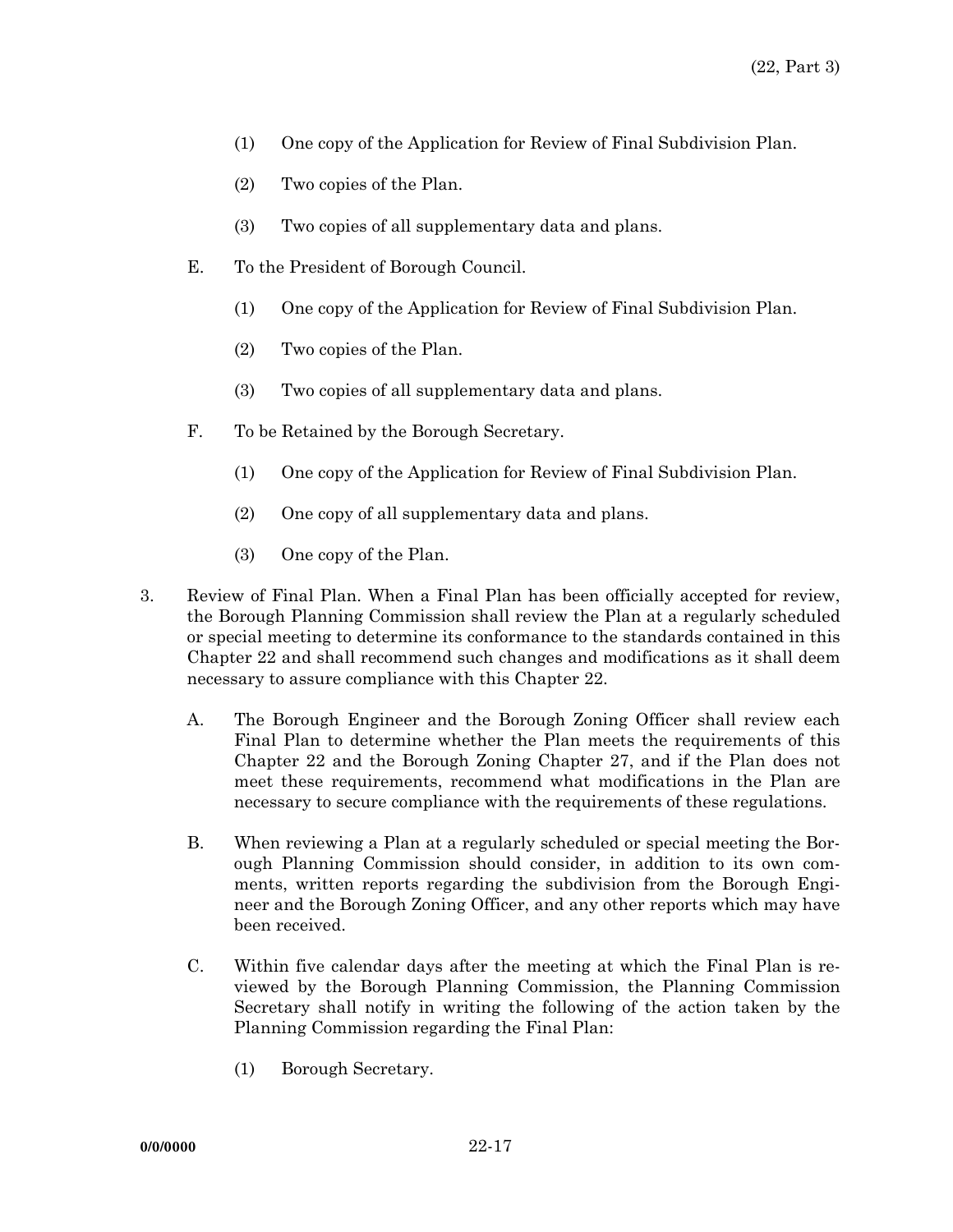- (2) Borough Engineer.
- (3) Borough Zoning Officer.
- (4) County Planning Commission.
- (5) Subdivider, or his agent.
- (6) President of Borough Council.
- D. If the review of the Borough Planning Commission is not favorable, the Planning Commission shall recommend that the Plan not be approved and explicitly state the reasons for such action. Any modifications in the Plan which the Planning Commission feels should be prerequisites to approval of the Final Plan shall also be noted.
- 4. Review by Borough Council. After a Final Plan has been reviewed by the Borough Planning Commission, the Plan shall be reviewed by the Council at a regularly scheduled or special meeting.
	- A. At a regularly scheduled or a special meeting the Borough Council shall review the Final Plan and any written reports regarding the Plan from the Borough Planning Commission, the Borough Engineer, the Borough Zoning Officer and, where applicable, State or County agencies.
	- B. If the County Planning Commission has been asked to review a Final Plan, no official action shall be taken by the Borough Council with respect to a Final Plan until the Borough has received the written report of the County Planning Commission, provided that the report is received within 30 days after the County Planning Commission received a request to review the Final Plan. Failure of the County Planning Commission to act within thirty (30) days shall constitute County approval of the Plan as submitted and the Borough Council may officially act on the basis of such approval.
	- C. Before acting on a Final Plan, the Council may arrange for a public hearing on the Plan, giving public notice as defined by law.
	- D. Within five days after the meeting at which the Final Plan is reviewed by the Council, the Borough Secretary shall notify in writing the following of the action taken by the Council regarding the Final Plan:
		- (1) Borough Planning Commission.
		- (2) Borough Engineer.
		- (3) Borough Zoning Officer.
		- (4) County Planning Commission.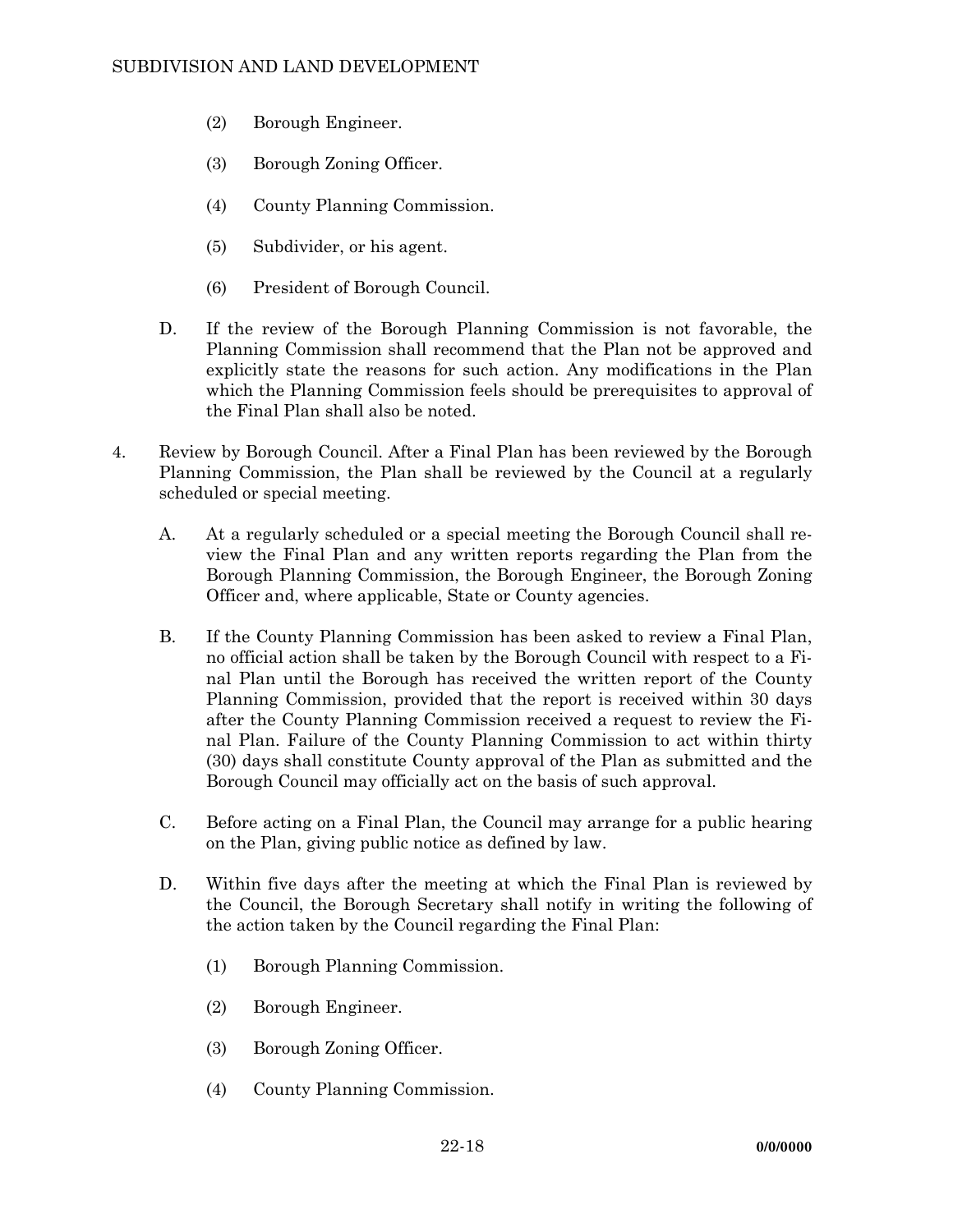- (5) Subdivider or his agent.
- E. Action by the Council may be favorable, giving approval to the Final Plan, or the action may be unfavorable, giving disapproval to the Plan. The findings and reasons upon which the Council's action is based shall be given in writing to the persons listed under Subsection (D) and also stated in the minutes of the Borough Council. Any modifications in the Plan required as prerequisites to approval of the Final Plan shall be stated.
- F. The Borough Council shall within 90 days after the date the Borough accepts a Final Plan for review notify the Subdivider or his agent of the action taken by the Council.
- G. A Final Plan shall not be recorded until the requirements of §304 have been met.

(Ord. 337, 12/-/1973, §3.30)

## **§304. Completion of Improvements or Guarantee Thereof Prerequisite to Final Plat Approval.**

- 1. No plat shall be finally approved unless the streets shown on such plat have been improved to a mud-free or otherwise permanently passable condition, or improved as may be otherwise required by this Chapter and any walkways, curbs, gutters, street lights, fire hydrants, shade trees, water mains, sanitary sewers, storm sewers and other improvements as may be required by this Chapter have been installed in accordance with this Chapter. In lieu of the completion of any improvements required as a condition for the final approval of a plat, including improvements or fees otherwise required by this Chapter, the developer may deposit with the Borough financial security in an amount sufficient to cover the costs of such improvements or common amenities including basins and other related drainage facilities, recreational facilities, open space improvements, or buffer or screen plantings which may be required.
- 2. When requested by the developer, in order to facilitate financing, the Borough Council, shall furnish the developer with a signed copy of a resolution indicating approval of the final plat contingent upon the developer obtaining a satisfactory financial security. The final plat or record plan shall not be signed nor recorded until the financial improvements agreement is executed. The resolution or letter of contingent approval shall expire and be deemed to be revoked if the financial security agreement is not executed within 90 days unless a written extension is granted by the Borough Council; such extension shall not be unreasonably withheld and shall be placed in writing at the request of the developer.
- 3. Without limitation as to other types of financial security which the Borough may approve, which approval shall not be unreasonably withheld, Federal or Com-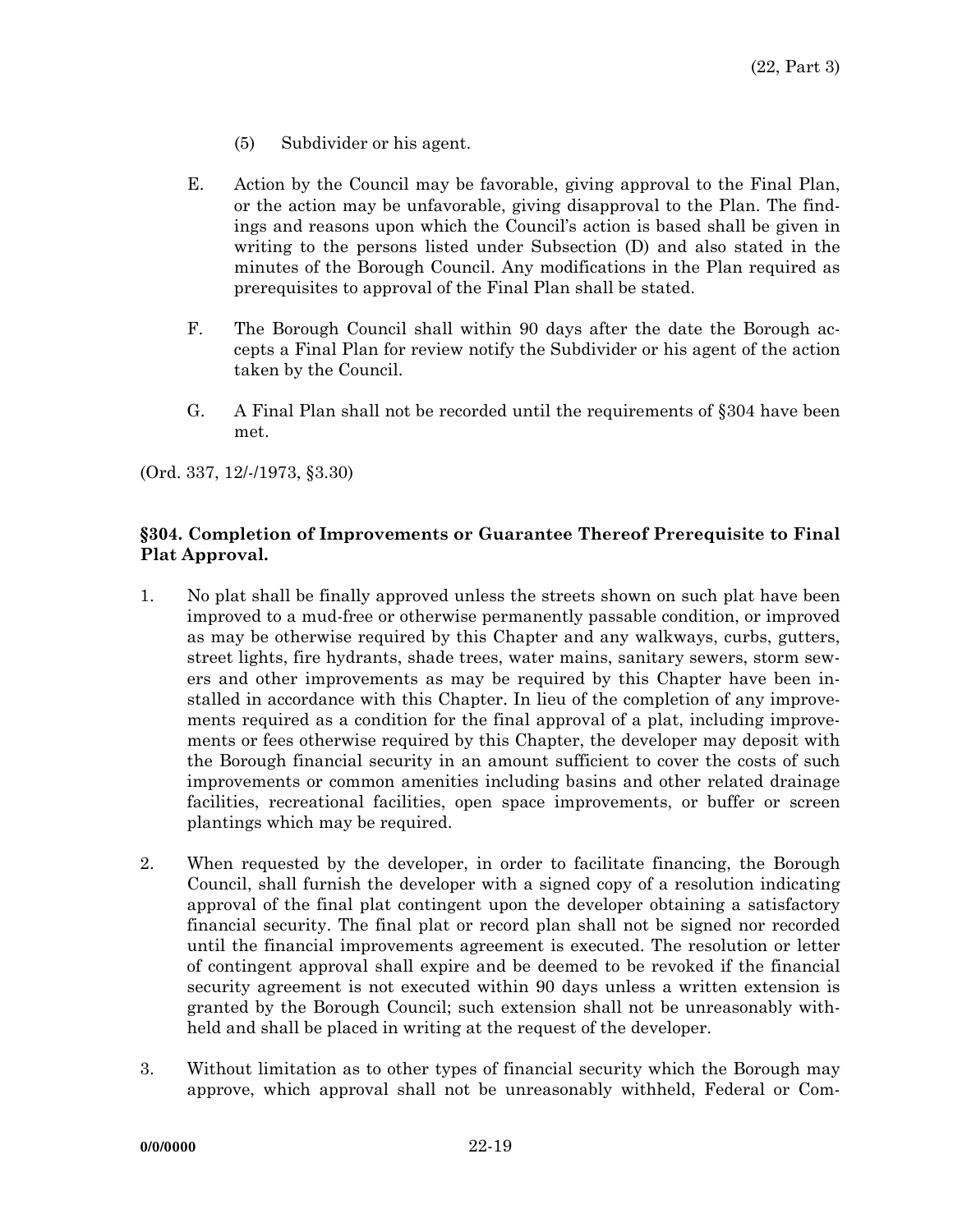monwealth chartered lending institution irrevocable letters of credit and restrictive or escrow accounts in such lending institutions shall be deemed acceptable financial security for the purposes of this Section.

- 4. Such financial security shall be posted with a bonding company or Federal or Commonwealth chartered lending institution chosen by the party posting the financial security, provided said bonding company or lending institution is authorized to conduct such business within the Commonwealth.
- 5. Such bond, or other security shall provide for, and secure to the public, the completion of any improvements which may be required on or before the date fixed in the formal action of approval or accompanying agreement for completion of the improvements.
- 6. The amount of financial security to be posted for the completion of the required improvements shall be equal to 110% of the cost of completion estimated as of 90 days following the date scheduled for completion by the developer. Annually, the Borough may adjust the amount of the financial security by comparing the actual cost of the improvements which have been completed and the estimated cost for the completion of the remaining improvements as of the expiration of the ninetieth-day after either the original date scheduled for completion or a rescheduled date of completion. Subsequent to said adjustment, the Borough may require the developer to post additional security in order to assure that the financial security equals said 110%. Any additional security shall be posted by the developer in accordance with this subsection.
- 7. The amount of financial security required shall be based upon an estimate of the cost of completion of the required improvements, submitted by the applicant or developer and prepared by a professional engineer licensed as such in this Commonwealth and certified by such engineer to be a fair and reasonable estimate of such cost. The Borough, upon the recommendation of the Borough engineer, may refuse to accept such estimate for good cause shown. If the applicant or developer and the Borough are unable to agree upon an estimate, then the estimate shall be recalculated and recertified by another professional engineer licensed as such in this Commonwealth and chosen mutually by the Borough and the applicant or developer. The estimate certified by the third engineer shall be presumed fair and reasonable and shall be the final estimate. In the event that a third engineer is so chosen, fees for the services of said engineer shall be paid equally by the Borough and the applicant or developer.
- 8. If the party posting the financial security requires more than one year from the date of posting of the financial security to complete the required improvements, the amount of financial security may be increased by an additional 10% for each one year period beyond the first anniversary date from posting of financial security or to an amount not exceeding 110% of the cost of completing the required improvements as reestablished on or about the expiration of the preceding one year period by using the above bidding procedure.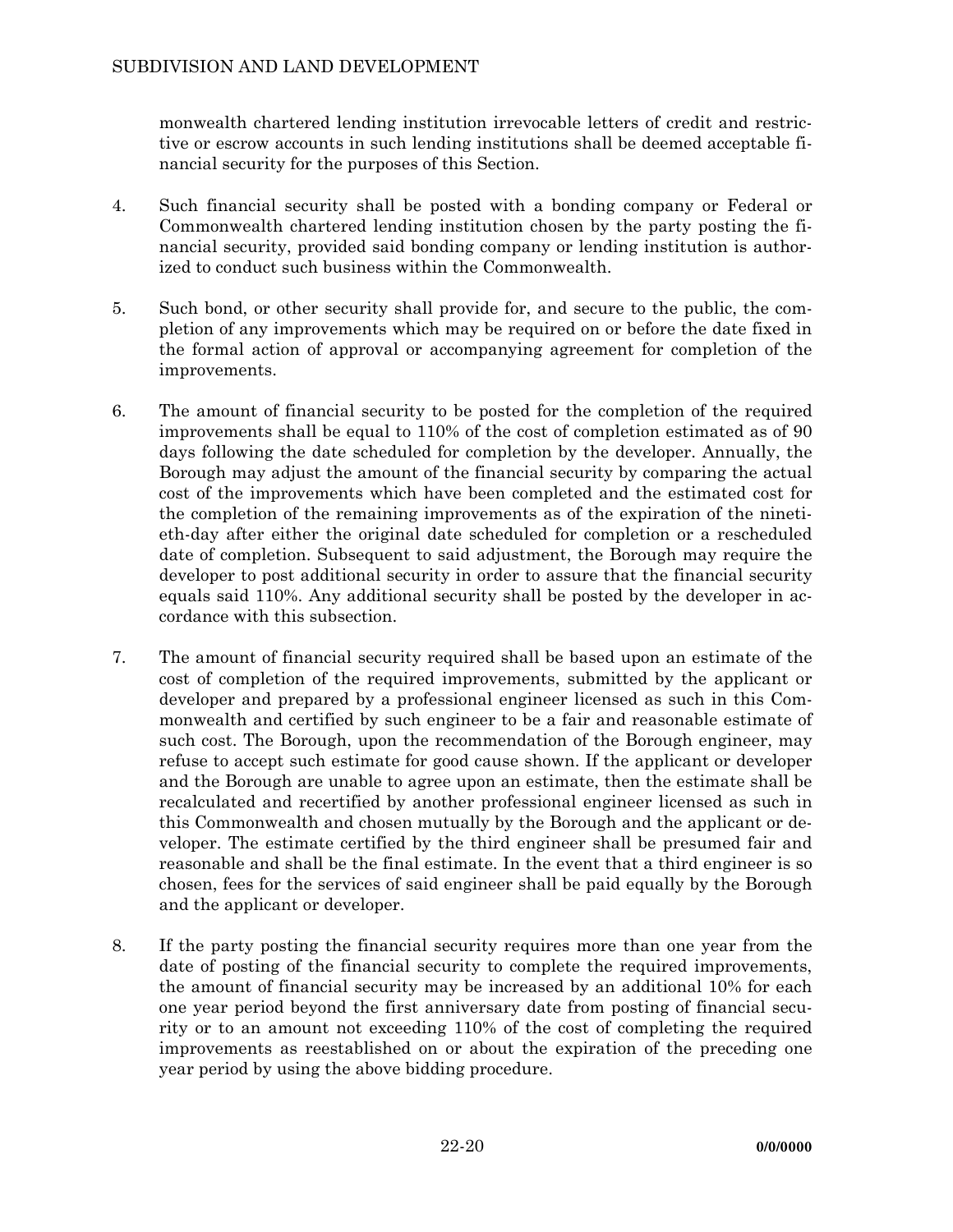- 9. In the case where development is projected over a period of years, the Borough Council may authorize submission of final plats by sections or stages of development subject to such requirements or guarantees as to improvements in future sections or stages of development as it finds essential for the protection of any finally approved section of the development.
- 10. As the work of installing the required improvements proceeds, the party posting the financial security may request the Borough Council to release or authorize the release, from time to time, of such portions of the financial security necessary for payment to the contractor or contractors performing the work. Any such requests shall be in writing addressed to the Borough Council, and the Borough Council shall have 45 days from receipt of such request within which to allow the Borough engineer to certify, in writing, to the Borough Council that such portion of the work upon the improvements has been completed in accordance with the approved plat. Upon such certification the Borough Council shall authorize release by the bonding company or lending institution of an amount as estimated by the Borough engineer fairly representing the value of the improvements completed or, if the Borough Council fails to act within said forty-five-day period, the Borough Council shall be deemed to have approved the release of funds as requested. The Borough Council may, prior to final release at the time of completion and certification by its engineer, require retention of 10% of the estimated cost of the aforesaid improvements.
- 11. Where the Borough Council accepts dedication of all or some of the required improvements following completion, the Borough Council may require the posting of financial security to secure structural integrity of said improvements as well as the functioning of said improvements in accordance with the design and specifications as depicted on the final plat for a term not to exceed 18 months from the date of acceptance of dedication. Said financial security shall be of the same type as otherwise required in this Section with regard to installation of such improvements, and the amount of the financial security shall not exceed 15% of the actual cost of installation of said improvements.
- 12. If water mains or sanitary sewer lines, or both, along with apparatus or facilities related thereto, are to be installed under the jurisdiction and pursuant to the rules and regulations of a public utility or municipal authority separate and distinct from the Borough, financial security to assure proper completion and maintenance thereof shall be posted in accordance with the regulations of the controlling public utility or municipal authority and shall not be included within the financial security as otherwise required by this Section.
- 13. If financial security has been provided in lieu of the completion of improvements required as a condition for the final approval of a plat as set forth in this Section, the Borough shall not condition the issuance of building, grading or other permits relating to the erection or placement of improvements, including buildings, upon the lots or land as depicted upon the final plat upon actual completion of the improvements depicted upon the approved final plat. Moreover, if said financial security has been provided, occupancy permits for any building or buildings to be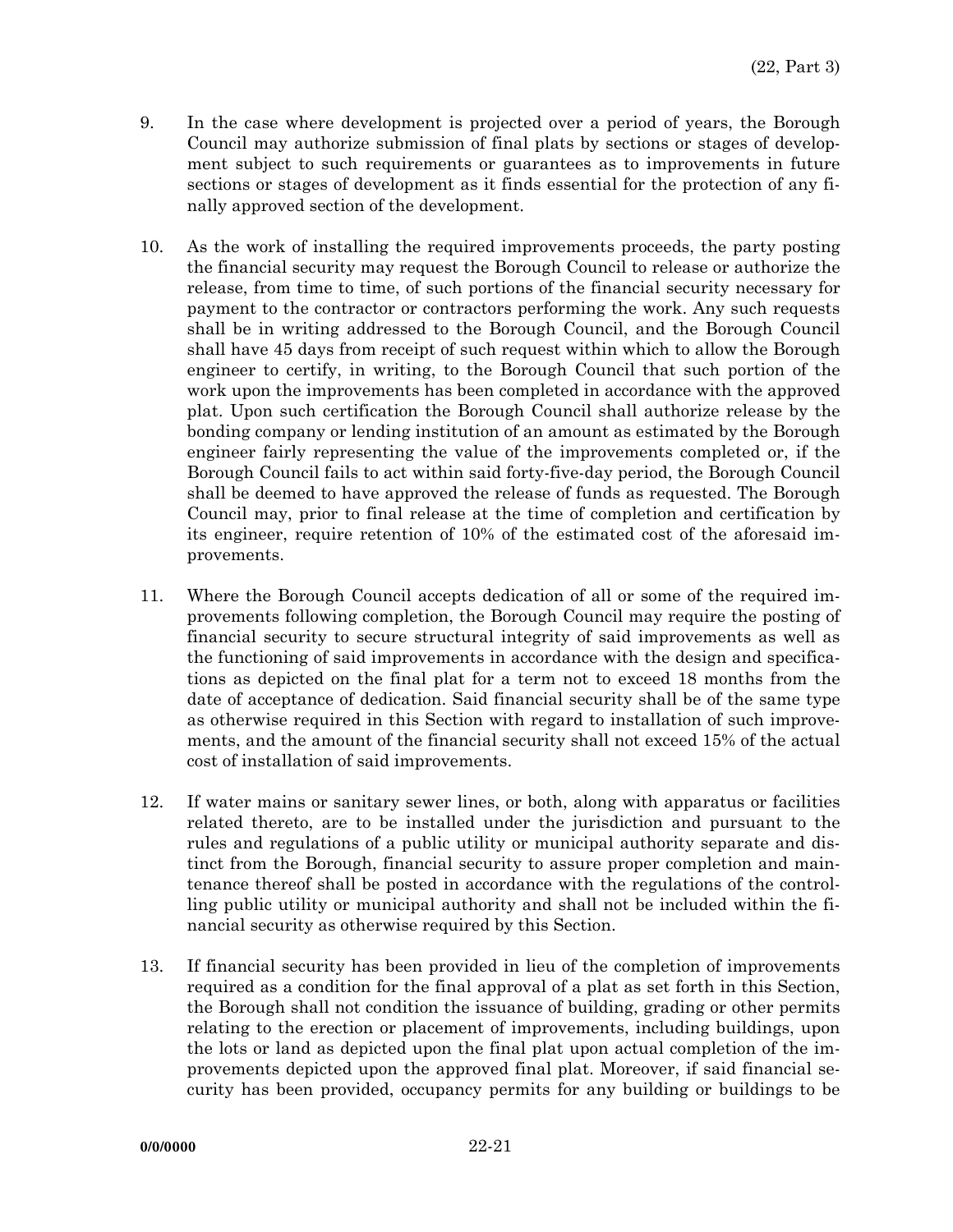erected shall not be withheld following the improvement of the streets providing access to and from existing public roads to such building or buildings to a mudfree or otherwise permanently passable condition, as well as the completion of all other improvements as depicted upon the approved plat, either upon the lot or lots or beyond the lot or lots in question if such improvements are necessary for the reasonable use of or occupancy of the building or buildings.

(Ord. 337, 12/-/1973, §3.60; as amended by Ord. 516, 6/10/1992)

## **§305. Release from Improvement Bond.**

- 1. When the developer has completed all of the necessary and appropriate improvements, the developer shall notify the Borough Council, in writing, by certified or registered mail, of the completion of the aforesaid improvements and shall send a copy thereof to the Borough engineer. The Borough Council shall, within 10 days after receipt of such notice, direct and authorize the Borough engineer to inspect all of the aforesaid improvements. The Borough engineer shall, thereupon, file a report in writing, with the Borough Council, and shall promptly mail a copy of the same to the developer by certified or registered mail. The report shall be made and mailed within 30 days after receipt by the Borough engineer of the aforesaid authorization from the Borough Council; said report shall be detailed and shall indicate approval or rejection of said improvements, either in whole or in part, and if said improvements, or any portion thereof, shall not be approved or shall be rejected by the Borough engineer, said report shall contain a statement of reasons for such nonapproval or rejection.
- 2. The Borough Council shall notify the developer, within 15 days of receipt of the engineer's report, in writing by certified or registered mail of the action of said Borough Council with relation thereto.
- 3. If the Borough Council or the Borough engineer fails to comply with the time limitation provisions contained herein, all improvements will be deemed to have been approved and the developer shall be released from all liability, pursuant to its performance guaranty bond or other security agreement.
- 4. If any portion of the said improvements shall not be approved or shall be rejected by the Borough Council, the developer shall proceed to complete the same and, upon completion, the same procedure of notification, as outlined herein, shall be followed.
- 5. Nothing herein, however, shall be construed in limitation of the developer's right to contest or question by legal proceedings or otherwise, any determination of the Borough Council or the Borough engineer.
- 6. Where herein reference is made to the Borough engineer, he shall be as a consultant thereto.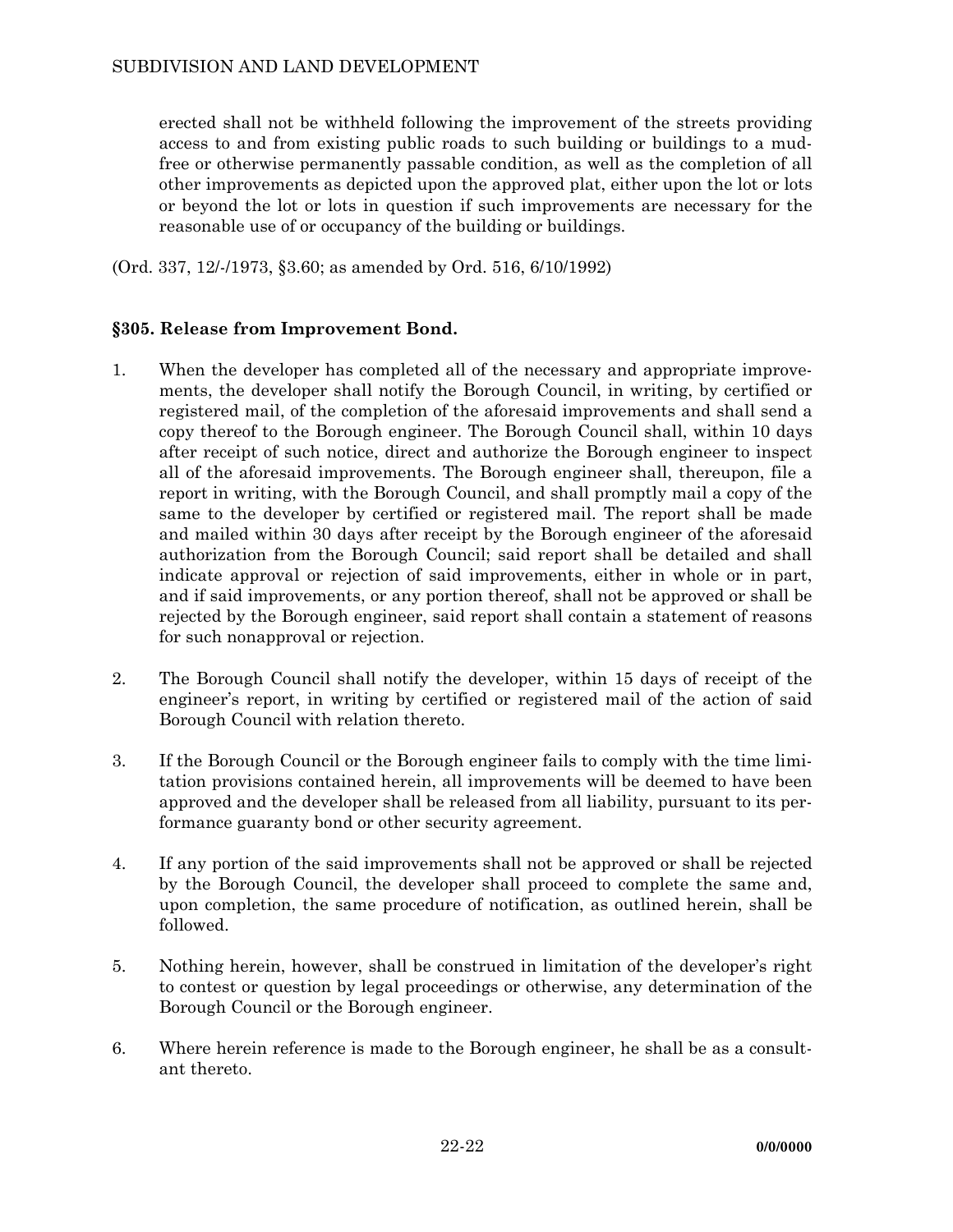- 7. The applicant or developer shall reimburse the Borough for the reasonable and necessary expense incurred for the inspection of improvements according to a schedule of fees adopted by resolution of the Borough Council and as from time to time amended. Such expense shall be reasonable and in accordance with the ordinary and customary fees charged by the Borough engineer or consultant for work performed for similar services in the community, but in no event shall the fees exceed the rate or cost charged by the engineer or consultant to the Borough when fees are not reimbursed or otherwise imposed on applicants.
	- A. In the event the applicant disputes the amount of any such expense in connection with the inspection of improvements, the applicant shall, within 10 working days of the date of billing, notify the Borough that such expenses are disputed as unreasonable or unnecessary, in which case the Borough shall not delay or disapprove a subdivision or land development application or any approval or permit related to development due to the applicant's request over disputed engineer expenses.
	- B. If, within 20 days from the date of billing, the Borough and the applicant cannot agree on the amount of expenses which are reasonable and necessary, then the applicant and the Borough shall jointly, by mutual agreement, appoint another professional engineer licensed as such in the Commonwealth of Pennsylvania to review the said expenses and make a determination as to the amount thereof which is reasonable and necessary.
	- C. The professional engineer so appointed shall hear such evidence and review such documentation as the professional engineer in his or her sole opinion deems necessary and render a decision within 50 days of the billing date. The applicant shall be required to pay the entire amount determined in the decision immediately.
	- D. In the event that the Borough and applicant cannot agree upon the professional engineer to be appointed within 20 days of the billing date, then, upon application of either party, the President Judge of the Court of Common Pleas of the judicial district in which the Borough is located (or if at the time there be no President Judge, then the senior active judge then sitting) shall appoint such engineer, who, in that case, shall be neither the Borough engineer nor any professional engineer who has been retained by, or performed services for, the Borough or the applicant within the preceding five years.
	- E. The fee of the appointed professional engineer for determining the reasonable and necessary expenses shall be paid by the applicant if the amount of payment required in the decision is equal to or greater than the original bill. If the amount of payment required in the decision is less than the original bill by \$1,000 or more, the Borough shall pay the fee of the professional engineer, but otherwise the Borough and the applicant shall each pay 1/2 of the fee of the appointed professional engineer.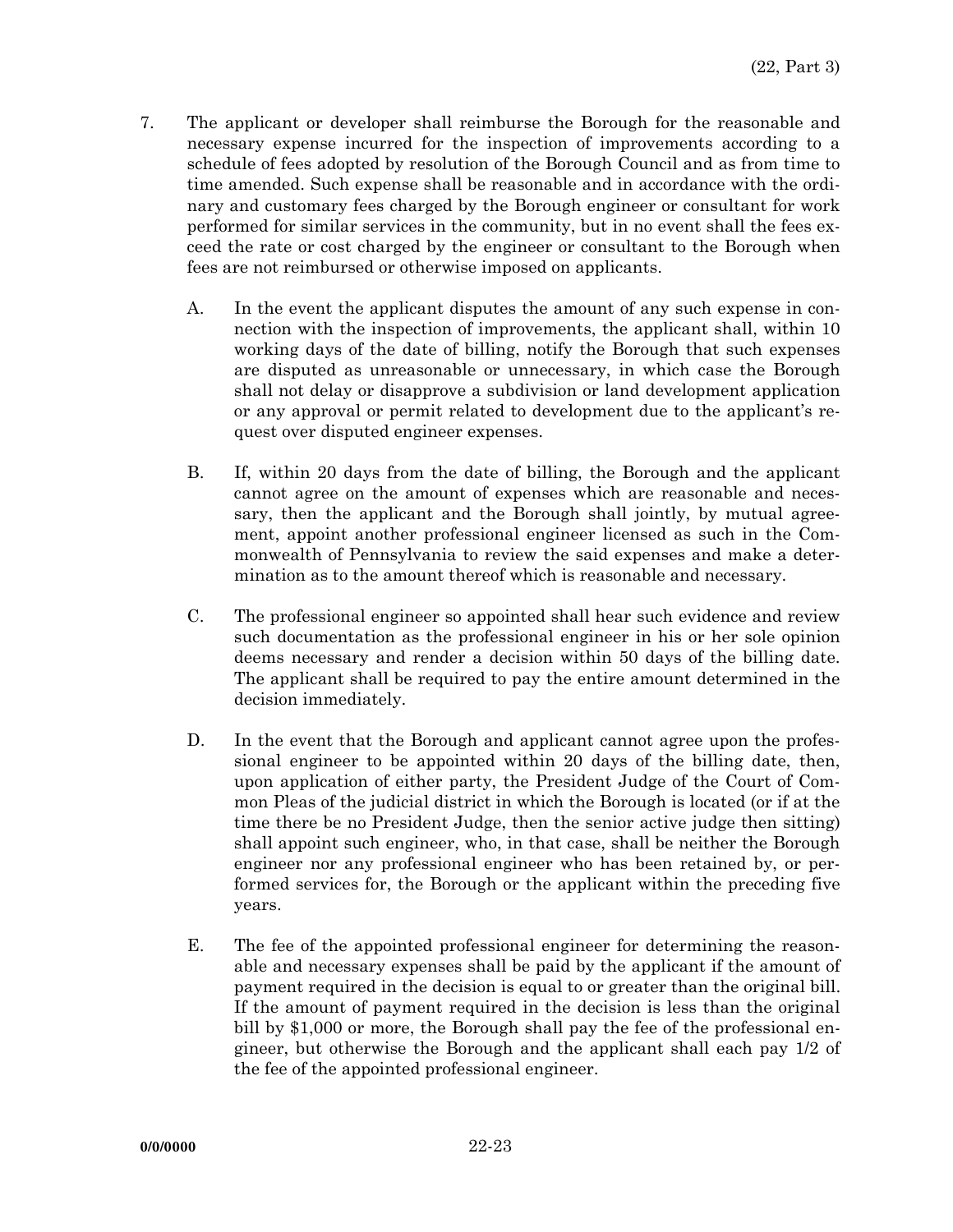## SUBDIVISION AND LAND DEVELOPMENT

### (Ord. 337, 12/-/1973, §3.60; as amended by Ord. 516, 6/10/1992)

## **§306. Remedies to Effect Completion of Improvements.**

In the event that any improvements which may be required have not been installed as provided in this Chapter or in accord with the approved final plat the Borough Council is hereby granted the power to enforce any corporate bond, or other security by appropriate legal and equitable remedies. If the proceeds of such bond, or other security are insufficient to pay the cost of installing or making repairs or corrections to all the improvements covered by said security, the Borough Council may, at its option, install part of such improvements in all or part of the subdivision or land development and may institute appropriate legal or equitable action to recover the moneys necessary to complete the remainder of the improvements. All of the proceeds, whether resulting from the security or from any legal or equitable action brought against the developer, or both, shall be used solely for the installation of the improvements covered by such security, and not for any other Borough purpose. (Ord. 337, 12/-/1973, §3.60; as amended by Ord. 516, 6/10/1992)

#### **§307. Recording of Final Plan.**

- 1. No Final Plan shall be approved by the Borough until a Sediment and Erosion Control Plan approved by the Berks County Conservation District is submitted to the Borough by the Subdivider. Such Plan shall also be approved by the Borough. Before the Record Plan is released for recording, a copy of any earth-moving permits required by the rules and regulations of the Pennsylvania Department of Environmental Resources (See Title 25, Chapter 102) shall be submitted to the Borough.
- 2. After the completion of the procedures required by this Chapter 22 the Council shall place its endorsement on the Record Plan and on as many other copies of the Final Plan as may be desired. The Record Plan shall be signed by at least a majority of the Borough Council and the Borough Seal shall be affixed to the Plan. No Subdivision Plan may be legally recorded unless it bears Borough approval indicated by such endorsement.

The Record Plan shall be a clear and legible black-on-white or blue-on-white print on linen.

3. After the Plan has been given final approval by the Borough, the Plan shall be submitted to the County Planning Commission for endorsement. No Subdivision Plan may legally be recorded unless it has been endorsed by the County Planning Commission and bears the County Planning Commission stamp "Reviewed," Such endorsement shall be indicated on the Record Plan. As a prerequisite for endorsement the County Planning Commission will require two paper prints bearing the Borough Seal and endorsement by the Borough Council and copies of all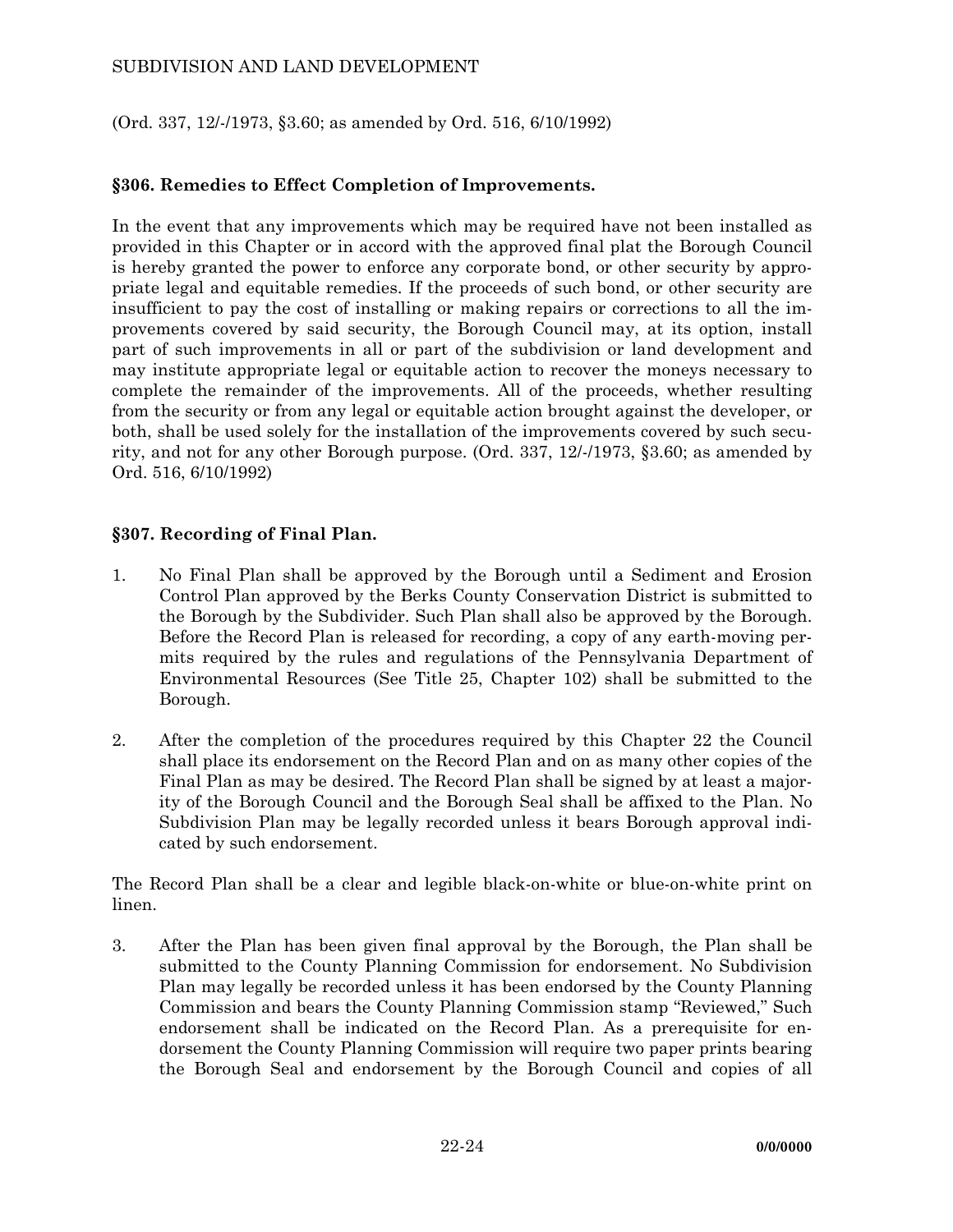earth-moving permits which may be required by the Pennsylvania Department of Environmental Resources.

- 4. The Subdivider shall file the Record Plan with the County Recorder of Deeds within 90 days of the date of the meeting at which Borough Council gave approval to the Final Plan. If the Subdivider fails to record the Final Plan within such period, the action of the Borough shall be null and void.
- 5. The Borough shall receive one reproducible reproduction of the Final Plan as approved.
- 6. All streets, parks, or other improvements shown on the Subdivision Plan shall be deemed to be private until such time as the same have been offered for dedication to the Borough and accepted by resolution of the Borough Council. If any improvement is to be dedicated to the Borough, such offer of dedication shall be submitted to the Borough for acceptance prior to the recording of the Final Plan. The acceptance of any improvement shall be by a separate action of the Borough Council.

(Ord. 337, 12/-/1973, §3.60)

# **§308. Plans Exempted from Standard Procedures.**

- 1. Auction Sale. In the case of the proposed subdivision of land by process of auction sale, the following procedure may be used by the Subdivider:
	- A. The Subdivider shall prepare and submit a Preliminary Plan, in accordance with these regulations.
	- B. The Preliminary Plan shall comply with the requirements of §401 of this Chapter 22 and in addition contain the following notation:

This property is intended to be sold by auction on or about  $\_\_\_$ , 19  $\_\_\_$ , in whole or in part according to this Plan. Sale of lots at such auction shall be in the form of agreement to purchase, and no actual transfer of ownership or interest in such lots shall proceed until a Final Plan showing such division of property shall have been approved by the Borough Council, in accordance with its regulations, and recorded in the Office of the County Recorder of Deeds.

- C. The auction sale may then proceed in accordance with the above notation, after which the Subdivider shall prepare and submit a Final Plan in accordance with these regulations.
- 2. Minor Subdivision. In the case of any subdivision in which all proposed lots will have frontage on any existing improved Borough or State road, the Borough Planning Commission may, at its discretion, permit the Subdivider to submit only a Final Plan to the Borough, rather than requiring a Subdivider to submit Sketch,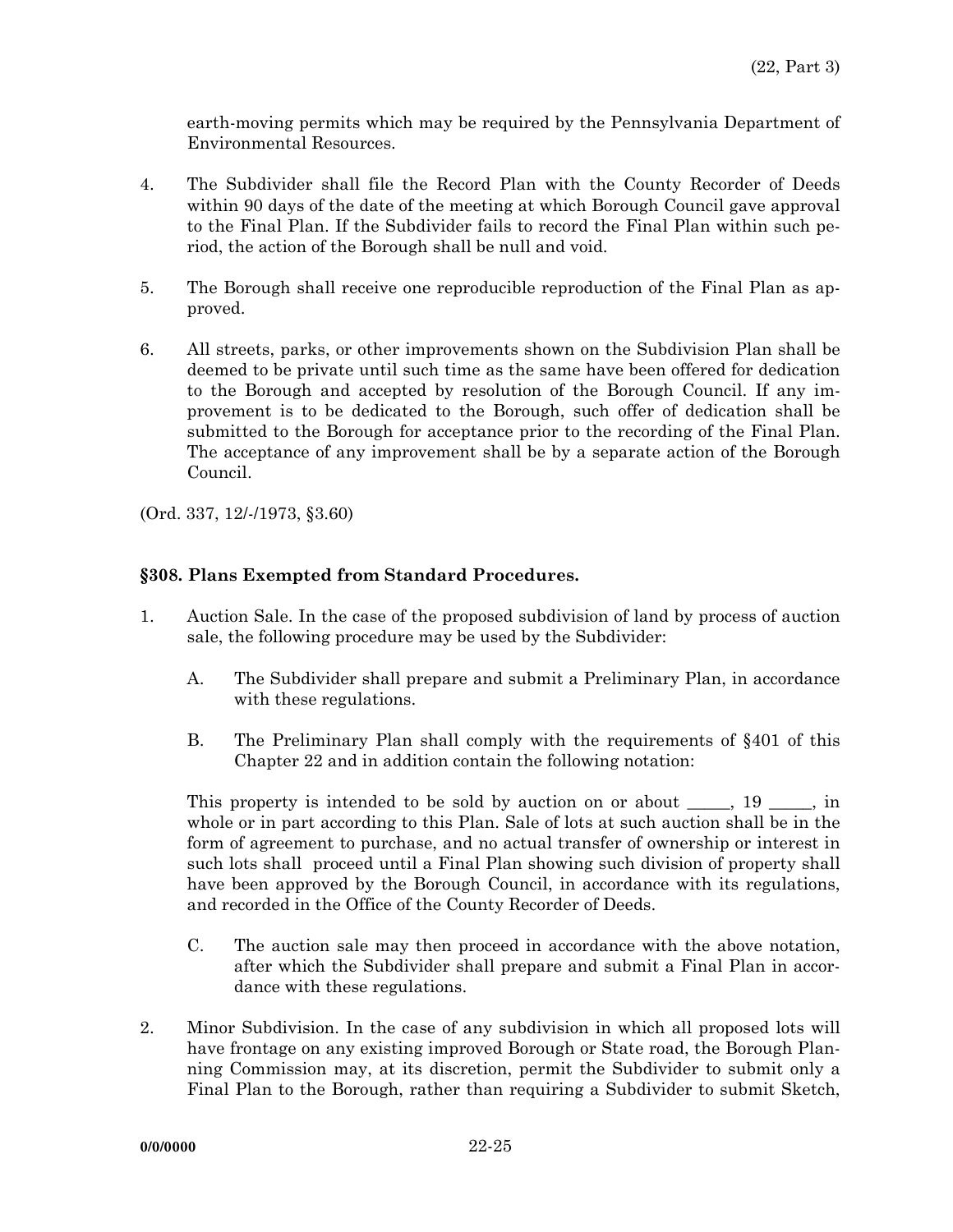Preliminary, and Final Plans. The Final Plan shall contain all information required by §402 of this Chapter 22. Submissions to and review by the Pennsylvania Department of Transportation and the Berks County Conservation District may be required by the Borough when deemed applicable. Further subdivision from a tract recorded under this §305 will require a review of Plans in accordance with the standard procedures of this Chapter 22.

- 3. Resubdivision.
	- A. Any replatting or resubdivision of land, including changes to recorded plans, shall be considered a subdivision, and shall comply with these regulations, except that:
		- (1) Lot lines may be changed from those shown on a Recorded Plan, provided that in making such changes:
			- (a) No lot or tract of land shall be created or sold that is smaller than the minimum dimensions required by the Borough Zoning Chapter 27, and
			- (b) Easements or rights-of-way shall not be changed, and
			- (c) Street locations and block sizes shall not be changed, and
			- (d) No lot shall be created which does not abut a street, and
			- (e) The number of lots shall not be increased.
		- (2) In every case wherein lot lines are changed as permitted above, at the completion of each section the Subdivider shall:
			- (a) Submit to the Borough and County Planning Commission copies of the Final Plan revised to show such changes. After this submission the Borough Planning Commission will in writing advise the Subdivider and the Borough Secretary if the Revised Plan complies with Subsection (1).
			- (b) When the Plan does comply with Subsection (1) the Subdivider shall submit the Record Plan to the Borough for the endorsement of the Borough Council. The Subdivider shall also submit the Record Plan to the County Planning Commission for its endorsement (which shall specifically identify the previous Record Plan thus superseded) and then record the Plan if endorsement is secured.
			- (c) The Record Plan shall be a clear and legible black-on-white or blue-on-white on linen.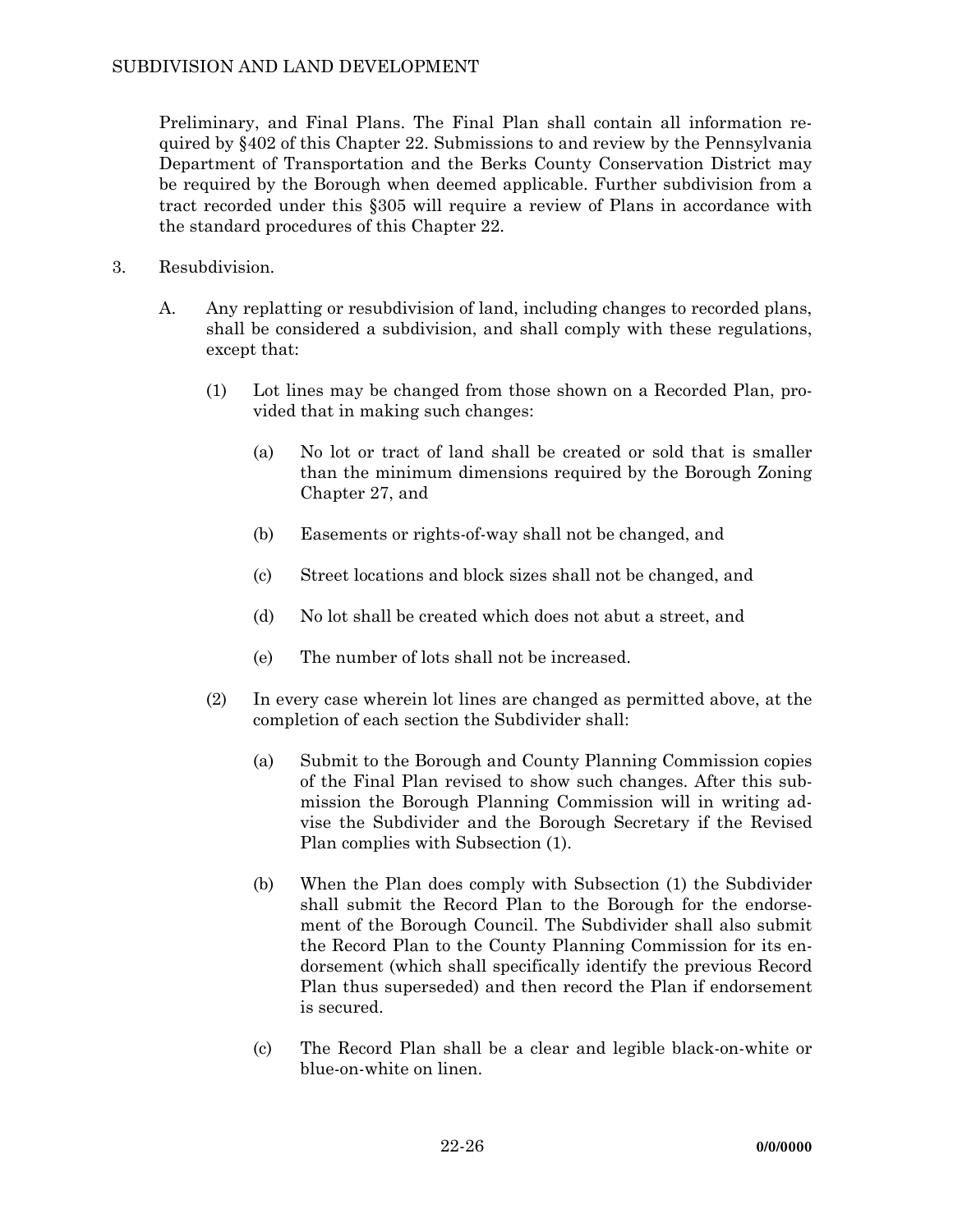(Ord. 337, 12/-/1973, §3.70)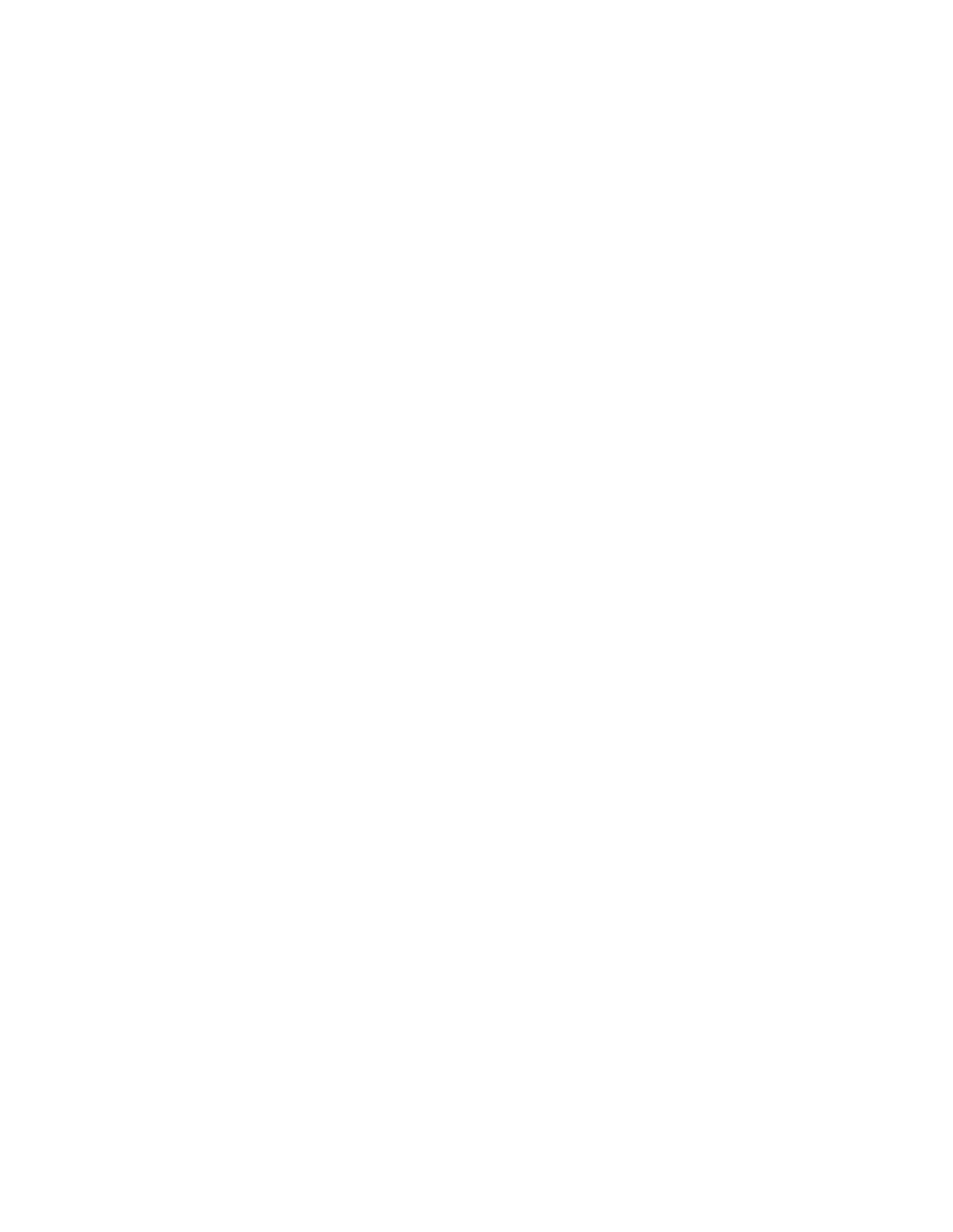## **Plan Requirements**

### **§400. Preliminary Plans.**

- 1. The Preliminary Plan shall be clearly and legibly drawn to a scale of one inch equals 50 feet with all dimensions shown in feet and hundredths of a foot except that:
	- A. If the average size of the proposed lots in the subdivision is one acre or larger, the Plan may be drawn to a scale of one inch equals 100 feet, or
	- B. If the Subdivision proposes lots with an average frontage of less than 50 feet, the Plan may be drawn to a scale of one inch equals 20 feet, or
	- C. If the subdivision contains more than 100 acres, the Plan may be drawn to a scale of one inch equals 100 feet.
	- D. The original drawing, and all submitted prints thereof, shall be made on sheets either
		- (1) Seventeen inches to 18 inches by 22 inches to 24 inches, or
		- (2) Twenty-two inches to 24 inches by 34 inches to 36 inches, or
		- (3) Thirty-four inches to 36 inches by 48 inches.
- 2. If the Preliminary Plan requires more than one sheet, a key diagram showing relative location of the several sections shall be drawn on each sheet.
- 3. The Preliminary Plan shall show:
	- A. Name of the proposed subdivision and the name of the Borough.
	- B. North point, graphic scale, written scale, and date, including the month, day and year that the original drawing was completed, and the month, day and year that the original drawing was revised, for each revision.
	- C. Name and address of the record owner and the Subdivider.
	- D. Name, address and seal of registered Engineer or Surveyor responsible for the Subdivision Plan.
	- E. Names of all abutting subdivisions, if any, with the book and page numbers where recorded and the names of the owners of all adjacent unplatted land, if any, and the book and page numbers where recorded.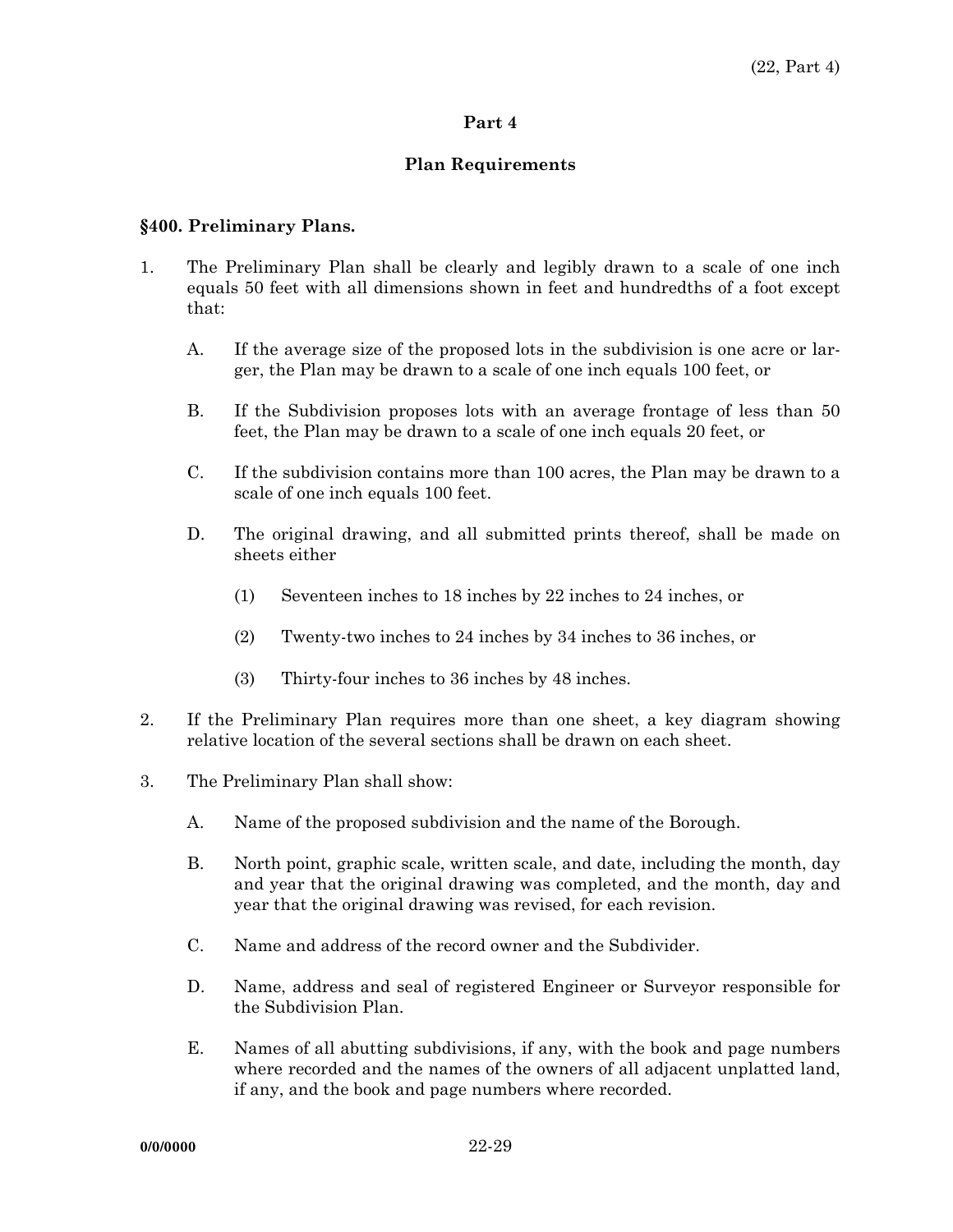- F. A key map for the purpose of locating the property being subdivided, drawn to a scale of one inch equals 800 feet and showing the relation of the property, differentiated by tone or pattern, to adjoining property and to all streets, roads and municipal boundaries within 1,000 feet of the proposed subdivision. A scale and north point shall be indicated.
- G. Total tract boundaries of the property being subdivided, showing bearings, distances, and a statement of total acreage of the property.
- H. Zoning District lines and area, yard, and height requirements shall be shown on the Plan.
- I. Contour lines at vertical intervals of no more than two feet for land with average natural slope of 4% or less and at intervals of no more than five feet for land with average natural slope exceeding 4%.
- J. Location and elevation of the datum to which contour elevations refer; where reasonably practicable, datum used shall be a known, established bench mark.
- K. All existing sewer lines, water lines, fire hydrants, utility transmission lines, culverts, bridges, railroad, water courses, floodplain areas calculated using the method set forth in the Floodplain Regulations and other significant man-made or natural features within the proposed subdivision and within 50 feet from the boundaries of the proposed subdivision.
- L. All existing buildings or other structures, and the approximate location of all existing tree masses within the proposed subdivision.
- M. All existing streets, including streets of record (recorded but not constructed), on or abutting the tract, including names, right-of-way widths, cartway (pavement) widths and approximate grades.
- N. The full Plan of proposed development, including:
	- (1) Location and width of all streets and rights-of-way with a statement of any conditions governing their use and suggested type (i.e. collector).
	- (2) Suggested street names and all public utility and private easement locations.
	- (3) Building reserve (setback) lines along each street, and/or the proposed placement of each building.
	- (4) Lot lines with approximate dimensions.
	- (5) A statement of the intended use of all non-residential lots and parcels.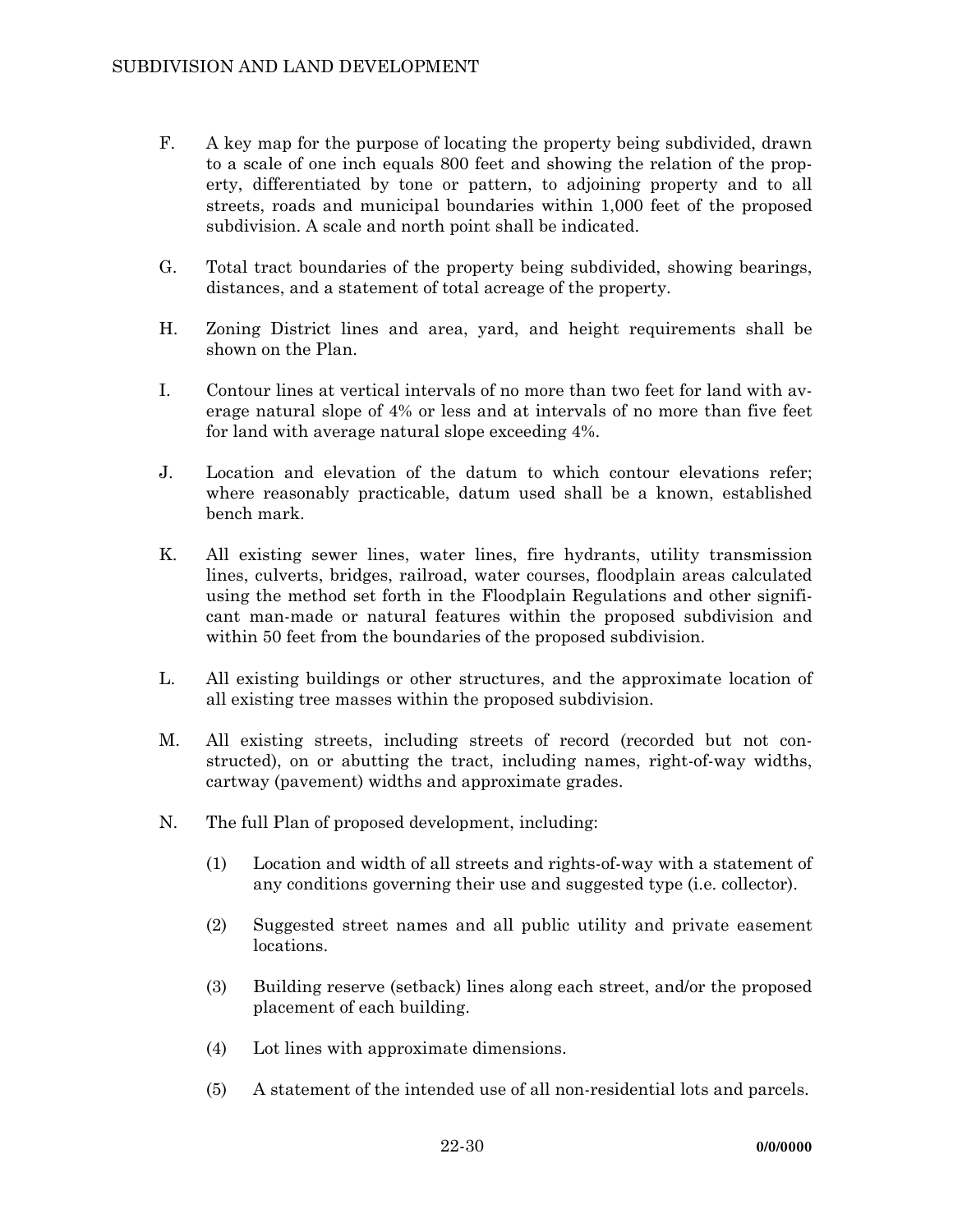- (6) Lot numbers and a statement of the total number of lots and parcels.
- (7) Water mains and sanitary and/or storm sewer (and other drainage facilities), with the size and material of each indicated, and any proposed connections with existing facilities.
- (8) Parks, playgrounds, and other areas to be dedicated to the Borough shall be noted. Areas to be reserved for public use, but not to be dedicated shall be noted and any conditions governing such use and the arrangements to be made for the maintenance of these areas shall also be noted.
- 4. The Preliminary Plan shall be accompanied by the following supplementary data as applicable:
	- A. Typical street cross-section drawing(s) for all proposed streets. Cross-section drawings may be shown on either the Preliminary Plan or on the Profile Sheets required by Subsection (B).
	- B. Tentative profiles along top of cartway (pavement) edges or along the top of curb for both sides of each proposed street shown on the Preliminary Plan. Such profiles shall show natural and finished grades at one of the following sets of scales or any combination thereof:
		- (1) One inch equals 10 feet horizontal and one inch equals one foot vertical, or
		- (2) One inch equals 20 feet horizontal and one inch equals two feet vertical, or
		- (3) One inch equals 40 feet horizontal and one inch equals four feet vertical, or
		- (4) One inch equals 50 feet horizontal and one inch equals five feet vertical.
	- C. In lieu of the separate Profile Sheets required by Subsection (B), the tentative finished cartway (pavement) edge or top of curb grades for both sides of each street may be labeled on the Preliminary Plan.
	- D. A Plan for the surface drainage of the tract to be subdivided. Such Plan shall include storm water runoff calculations for the entire property being subdivided and all property at a higher elevation in the same watershed when fully developed and shall show the proposed method of accommodating the anticipated runoff.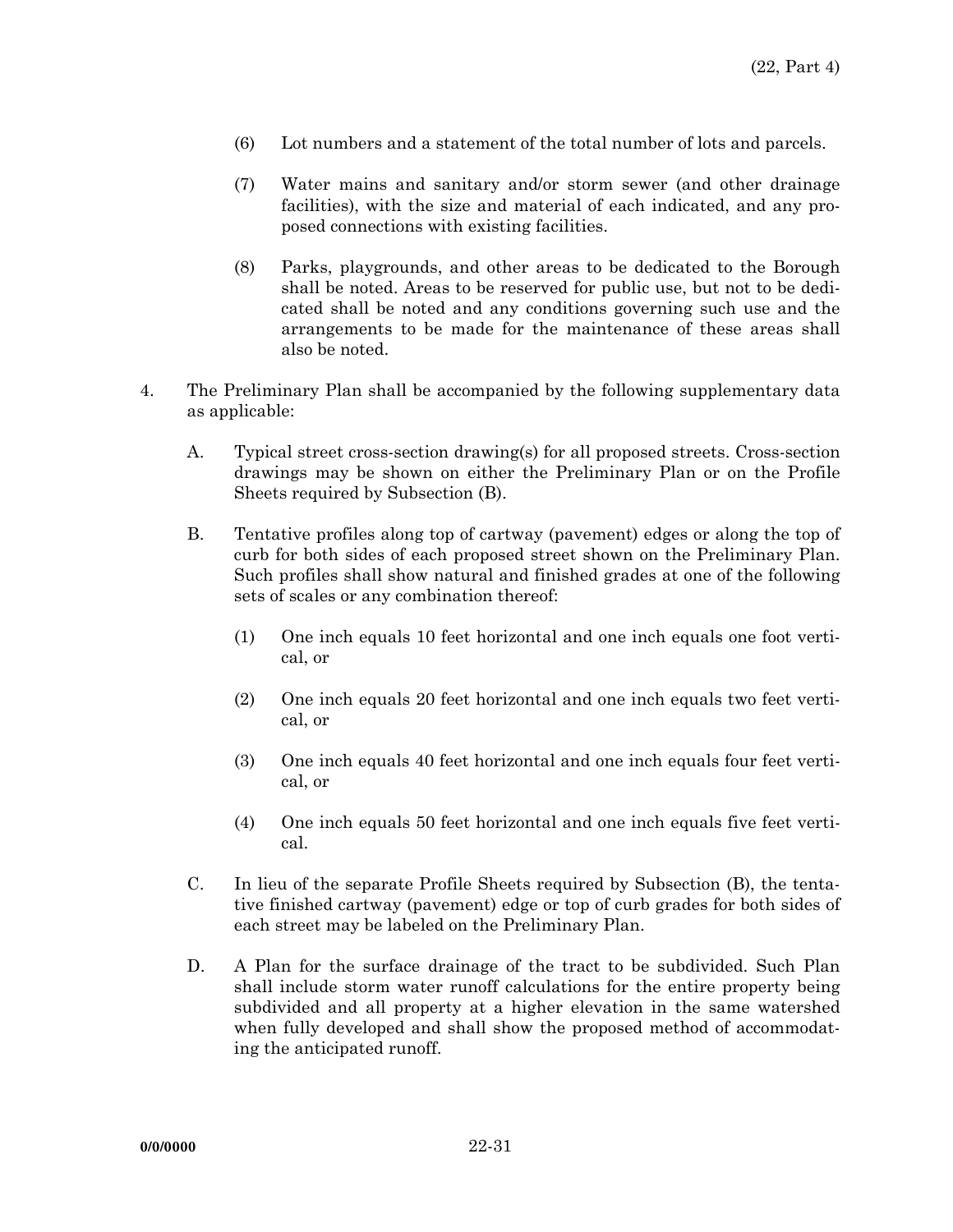- E. Preliminary designs of any bridges or culverts which may be required. Such designs shall meet all applicable requirements of the the Pennsylvania Department of Transportation. [Ord. 516]
- F. Where a Preliminary Plan shows the proposed subdivision of only a part of the Subdivider's total property, the Plan shall be accompanied by a Plan of the proposed street system for the remainder of the property so that the street system in the submitted portion can be considered in relation to future connections with the unsubmitted portion. In the case of extremely large properties, the Borough Planning Commission may delimit the area for which a prospective street system on adjacent property needs to be shown. The Subdivider shall also include a statement indicating the proposed future land use for the portion of his property.
- G. A soils map of the site drawn at the same scale as the Preliminary Plan.
- H. A Sediment and Erosion Control Plan meeting all requirements of the rules and regulations of the Pennsylvania Department of Environmental Resources. This Plan should be shown on a separate sheet from the Subdivision Plan drawing.
- I. Water Supply. If water is to be provided by means other than private wells owned and maintained by the individual owners of lots within the subdivision or development, applicants shall present evidence to the Borough Council that the subdivision is to be supplied by a certified public utility, a bona fide cooperative association of lot owners, or by a municipal corporation, authority or utility. A copy of a Certificate of Public Convenience from the Pennsylvania Public Utility Commission or an application for such certificate, a cooperative agreement or a commitment or agreement to serve the area in question, whichever is appropriate, shall be acceptable. [Ord. 516]

(Ord. 337, 12/-/1973, §4.20; as amended by Ord. 516, 6/10/1992)

## **§401. Final Plans.**

- 1. The Final Plan shall be clearly and legibly drawn to a scale of one inch equals 50 feet with dimensions shown in feet or hundredths of a foot; except that
	- A. If the average size of the proposed lots in the subdivision is one acre or larger, the Plan may be drawn to a scale of one inch equals 100 feet.
	- B. If the subdivision proposes lots with an average frontage of less than 50 feet, the Plan may be drawn to a scale of one inch equals 20 feet.
	- C. If the subdivision contains more than 100 acres, the Plan may be drawn to a scale of one inch equals 100 feet.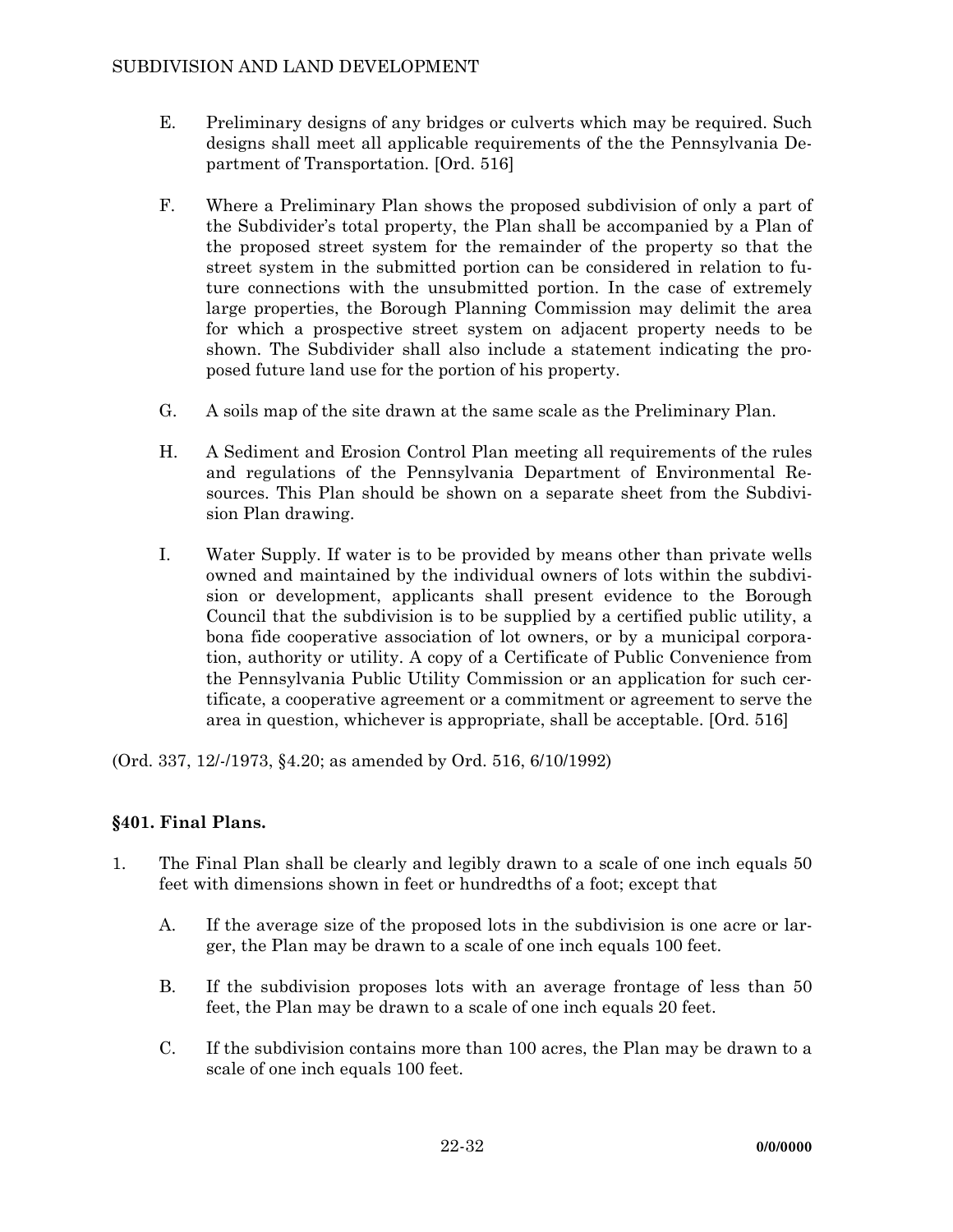- D. The original drawing, and all submitted parts thereof, shall be made on sheets either:
	- (1) Seventeen inches to 18 inches by 22 inches to 24 inches, or
	- (2) Twenty-two inches to 24 inches by 34 inches to 36 inches, or
	- (3) Thirty-four inches to 36 inches by 48 inches.
- 2. If the Final Plan requires more than one sheet, a key diagram showing the relative location of the several sections shall be drawn on each sheet.
- 3. The Final Plan shall show:
	- A. Name of proposed subdivision and of the Borough.
	- B. North point, graphic scale, written scale, and date, including the month, day and year that the original drawing of the Final Plan was completed and the month, day and year that the original drawing was revised, for each revision.
	- C. Name and address of the record owner and Subdivider, and the source(s) of title to the land being subdivided as shown by the records of the County Recorder of Deeds.
	- D. The name, address, and seal of the registered professional Engineer or Surveyor responsible for the Plan.
	- E. The names of all abutting subdivisions, if any, with the book and page numbers where recorded, and the names of the owners of all adjacent unplatted land, if any, and the book and page number where recorded.
	- F. A key map for the purpose of locating the property being subdivided, drawn to a scale of one inch equals 800 feet and showing the relation of the property, differentiated by tone or pattern, to adjoining property and to all streets, roads and municipal boundaries within 1,000 feet of the proposed subdivision. In addition, a scale and north point shall be indicated.
	- G. The total tract boundary lines of the area being subdivided with accurate distances to hundredths of a foot and bearings to 1/2 of a minute. These boundaries shall be determined by accurate survey in the field which shall be balanced and closed with an error of closure not to exceed one foot in 10,000 feet provided, however, that the boundary(s) adjoining additional unplatted land of the subdivision (example, between separately-submitted Final Plan sections) are not required to be based upon field survey, and may be calculated. The location and elevation of all boundary line (perimeter) monuments shall be indicated, along with a statement of the total area of the property being subdivided.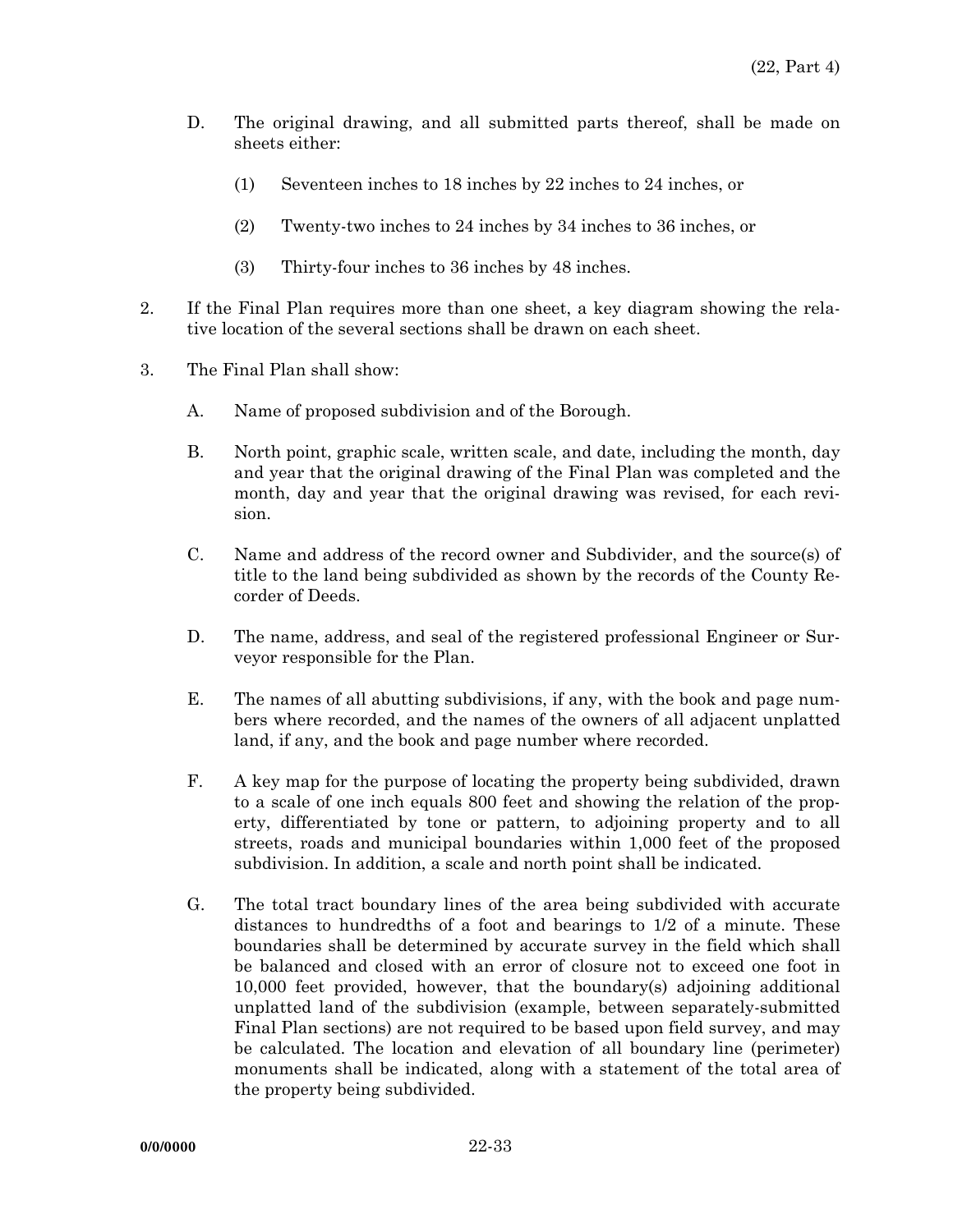- H. Zoning District lines and area, yard and height requirements shall be shown on the Plan.
- I. The name (or number) and cartway width and lines of all existing public streets and the name and location of all other roads within the property.
- J. The following data for the cartway edges (curb lines) and right-of-way lines of all recorded (except those which are to be vacated) and/or proposed streets, and for the right-of-way lines of all existing streets within the property:
	- (1) The length, in feet, to the second decimal point, of all straight lines and any two functions of a chord of all curved lines, and
	- (2) The width (in feet) of the cartway, right-of-way and, if required, of the ultimate right-of-way, and (in degrees, minutes and seconds) of the delta angle of all curved lines, including curved lot lines.
- K. All lot lines shall be completely dimensioned in feet to the second decimal point, if straight, and if curved, with central angle in degrees, minutes and seconds and length of arc and radius. Bearings to 1/2 of a minute shall be shown for all straight lot lines. Each lot shall be balanced to an accuracy of one foot in 10,000 feet. For each lot, the total area in square feet shall be stated.
- L. Lot numbers (numbered consecutively) and a statement of the total number of lots (and parcels).
- M. A statement of the intended use of all non-residential lots, with reference to restrictions of any type which exist or will exist as covenants in the deed for the lots contained in the subdivision and, if recorded, including the book and page number of the County Deed Book.
- N. The proposed building setback line for each lot, or the proposed placement of each building in other than single family lot developments, in accordance with Zoning Chapter 27 requirements.
- O. The location (and elevation, if established) of all existing and proposed street monuments as required by §601(9).
- P. All easements and rights-of-way and any limitations on such easements or rights-of-way. Rights-of-way shall be shown and accurately identified on the Plan, and easements shall either be shown or specifically described on the Plan. Easements should be located in cooperation with the appropriate public utilities.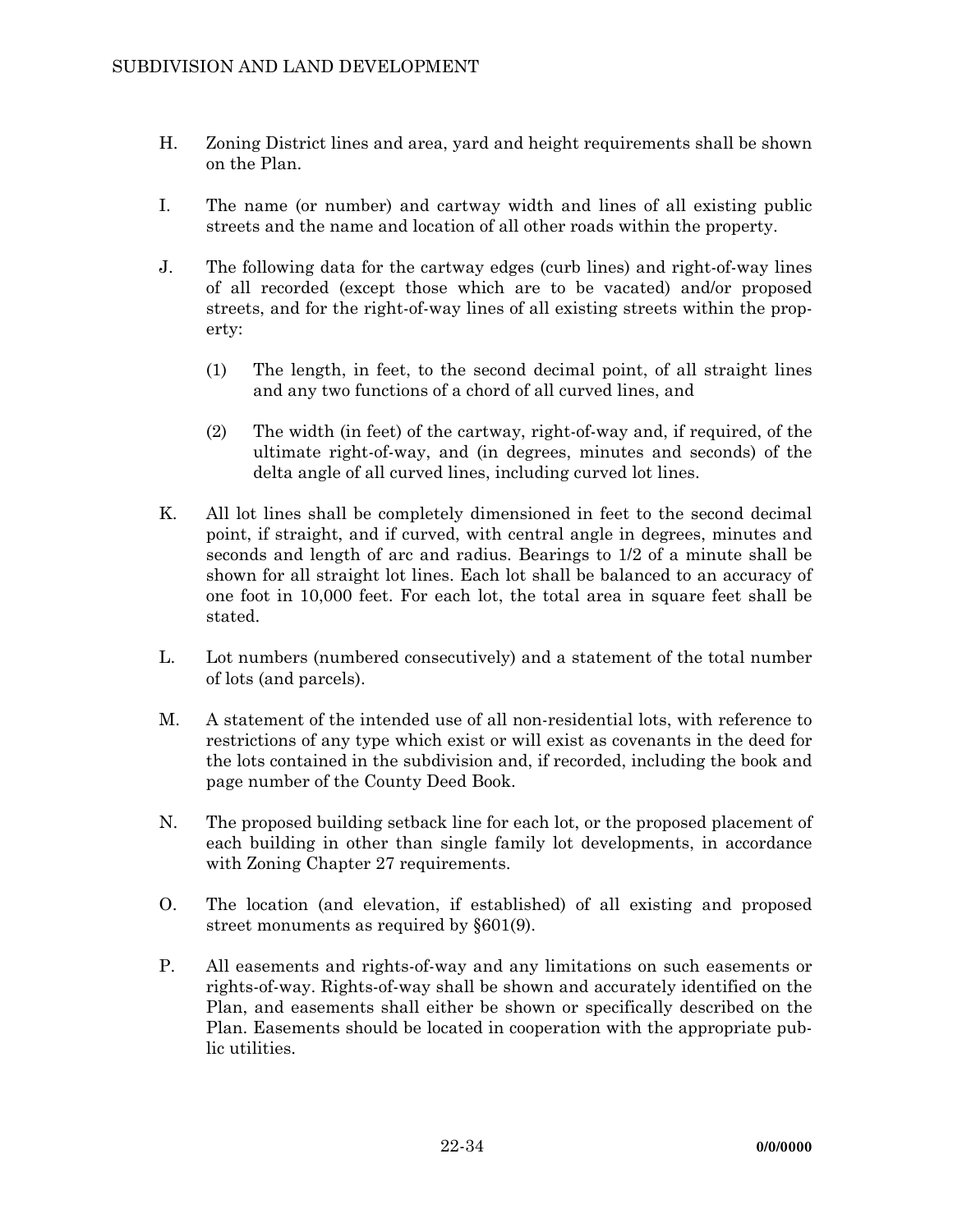- Q. Location, size and invert elevation of all sanitary, and/or storm sewers and location of all manholes, inlets and culverts (This data may be submitted as a separate Plan.). The location and size of all water mains shall also be shown.
- R. If the subdivision proposes a new street intersection with a State Legislative Route, a letter from the Pennsylvania Department of Transportation indicating approval of such intersection.
- S. A Certificate of Ownership, acknowledgement of Plan and offer of dedication shall be lettered on the Plan, using the form specified and shall be signed by the owner(s) of the property and notarized.
- T. Certificate for approval of the Plan by the Borough Council.
- U. A blank space measuring 3 1/2 inches square shall be left, preferably adjacent to the Borough Certification in which the appropriate stamp of the County Planning Commission may be applied.
- V. A blank space measuring three inches square shall be left along the lower edge of the sheet, in order that the Recorder of Deeds may acknowledge receipt and recording of the Plan when it is presented.
- 4. The Final Plan shall be accompanied by the following supplementary data, where applicable.
	- A. Typical street cross-section drawing(s) for all proposed streets. Cross-section drawings may be shown either on the Final Plan or on the profile sheets required by Subsection (B).
	- B. Profile Sheets for all proposed streets within the tract. Such profiles shall show at least the following information, properly labeled:
		- (1) Existing (natural) profile along both cartway edges of each street.
		- (2) Proposed finished grade at the top of both curbs or proposed finished grade at both cartway edges.
		- (3) The length of all vertical curves.
		- (4) Existing and proposed sanitary sewer mains and manholes.
		- (5) Existing and proposed storm sewer mains, inlets, manholes, and culverts.
	- C. The Profile Sheets required by Subsection (B) shall be legibly drawn at one of the following sets of scales or any combination thereof: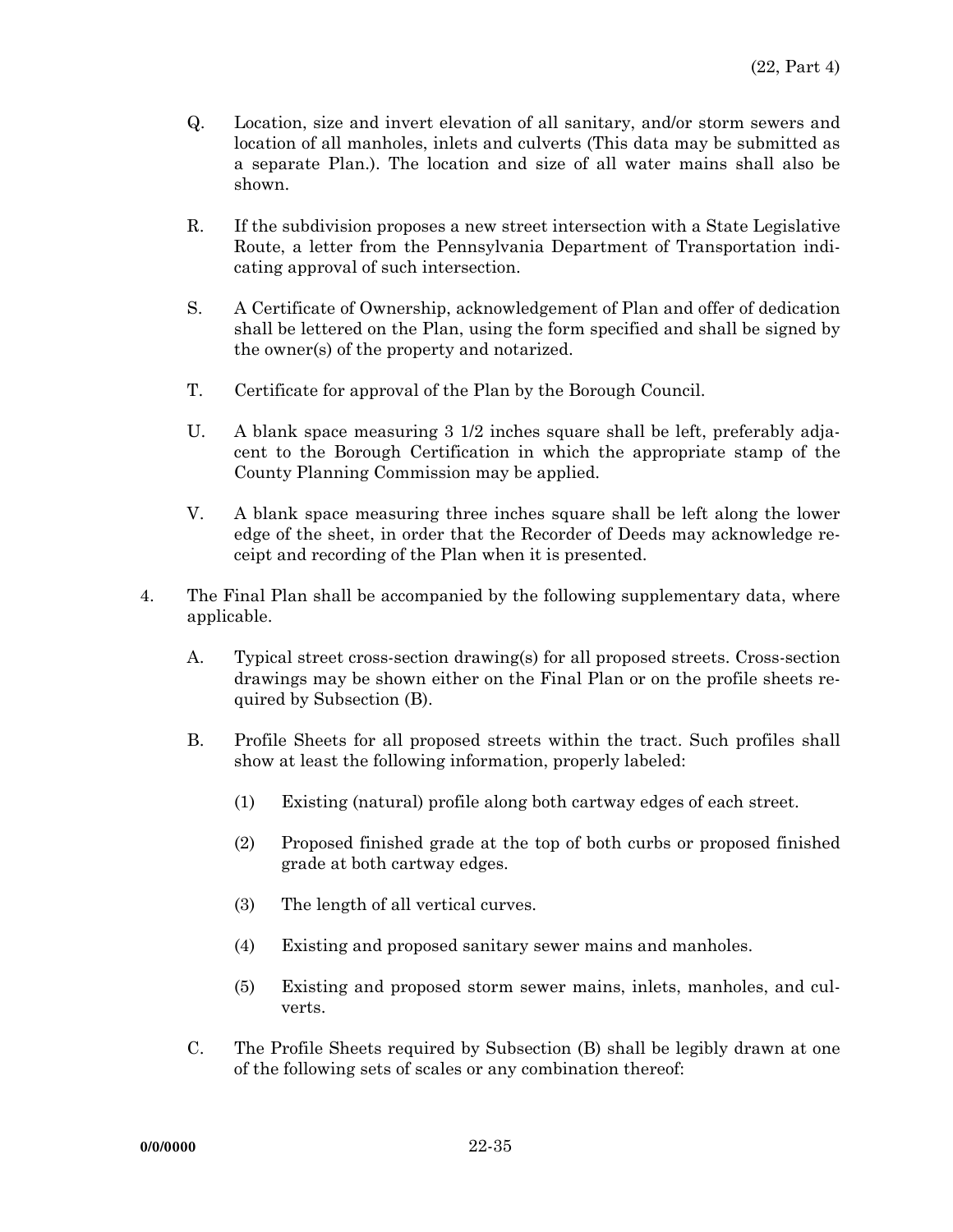- (1) One inch equals 10 feet horizontal and one inch equals one foot vertical, or
- (2) One inch equals 20 feet horizontal and one inch equals two feet vertical, or
- (3) One inch equals 40 feet horizontal and one inch equals four feet vertical, or
- (4) One inch equals 50 feet horizontal and one inch equals five feet vertical.
- D. All offers of dedication, and covenants governing the reservation and maintenance of undedicated open space.
- E. Such private deed restrictions as may be imposed upon the property as a condition to sale, together with a statement of any restrictions previously imposed which may affect the title to the land being submitted.
- F. Whenever a Subdivider proposes to establish a street which is not offered for dedication to public use, the Borough may require the Subdivider to submit, and also to record with the Plan, a copy of an agreement made with the Borough on behalf of his heirs and assigns, which shall establish the conditions under which the street may later be offered for dedication, and shall stipulate, among other things:
	- (1) That the street shall conform to Borough specifications or that the owners of the abutting lots shall include with the offer of dedication sufficient money, as estimated by the Borough Engineer, to restore the street to conformance with Borough specifications.
	- (2) That an offer to dedicate the street shall be made only for the street as a whole.
	- (3) That the method of assessing repair costs be as stipulated, and
	- (4) That agreement by the owners of 51% of the front footage thereon shall be binding on the owners of the remaining lots.
- G. A Sediment and Erosion Control Plan meeting all requirements of the rules and regulations of the Pennsylvania Department of Environmental Resources. This Plan should be shown on a separate sheet from the Subdivision Plan drawing.
- H. Five copies of the Improvements Agreement (Form LSR-4).
- I. With a proposal to change or diminish the course, current or cross-section of any stream or body of water, or to construct or change any water obstruc-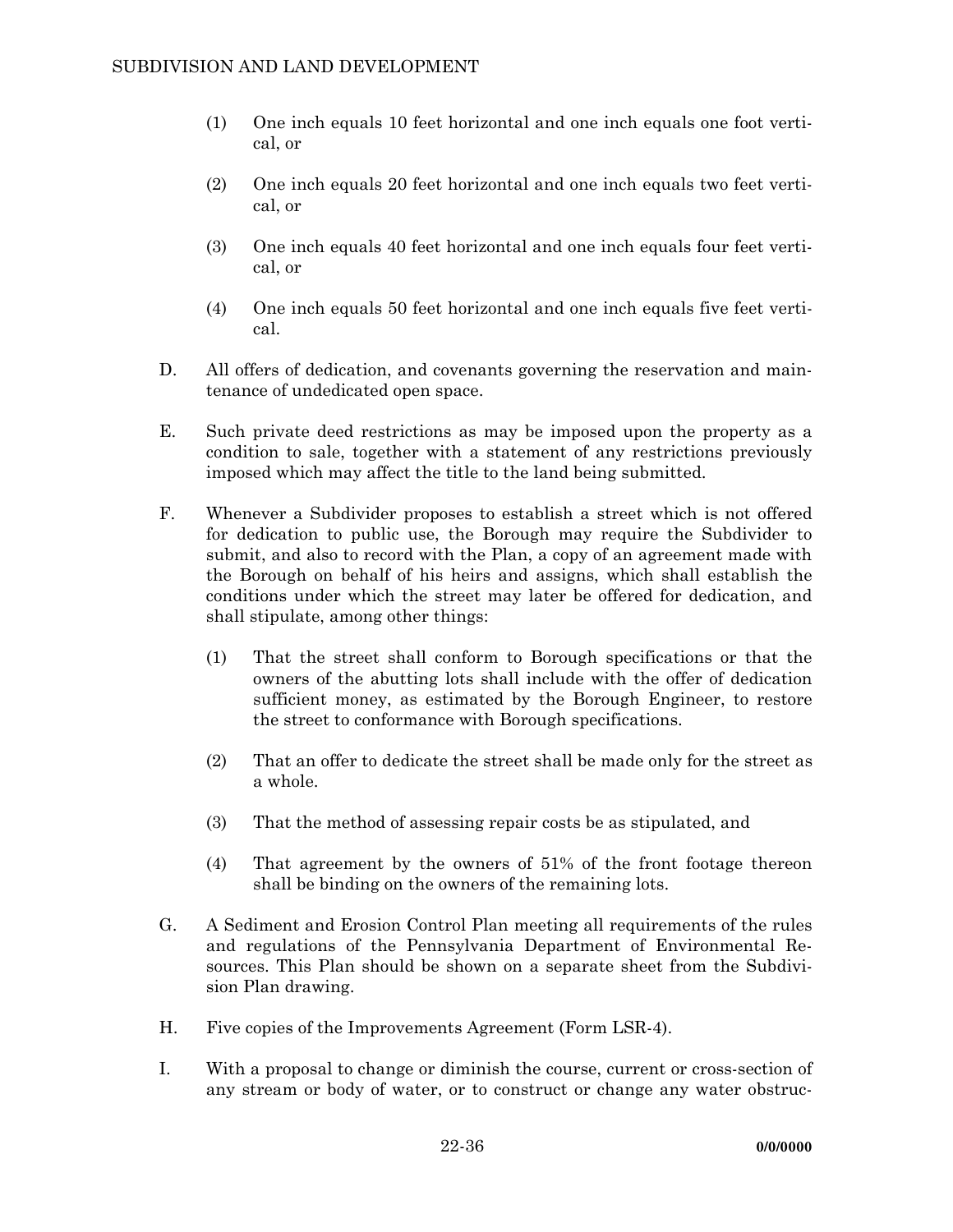tion, approval and a permit from the Pennsylvania Department of Environmental Resources. This requirement applies to all lands having a drainage area (basin) exceeding 320 acres. [Ord. 516]

- J. Water Supply. If water is to be provided by means other than private wells owned and maintained by the individual owners of lots within the subdivision or development, applicants shall present evidence to the Borough Council that the subdivision is to be supplied by a certified public utility, a bona fide cooperative association of lot owners, or by a municipal corporation, authority or utility. A copy of a Certificate of Public Convenience from the Pennsylvania Public Utility Commission or an application for such certificate, a cooperative agreement or a commitment or agreement to serve the area in question, whichever is appropriate, shall be acceptable. [Ord. 516]
- 5. The Borough Council may require a Subdivider to submit a separate Landscape Plan showing the number, location, size and species of all shrubbery that will be planted.
- 6. Where requested by the Borough, a Final Grade Plan shall be submitted at the time of Final Plan submission.

(Ord. 337, 12/-/1973, §4.30; as amended by Ord. 516, 6/10/1992)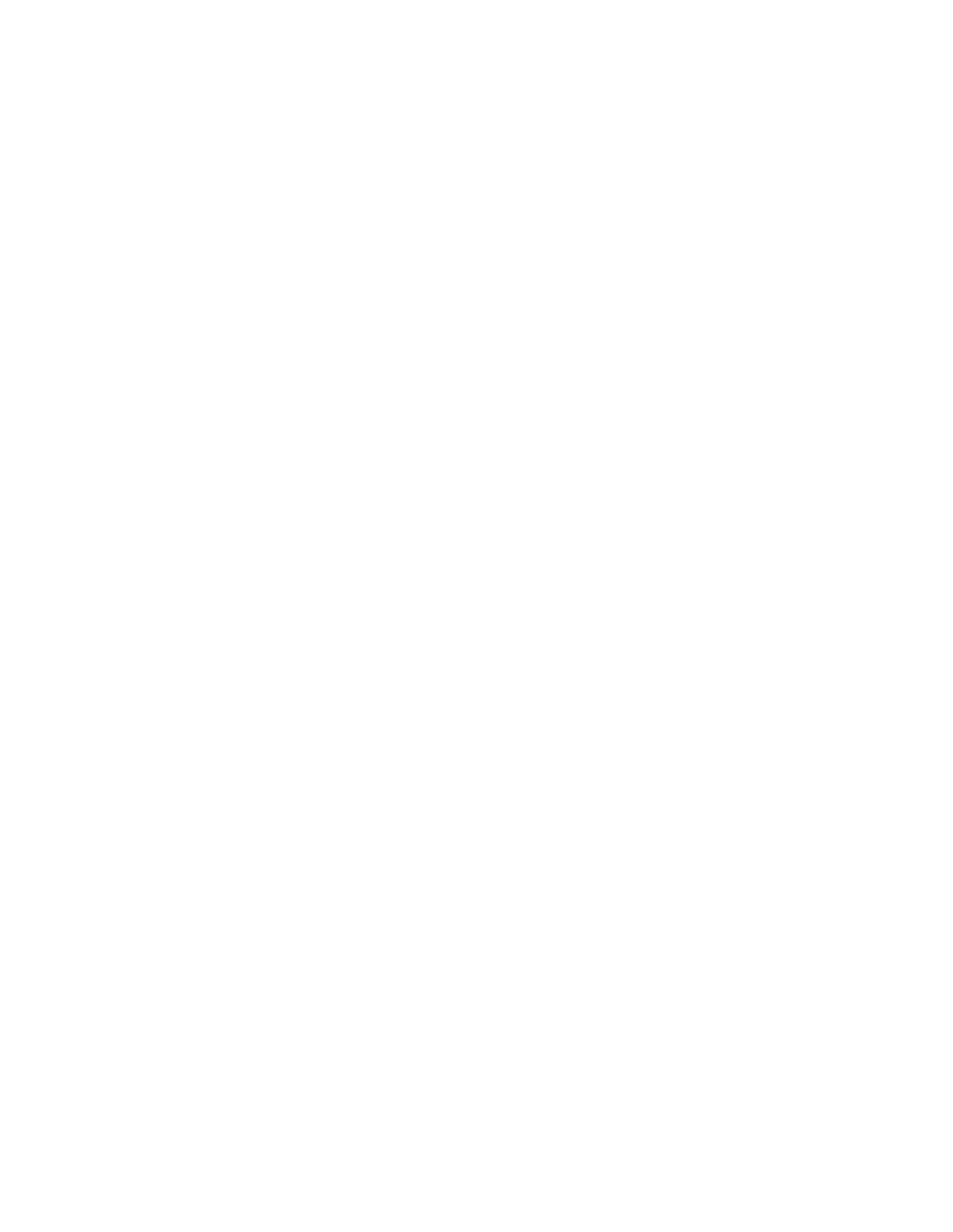## **Part 5**

# **Design Standards**

### **§500. Application and General Standards.**

- 1. The standards and requirements contained in Parts 5 and 6 are intended as the minimum for the promotion of the public health, safety and general welfare, and shall be applied as such by the Borough Planning Commission and Borough Council in reviewing all Subdivision and Land Development Plans.
- 2. Whenever other Borough regulations impose more restrictive standards and requirements than those contained herein, such other regulations shall prevail; otherwise, the standards and requirements of this Chapter 22 shall apply.
- 3. The standards and requirements of this Chapter 22 may be modified by the Borough Council in the case of plans for complete communities, neighborhood units or other large-scale developments which, in the judgment of the Borough Council, achieve substantially the objectives of these regulations and which are further protected by such covenants of other legal provisions as will assure conformity to and achievement of the Subdivision Plan.
- 4. The Plan of the proposed subdivision shall be coordinated with existing adjacent development in order to provide for harmonious development of the area as a whole.
- 5. Subdivision Plans shall give due recognition to the Official Plans of the Borough or to parts of the Official Plans which have been adopted pursuant to statute.

(Ord. 337, 12/-/1973, §5.10)

### **§501. Streets.**

- 1. General Standards.
	- A. The location and width of all streets shall conform to the Official Plans or to such parts thereof as may have been adopted by the Borough.
	- B. The proposed street system shall extend existing or recorded streets at the same width as the existing or recorded streets if these streets meet or exceed the standards of Subsection (3)(A). If the existing or recorded streets do not meet or exceed the standards of Subsection (3)(A), the proposed street extensions shall meet the standards of Subsection (3)(A).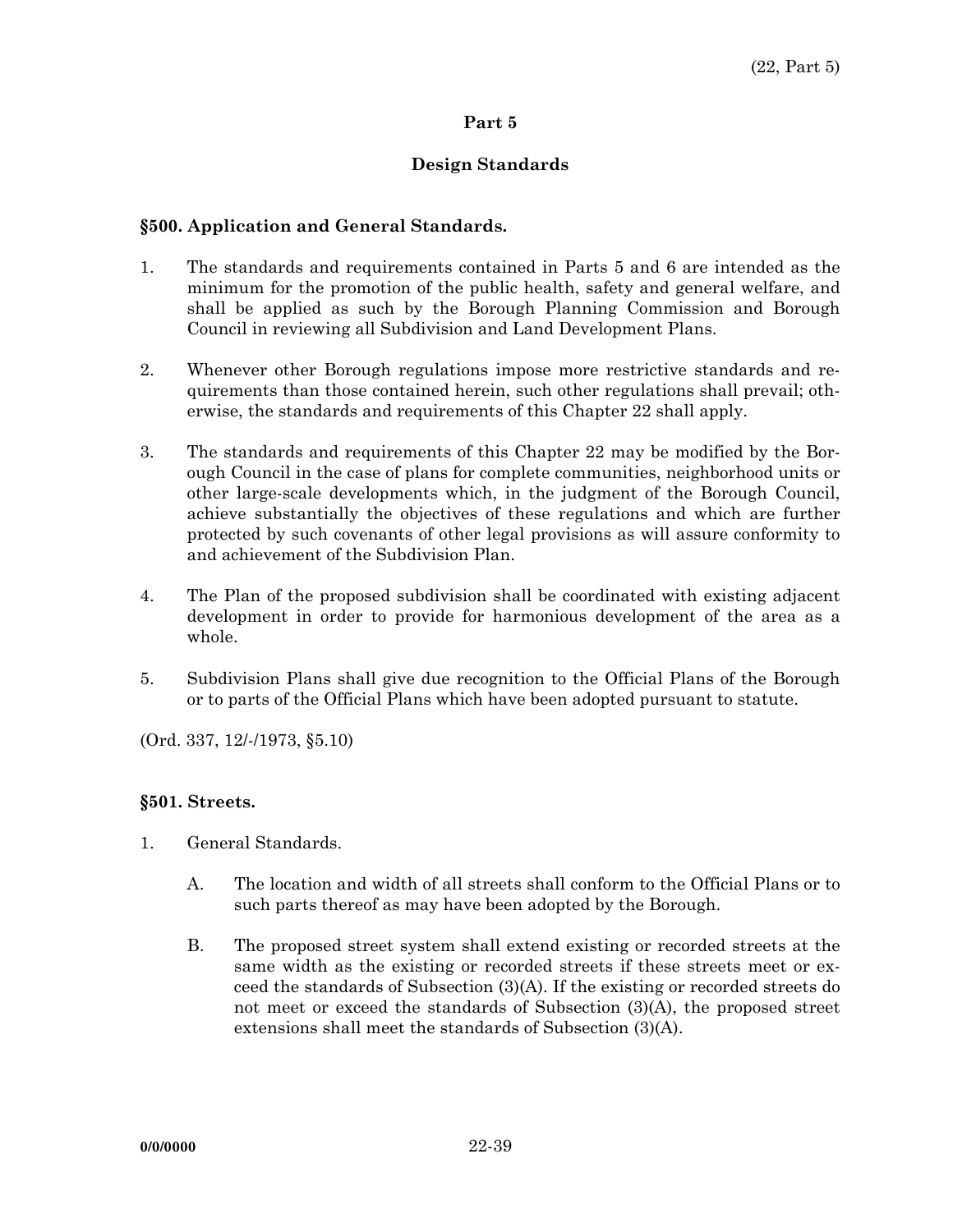- C. Where, in the opinion of the Borough Planning Commission, it is desirable to provide for street access to adjoining property, streets shall be extended by dedication to the boundary of such property.
- D. New minor streets shall be so designed as to discourage through traffic, but the Subdivider shall give adequate consideration to provision for the extension and continuation of major and collector streets into and from adjoining properties.
- E. Where a Subdivision abuts an existing street which does not meet the standards of this Chapter 22 the Borough may require the dedication of land sufficient to widen the street to meet the standards of this Chapter 22.
- F. Private streets (streets not to be offered for dedication) are prohibited, unless they meet the design standards of these regulations.
- G. If lots or parcels in the subdivision are large enough for resubdivision, or if a portion of the Subdivider's property is not proposed to be subdivided but could be subdivided in the future, the Borough may require the reservation of land adequate to provide for future street access to land which could be resubdivided or subdivided in the future and require that the location of land reserved for future streets be coordinated with the street system shown on the Subdivision Plan.
- 2. Partial and Half Streets. New half or partial streets will not be permitted.
- 3. Street Widths.
	- A. Minimum street right-of-way and cartway (pavement) widths shall be as follows:

| <b>Required Width</b><br>(in feet) |
|------------------------------------|
|                                    |
|                                    |
| 44                                 |
| 24                                 |
|                                    |
| 48                                 |
| 28                                 |
|                                    |
| 56                                 |
|                                    |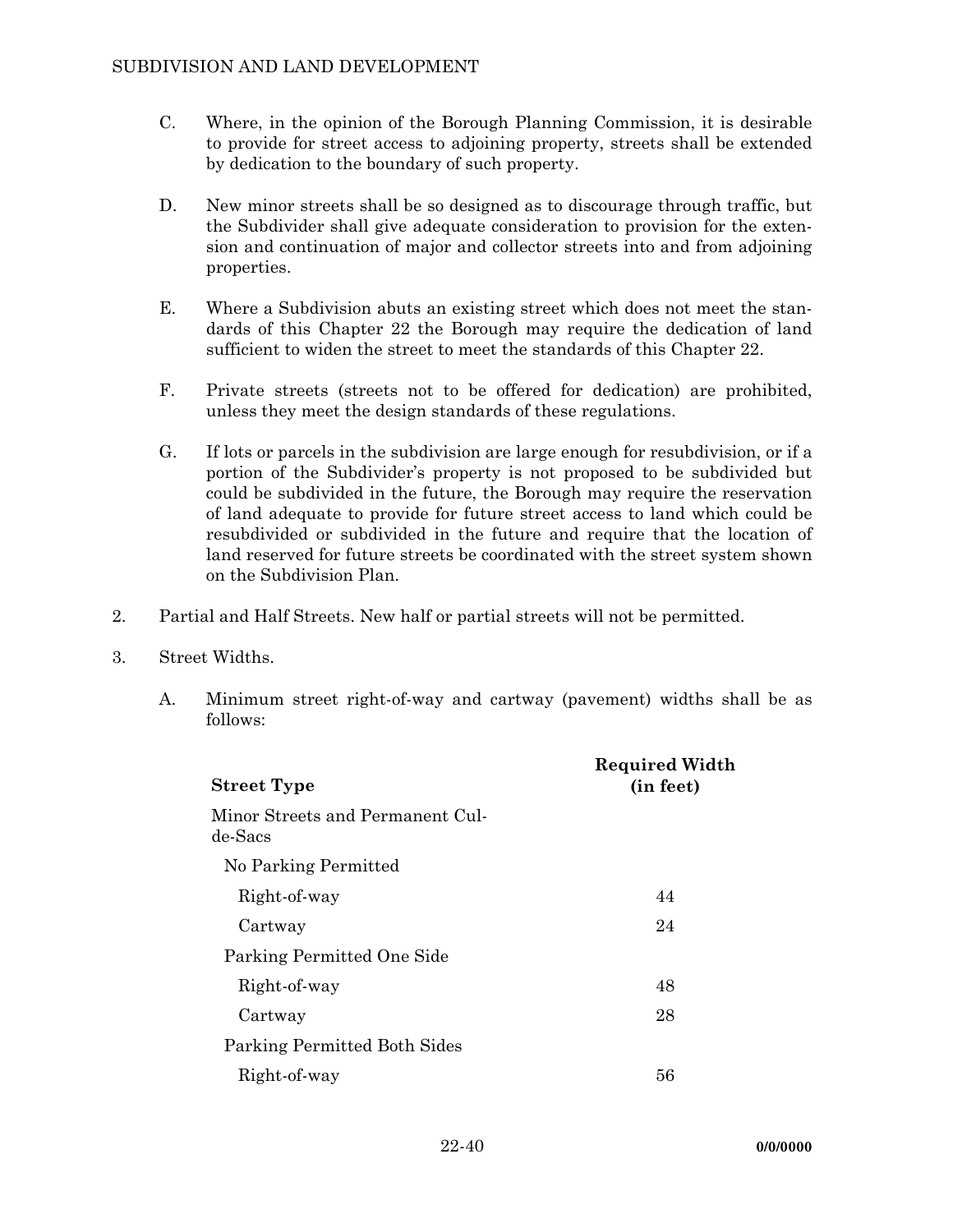| <b>Street Type</b>     | <b>Required Width</b><br>(in feet)                                                 |
|------------------------|------------------------------------------------------------------------------------|
| Cartway                | 36                                                                                 |
| Collector Street       |                                                                                    |
| Right-of-way           | 56                                                                                 |
| Cartway                | 36                                                                                 |
| Arterial Street        |                                                                                    |
| Right-of-way           | As determined after consultation<br>with the Borough, the County, and<br>PennDOT.  |
| Marginal Access Street |                                                                                    |
| Right-of-way           | As determined after consultation<br>with the Borough, the County and<br>$Penn$ DOT |
| Cartway                | As specified for minor streets.                                                    |
| Service Street         |                                                                                    |
| Right-of-way           | 34                                                                                 |
| Cartway                | 24                                                                                 |

- B. Additional right-of-way and cartway widths may be required by the Borough Planning Commission for the purpose of promoting the public safety and convenience.
- 4. Restriction of Access. Whenever a subdivision contains an arterial street, the Borough Planning Commission may require restriction of access to the street by:
	- A. Provision of reverse frontage lots, or
	- B. Provision of service streets along the rear of the abutting lots, together with prohibition of private driveways intersecting the arterial street, or
	- C. Provision of marginal access streets, provided that the reserve strips establishing such marginal access streets shall be placed within the jurisdiction of the Borough under an agreement meeting the approval of the Borough.
- 5. Street Grades.
	- A. There shall be a minimum center line grade of 1%.
	- B. Center line grades shall not exceed the following:
		- (1) Minor Street: 10%.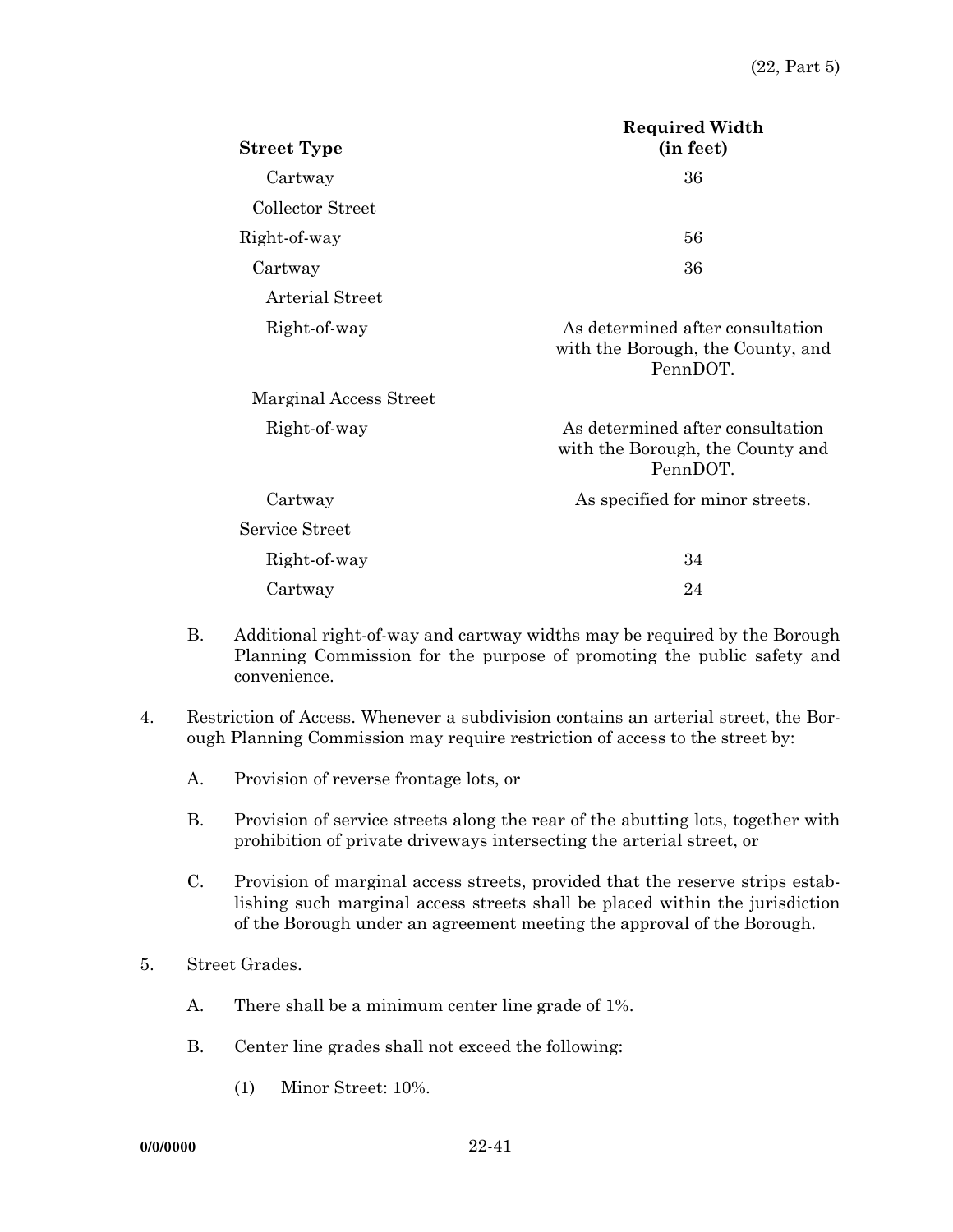- (2) Collector Street: 6%.
- (3) Arterial Street: 6%.
- (4) Street Intersection: 5%.
- C. Grades up to 15% may be permitted on a through minor street where access to the street is possible over streets with grades of 10% or less.
- 6. Horizontal Curves.
	- A. Whenever street lines are deflected in excess of 2°, connection shall be made by horizontal curves.
	- B. Minimum center line radii for horizontal curves shall be as follows:
		- (1) Minor Streets: 150 feet.
		- (2) Collector Streets: 300 feet.
		- (3) Arterial Streets: 500 feet.
	- C. A straight section of road of at least 100 feet shall be introduced between all horizontal curves on collector and arterial streets.
	- D. To the greatest extent possible, combinations of the minimum radius and maximum grade shall be avoided.
- 7. Vertical Curves. At all changes in street grades where the algebraic difference in grade exceeds 1%, vertical curves shall be provided to permit the following minimum sight distances:
	- A. Minor Streets: 200 feet.
	- B. Collector Streets: 300 feet.
	- C. Arterial Streets: 400 feet.
- 8. Intersections.
	- A. Streets shall intersect as nearly as possible at right angles, and no street shall intersect another at an angle of less than 70°, or more than 110°.
	- B. No more than two streets shall intersect at the same point.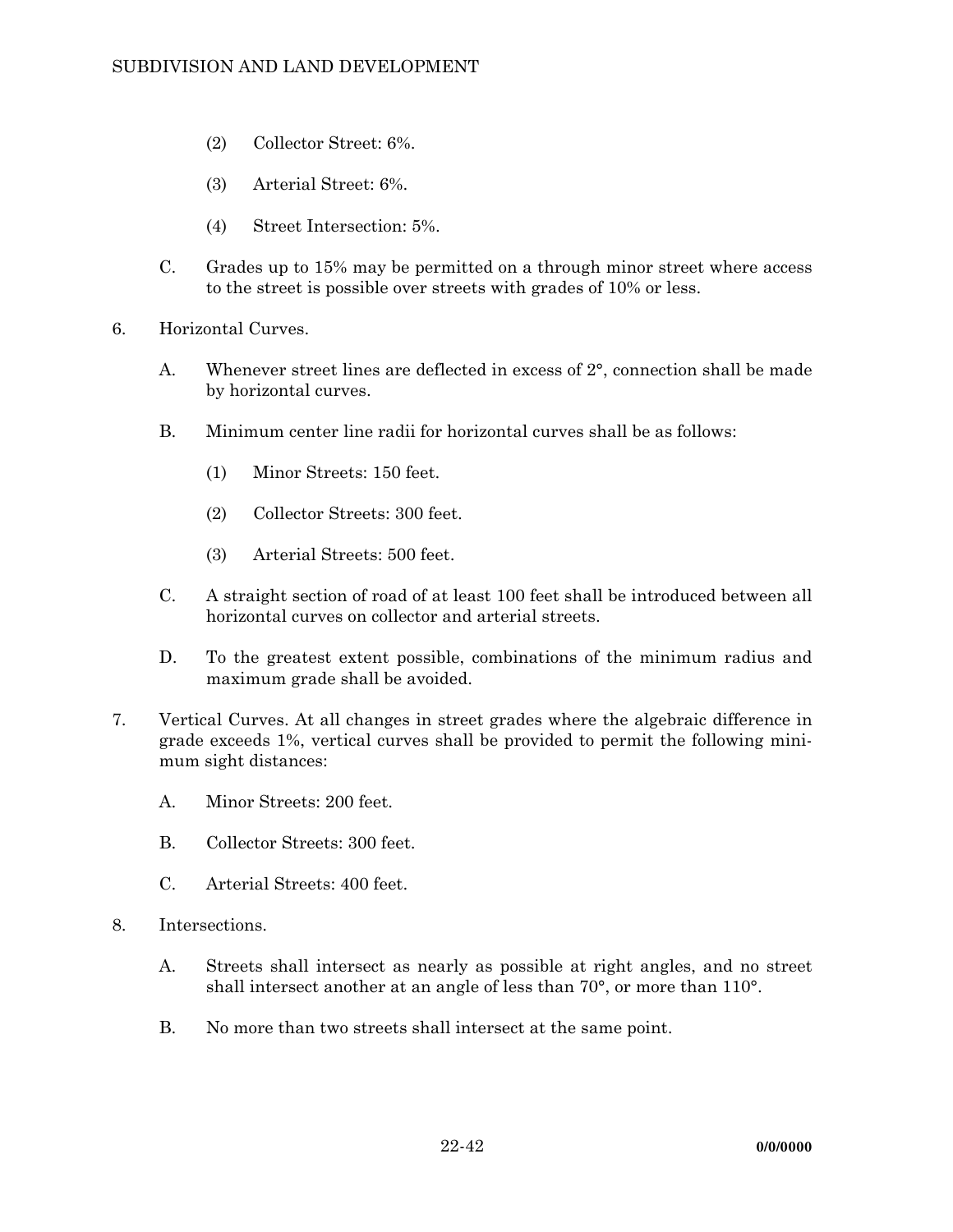- C. Streets intersecting another street shall either intersect directly opposite to each other, or shall be separated by at least 150 feet between center lines, measured along the center line of the street being intersected.
- D. Intersections shall be approached on all sides by a straight leveling area, the grade of which shall not exceed 5% within 50 feet of the intersection of the nearest right-of-way lines.
- E. Intersections with arterial streets shall be located not less than 1,000 feet apart, measured from center line to center line, along the center line of the arterial street.
- F. Street curb intersections shall be rounded by a tangential arc within a minimum radius of:
	- (1) Twenty feet for intersections involving only minor streets;
	- (2) Thirty feet for all intersections involving a collector street;
	- (3) Forty feet for all intersections involving an arterial street.
- G. Street right-of-way lines shall be parallel to (concentric with) curb arcs at intersections.
- 9. Sight Distances at Intersections.
	- A. Clear sight triangles shall be provided at all street intersections. Within such triangles, no vision-obstruction object shall be permitted which obscures vision above the height of 30 inches and below 10 feet measured from the center line grade of intersecting streets. Such triangle shall be established from a distance of"
		- (1) Seventy-five feet from the point of intersection of the center lines, except that,
		- (2) Clear sight triangles of 150 feet shall be provided for all intersections with arterial streets.
	- B. Wherever a portion of the line of such triangles occurs behind the building setback line, such portion shall be considered a building setback line.
- 10. Cul-de-Sac Streets.
	- A. Dead-end streets are prohibited unless designed as cul-de-sac streets or designed for future access to adjoining properties.
	- B. Any street dead-ended for access to an adjoining property or because of authorized stage development shall be provided with a temporary, all-weather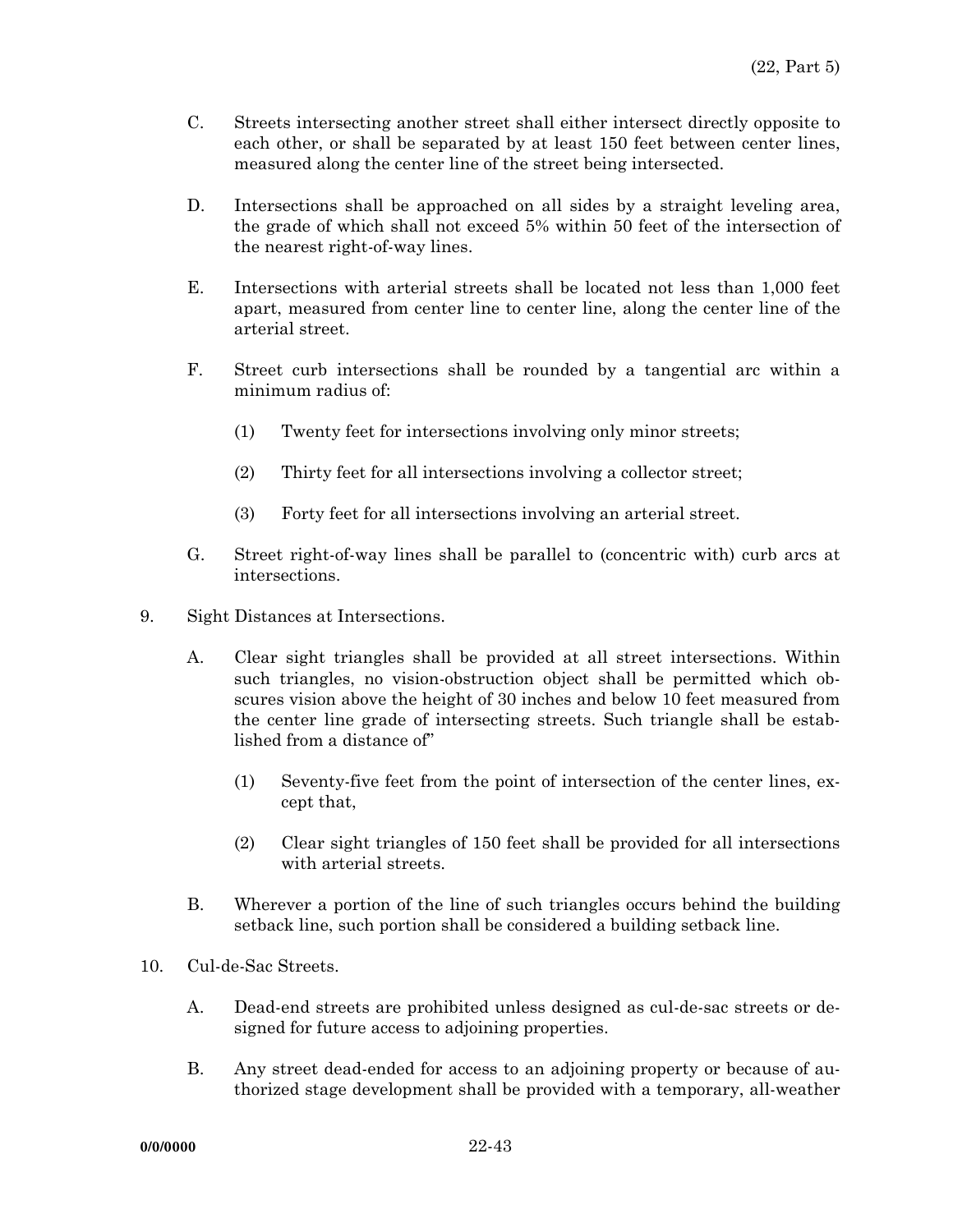turnaround, within the subdivision, and the use of such turnaround shall be guaranteed to the public until such time as the street is extended.

- C. Cul-de-sac streets, permanently designed as such, shall not exceed 600 feet in length.
- D. Unless future extension is clearly impractical or undesirable, the turnaround right-of-way shall be placed adjacent to the tract boundary with sufficient additional width provided along the boundary line to permit extension of the street at full width.
- E. All cul-de-sac streets, whether permanently or temporarily designed as such, shall be provided at the closed end with a fully paved turnaround. Minimum radius to the pavement edge or curb line shall be 50 feet, and minimum radius to the right-of-way lines shall be 60 feet.
- F. The center line grade on a cul-de-sac street shall not exceed 10% and the grade of the diameter of the turnaround shall not exceed 5%.
- 11. Street Names.
	- A. Proposed streets which are in alignment with others already existing and named shall bear the names of the existing streets.
	- B. In no case shall the name of a proposed street duplicate an existing street name in the Borough and in the postal district, irrespective of the use of the suffix street, road, avenue, boulevard, drive, way, place, court, lane, etc.
	- C. All street names shall be subject to the approval of the Borough and the Postmaster having jurisdiction.
- 12. Service Streets (Alleys).
	- A. Service streets are prohibited in subdivisions for single-family detached residences, except where required to avoid direct driveway access to arterial streets.
	- B. Service streets may be permitted in other types of residential development, provided that the Subdivider produces evidence satisfactory to the Borough of the need for such service streets and provided that the service streets are not the primary means of access.
	- C. Where permitted, service streets in residential developments shall have a minimum paved width of 24 feet except that, where service streets serve dwellings on only one side, the Borough Planning Commission may permit a paved surface of not less than 12 feet for one-way streets.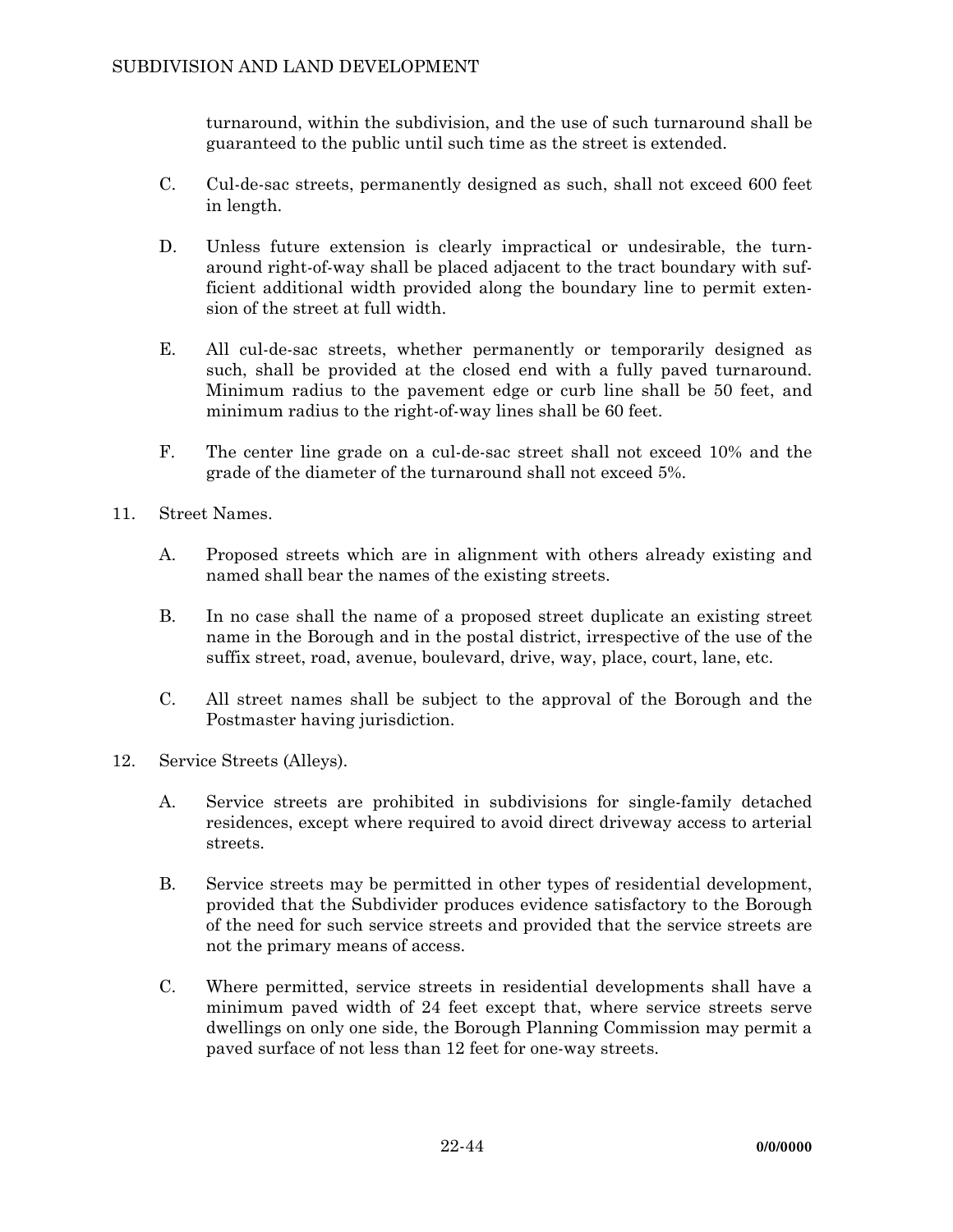- D. No part of any dwelling, garage, or other structure shall be located within 20 feet of the center line of a service street.
- E. Dead-end service streets shall be avoided, but where this proves impossible, dead-end service streets shall be terminated with a paved circular turnaround with a minimum radius to the outer pavement edge (curb line) of 50 feet.
- F. Service street intersections and sharp changes in alignment shall be avoided. Design of service streets which will encourage their use for through traffic (i.e. intersecting service streets) shall also be avoided.

(Ord. 337, 12/-/1973, §5.20)

#### **§502. Blocks.**

- 1. Layout. The length, width and shape of blocks shall be determined with due regard to:
	- A. Provision of adequate sites for buildings of the type proposed;
	- B. Zoning requirements;
	- C. Topography;
	- D. Requirements for safe and convenient vehicular and pedestrian circulation, including the reduction of intersections with arterial streets.
- 2. Length.
	- A. Blocks shall have a maximum length of 1,800 feet and a minimum length of 500 feet. The Borough may decrease the maximum and/or minimum lengths of blocks if the topography of the land in question and/or surface water drainage conditions warrant such a decrease.
	- B. Blocks along arterial and collector streets shall not be less than 1,000 feet long.
- 3. Depth. Residential blocks shall be of sufficient depth to accommodate two tiers of lots, except;
	- A. Where reverse frontage lots are required.
	- B. Where prevented by the size, topographical conditions or other inherent conditions of property.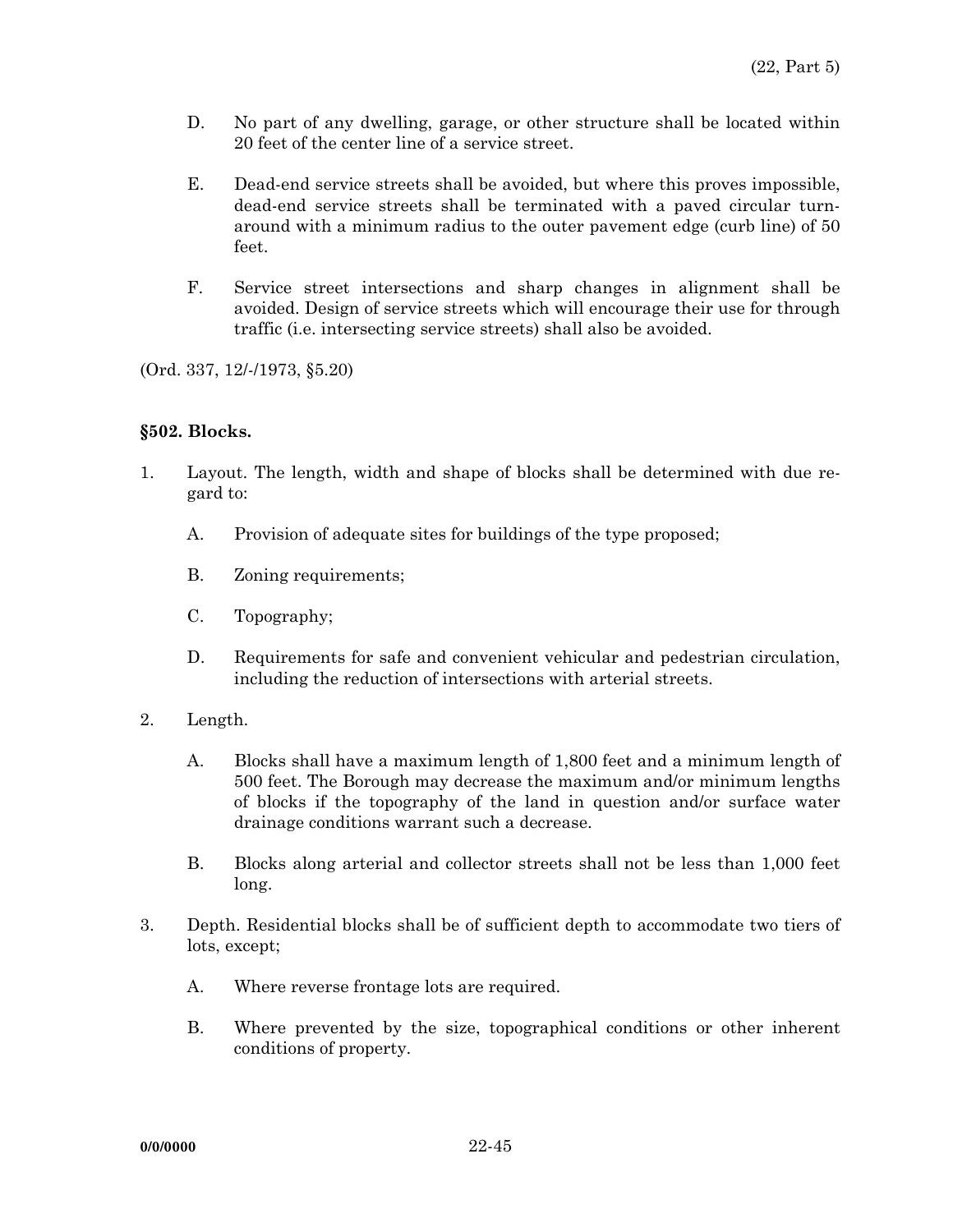4. Commercial and Industrial Blocks. Blocks in commercial and industrial areas may vary from the elements of design detailed above if required by the nature of the use. In all cases, however, adequate provision shall be made for off-street parking and loading areas as well as for traffic circulation and parking for employees and customers.

(Ord. 337, 12/-/1973, §5.40)

# **§503. Lots and Parcels.**

- 1. General Standards.
	- A. The size, shape and orientation of lots shall be appropriate for the type of development and use contemplated, and in accordance with the provisions of the Borough Zoning Chapter 27.
	- B. Insofar as practical, side lot lines shall be at right angles to straight street lines and radial to curved street lines.
	- C. Where feasible, lot lines shall follow Borough boundaries rather than cross them.
	- D. Generally, the depth of residential lots shall be not less than one nor more than three times their width.
	- E. Depth and width of parcels intended for non-residential uses shall be adequate for the use proposed and sufficient to provide satisfactory space for on-site parking, loading and unloading, setbacks, landscaping, etc.
	- F. Where extra width has been dedicated for widening of existing streets, lots shall begin at such adjusted right-of-way line, and all setbacks shall be measured from such line.
- 2. Lot Frontage.
	- A. All lots shall have direct access to an existing or proposed public street, or to a private street if it meets the requirements of these regulations.
	- B. Reverse frontage lots shall be avoided except where required to provide separation of residential development from arterial streets or to overcome specific disadvantages of topography or orientation.
	- C. All residential reverse frontage lots shall have a rear yard with a minimum depth of 75 feet, measured in the shortest distance from the proposed dwelling unit to the ultimate right-of-way and shall, within such rear yard and immediately adjacent to the right-of-way, have a planting screen easement of at least 10 feet in width, across which there shall be no rights of access.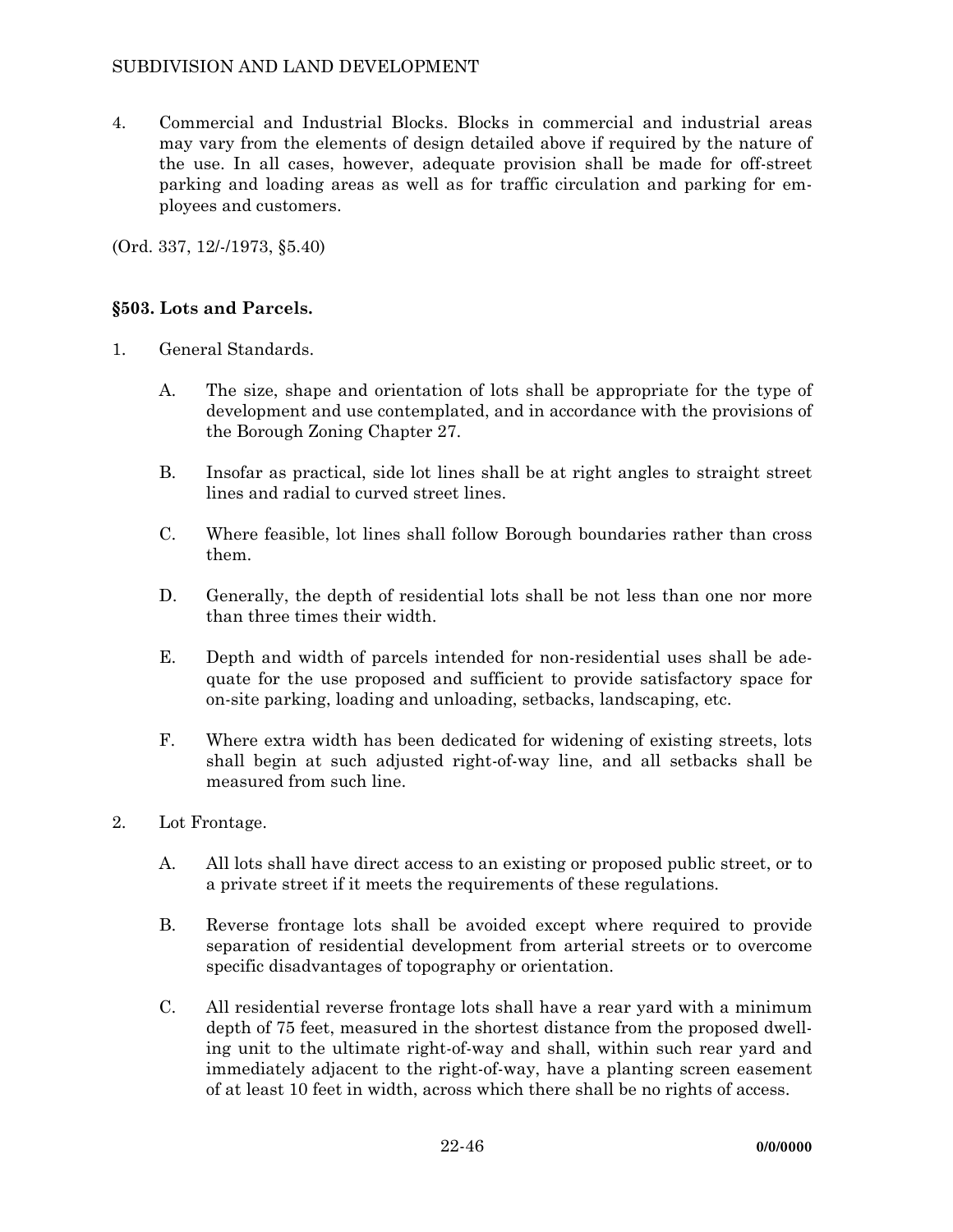- 3. Building Reserve (Setback) Lines. Except where a greater setback is required by the Borough Zoning Chapter 27 or other regulations, the minimum building reserve (setback) line shall be 20 feet, measured from the ultimate right-of-way line of all abutting streets.
- 4. Driveways and Off-Street Parking.
	- A. Each proposed dwelling unit in a subdivision shall be provided with at least two off-street parking spaces.
		- (1) In the case of single-family or two-family dwellings, such off-street parking spaces shall be provided behind the street right-of-way line and may be provided in an attached or separate garage, carport or driveway.
		- (2) In the case of multiple-family dwellings, such off-street parking spaces shall be provided in a parking compound(s) located adjacent to or near the multiple family building. Each off-street parking street parking space shall contain a minimum of 200 square feet. This shall be in addition to adequate aisles for maneuvering and movement of vehicles. The grade of such parking areas shall not exceed 6%.
	- B. Commercial and industrial subdivisions shall meet the off-street parking requirements of the Borough Zoning Chapter 27.
	- C. Entrances to private driveways serving one and two-family dwellings shall be located at least 60 feet from the point of intersection of the nearest street curb lines.
	- D. Entrances to private driveways serving multiple-family dwellings shall be located at least 100 feet from the point of intersection of the nearest street curb lines.
	- E. In order to provide a safe and convenient means of access, grades on private driveways shall not exceed 15%. Driveways shall be paved when the grade exceeds 7%.
	- F. Entrances to private driveways serving one and two-family dwellings shall be rounded at a minimum radius of five feet.
	- G. Entrances to private driveways serving multiple-family dwellings shall be rounded at a minimum radius of 10 feet.
	- H. Private driveway entrances shall not intersect streets at angles of less than 65°.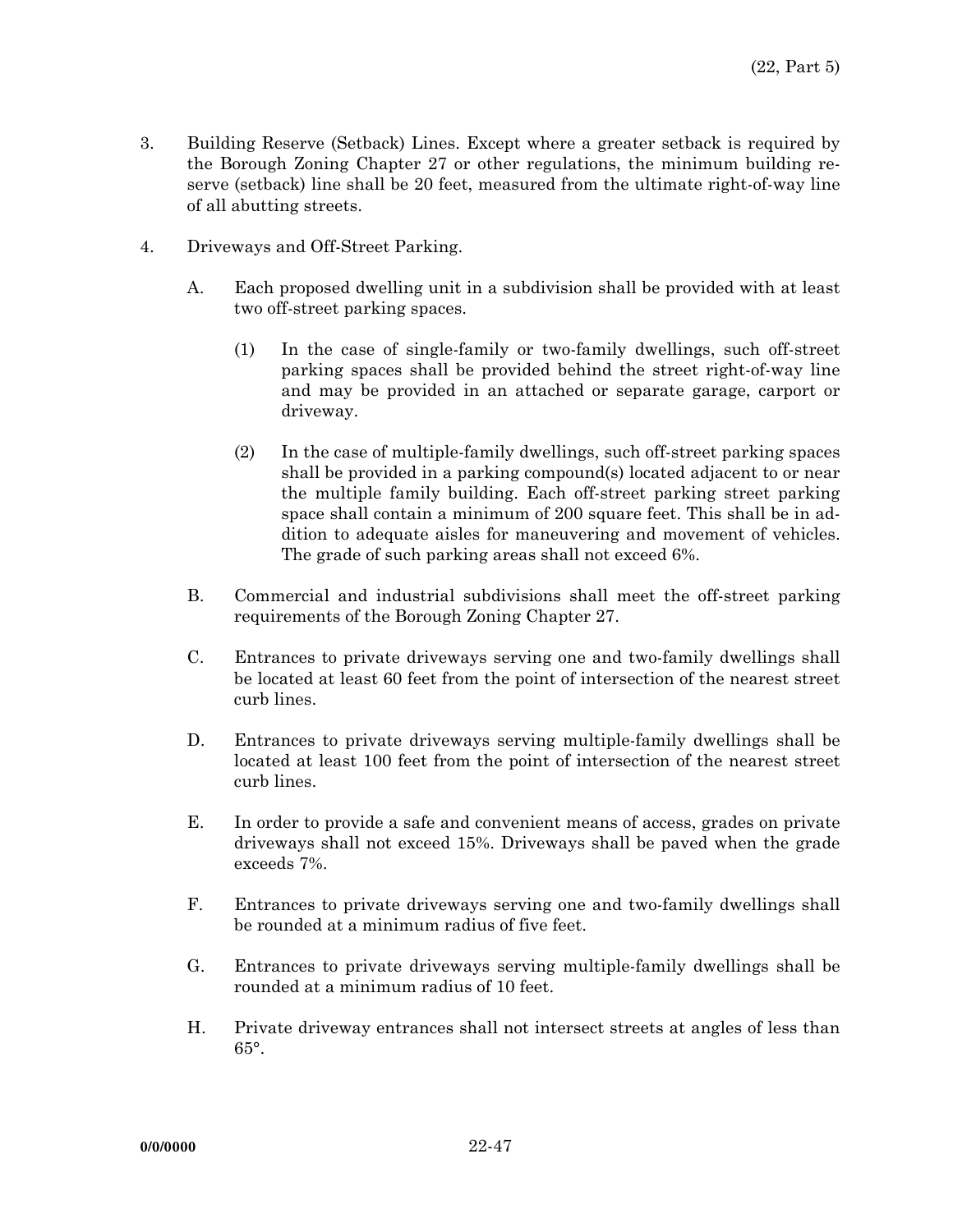- I. The width of driveways serving one family dwellings shall not be less than 10 feet nor more than 20 feet at the street line.
- 5. Lot Size. The minimum lot size and width requirements are to be found in the Borough Zoning Chapter 27.

(Ord. 337, 12/-/1973, §5.50)

# **§504. Sanitary Sewage Disposal.**

- 1. Each property shall connect with the Borough sanitary sewer system.
- 2. Sanitary sewers shall conform in all respects to the minimum requirements of the Pennsylvania Department of Environmental Resources and all ordinances, rules and regulations of the Borough.

(Ord. 337, 12/-/1973, §5.60)

## **§505. Water Supply.**

- 1. Each property shall connect with the Borough water system.
- 2. A copy of approval of such system by the appropriate public agency or utility company shall be submitted with the Final Plan.

(Ord. 337, 12/-/1973, §5.70)

# **§506. Storm Water Management Design Standards.**

- 1. General Principles for Storm Drainage Systems. Storm sewers, culverts, endwalls, inlets, and related installations and improvements shall be provided in order to:
	- A. Permit unimpeded flow of natural water courses.
	- B. Ensure adequate drainage of all streets.
	- C. Intercept storm water runoff along streets at intervals related to the extent and grade of the area drained.
	- D. Provide positive drainage away from on-site sewage disposal facilities and buildings.
	- E. Accommodate runoff so that there shall be no increase in rate of storm water peak discharge leaving the subdivision or land development during or after construction based on the design rainfall frequency established in this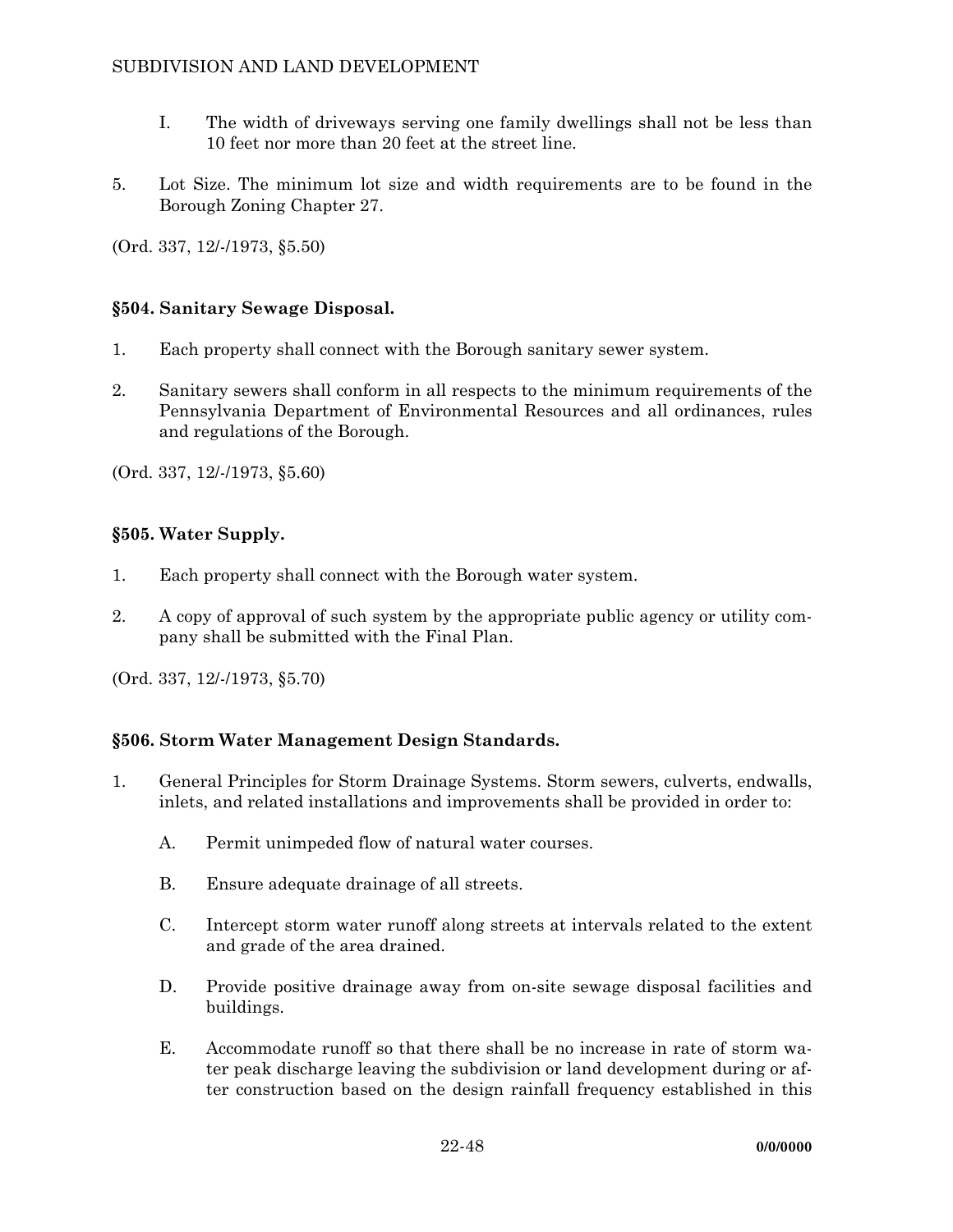Chapter. Pre- and post- development runoff shall be evaluated for all drainage areas discharging from the site.

- F. Ensure adequate drainage at intersections of driveways with streets.
- G. Provide that where existing storm sewers are reasonably accessible and of adequate capacity, subdivisions and land developments shall connect to the existing storm sewers.
- H. Provide that when no existing storm sewer system is accessible and of adequate capacity, storm water runoff shall discharge to an existing watercourse with defined bed and barriers. Runoff shall not be increased or concentrated onto adjacent properties, nor shall the velocity of flow be increased beyond that existing prior to subdivision or land development unless written approval is given by the adjacent property owners to the proposed discharge of surface runoff and the written agreements are approved by the Borough Council.
- I. Provide that when storm drainage will be directed into an adjacent municipality, all provisions for accommodating such storm drainage shall be submitted to the governing body of that municipality for review.
- 2. Design of Storm Drainage Systems.
	- A. Complete storm water calculations in accordance with the design standards and appendices of this Chapter and all designs for drainage facilities shall be submitted to the Borough for review.
	- B. Where a subdivision of land development is traversed by or contains a pond, lake, watercourse, drainage way, channel, storm drainage system or stream, there shall be provided a drainage easement that conforms substantially with the line of such pond, lake, water course, drainage way, channel, storm drainage system, or stream of such width as will be adequate to preserve the unimpeded flow of drainage (one-hundred-year flow) and to provide for widening, deepening, relocating, improving or protecting such features or drainage facilities. Minimum easement width shall be 10 feet from each side of the water course, waterbody, stream, pond, lake or drainage facility, but the Borough may require a greater easement when necessary. Bearings and distances shall be provided for the boundaries of easements.
	- C. Any changes in an existing drainage way shall be subject to the approval of the Pennsylvania Department of Environmental Resources, the Army Corps of Engineers, and/or the Federal Emergency Management Agency when each or all have jurisdiction. All permits and approvals shall be obtained prior to final plan approval.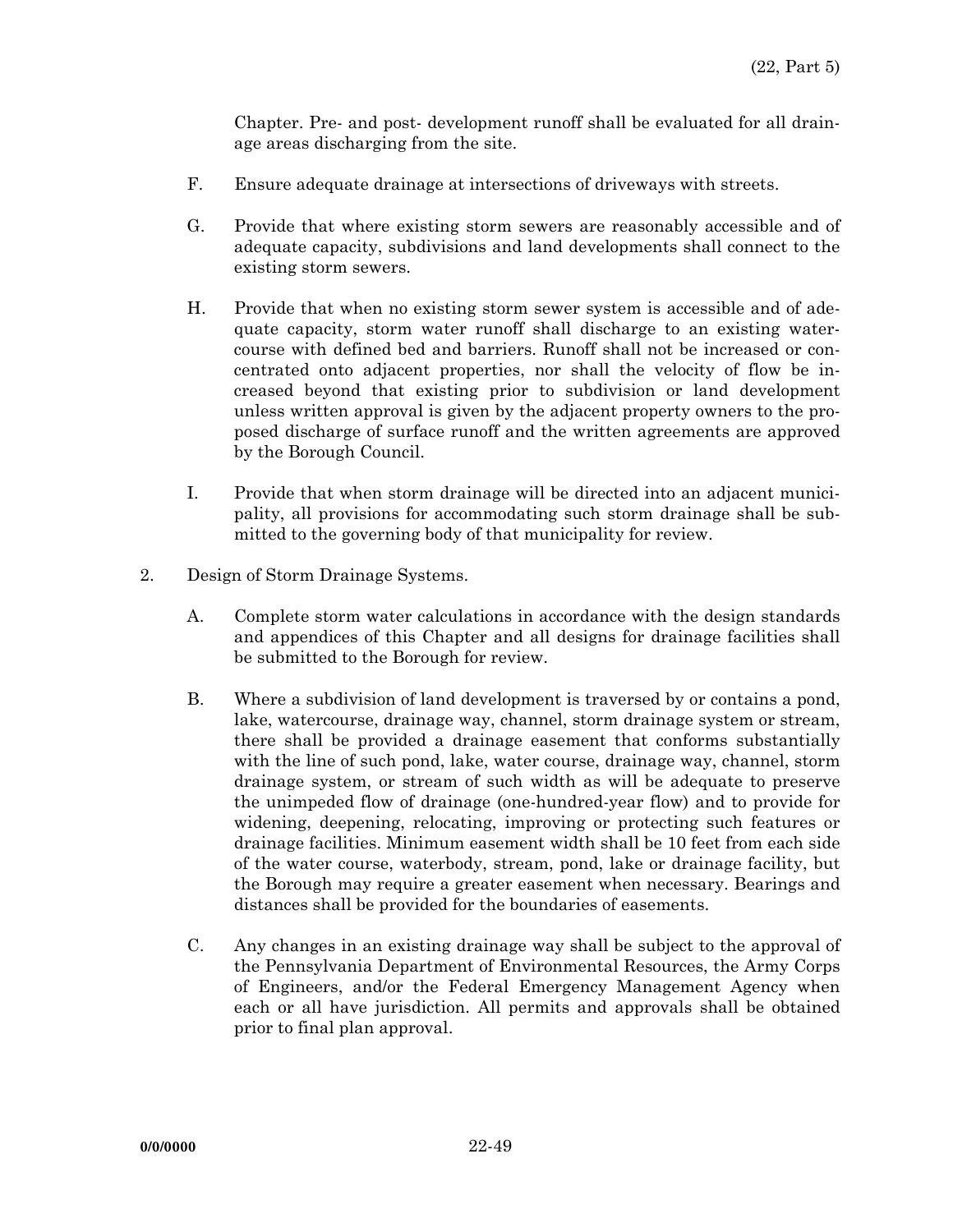- D. The developer shall properly grade and seed slopes, and fence open ditches when a safety hazard can result. Areas within easements shall be kept as lawn or in natural conditions to allow maintenance and entrance.
- E. All drainage facilities shall be designed to adequately handle surface runoff and carry it to suitable outlets and shall be designed in accordance with the minimum design standards in the Appendices of this Chapter.
- F. Subsurface drainage systems shall have manholes spaced at intervals not exceeding 400 feet and located wherever branches are connected or sizes are changed and wherever there is a change in alignment or grade. Inlets or other means of interconnection may be used instead of manholes when approved by the Borough Council.
- G. For drainage lines of 36 inches diameter or greater, manholes may be spaced at intervals greater than 400 feet with the approval of Borough Council.
- H. Storm sewer lines within street rights-of-way shall be placed immediately in front of the curb when parallel to the right-of-way. Locating storm sewers under curbs in curves or at street intersections will not be permitted.
- I. Drainage structures that are to be located within State highway rights-ofway shall be approved by the Pennsylvania Department of Transportation, and a letter from that Department indicating such approval shall be submitted to the Borough.
- J. Subsurface storm drainage systems shall have PennDOT approved inlets located as required by this Chapter to intercept runoff. Inlets shall be designed and located to prevent hazards to vehicles, bicycles, and pedestrians.
- K. PennDOT approved endwalls or end sections shall be used in lieu of inlets where feasible, and with the approval of the Borough Council, to minimize clogging of grates with leaves, debris, etc.
- L. Reinforced concrete pipe shall be used for all storm sewer lines, including retention/detention facilities. Alternate pipe materials may be used with Borough Council approval; however, alternate materials shall be backfilled with select granular (2-RC) material, solidly compacted in six inch lifts. All pipe materials shall meet PennDOT requirements, and shall have a minimum diameter of 15 inches.
- M. Provisions shall be made to minimize erosion within water courses and at points of discharge from storm drainage facilities through the use of proper ground cover, rip-rap, or root-reinforcing systems.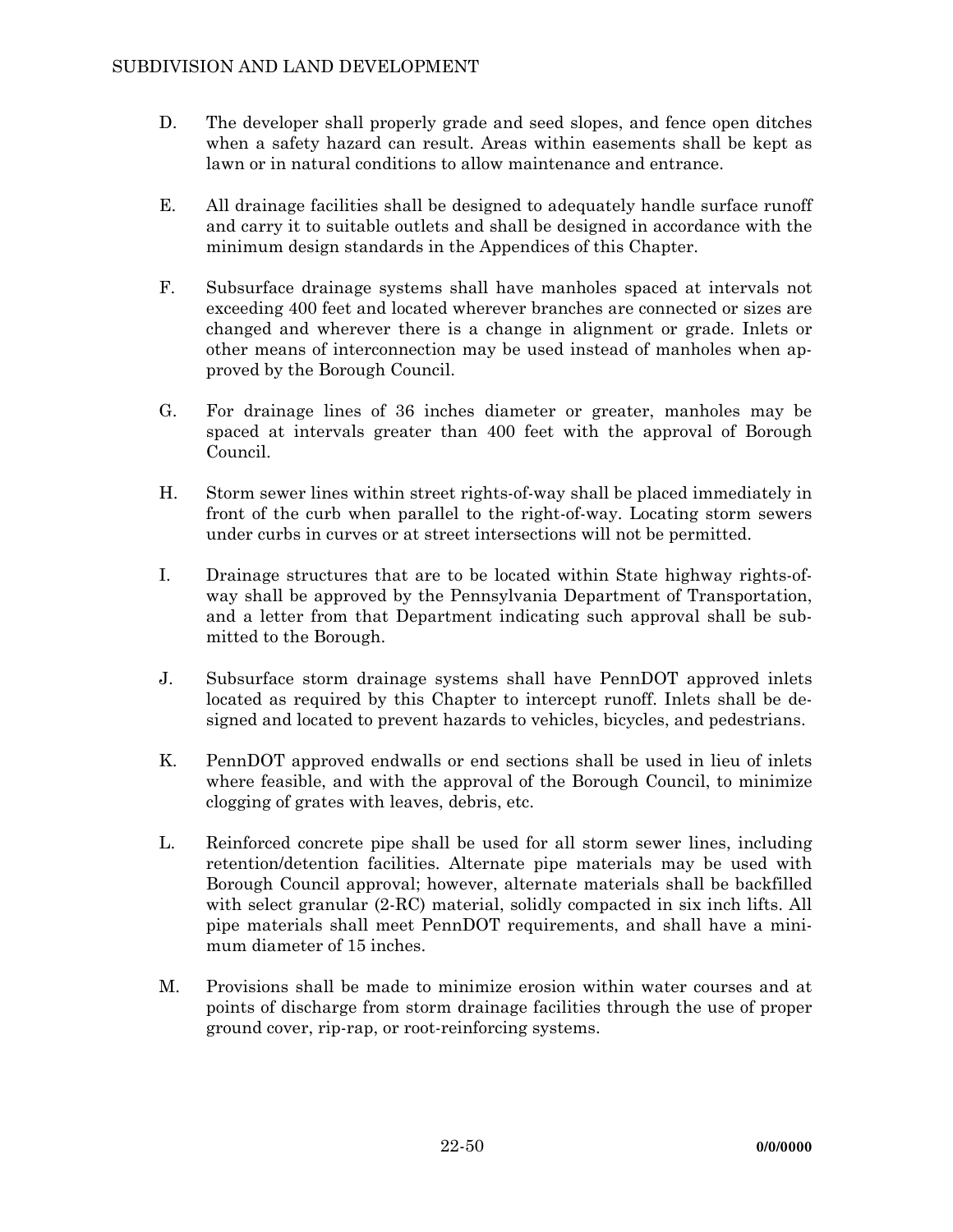- N. Where there is a change in pipe size through an inlet, the top inside elevation of the outlet pipe shall be at or below the elevations of all incoming pipes.
- O. Storm sewers, culverts, swales, channels, and related facilities shall be designed to accommodate and discharge all runoff from adjacent upstream drainage areas, assuming the upstream area is fully developed.
- 3. Standards for Drainage of Streets.
	- A. All streets shall be designed to provide for the discharge of surface water from their right-of-way. The design storm shall be a ten-year frequency for residential subdivisions with a gross density less than six units per acre, and a twenty-five-year frequency for all other subdivision or land developments. The Borough may require a greater design frequency at certain locations.
	- B. The pavement cross slope on streets shall not be less than 1/4 inch per foot and not more than 1/2 per foot. The slope of the shoulder areas shall not be less than 3/4 inches per foot and not more than one inch per foot.
	- C. Surface cross drainage at intersections or other roadway sections will not be permitted.
	- D. Inlets shall be spaced to limit the gutter flow spread into the travel lanes to 1/2 the lane width during the design storm.
	- E. Inlet efficiency and bypass flows, per PennDOT design charts, shall be considered in the design of storm sewer systems.
	- F. To insure adequate drainage at low points along the line of streets, overflow swales shall be designed to convey the full one-hundred-year storm flows away from all street low points. These swales shall be located to prevent flooding of the downslope properties.
- 4. Design of Retention and Detention Facilities.
	- A. General Requirements.
		- (1) Where retention (permanent pool) and detention (dry bottom) basins are required by the Borough Council, adequate assurances of maintenance, indemnification, liability insurance, and security shall be provided and approved by the Council.
		- (2) Retention and detention facilities shall be designed and located so as to not present a hazard to the public health or safety, and shall be approved by the Borough Council.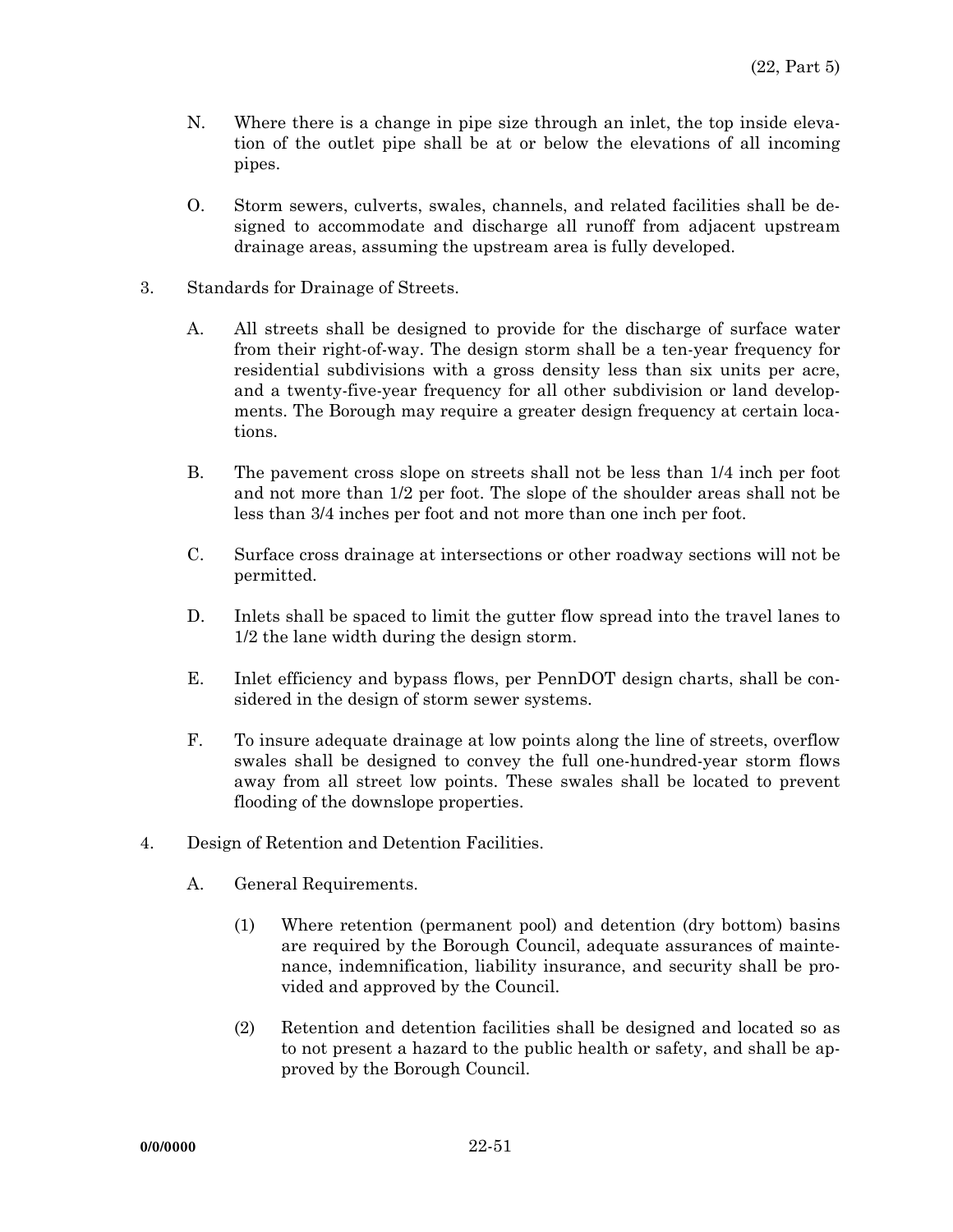- (3) Such facilities shall be designed so that no adverse effects will result from backwater flooding.
- B. General Design Considerations.
	- (1) The number and location of retention/detention facilities are subject to the approval of the Borough Council.
	- (2) For detention basins, a method of carrying low flow through the basin area shall be provided and the basin shall be provided with a positive gravity outlet to a natural channel or storm sewer of adequate capacity.
	- (3) If percolation of runoff is considered as a method of runoff abatement, percolation tests shall be taken at the site of the proposed detention facilities and the results submitted to the Borough for review. At the discretion of the Borough Council, percolation facilities may be prohibited.
	- (4) The storage duration of storm water runoff shall not exceed 24 hours after rainfall has ceased. The Borough Council may require the fencing of retention/detention basins when deemed necessary for the public safety.
	- (5) The pipe spillway outletting from the retention/-detention basin shall be designed on the basis of a rainfall frequency that is consistent with the requirements of this Chapter. Basin discharge velocities and quantities shall be consistent with the need to protect the public health, safety, and welfare and to prevent turbulent conditions and erosive velocities in a receiving watercourse.
	- (6) Adequate drainage courses shall be provided and maintained for the discharge(s) from the basin. If the basin will not discharge to a suitable natural drainage course, the Township may require the developer to provide facilities to safely and efficiently convey the discharge to a suitable drainage course. Securing of necessary drainage easements for this purpose shall be the sole responsibility of the developer.
	- (7) Minimum grades for turf areas inside detention basins shall be 1% and maximum side slopes of retention/detention basins shall be 33% (three units horizontally to one unit vertically). Depending upon the location and the intended use of the detention facilities during nonfunctioning times, a side slope of less than 33% for one or both slopes may be required by the Borough Council. Side slopes shall be kept as close to the natural land contours as practical, but when a detention basin is to be maintained by a future residential lot owner, the maximum side slope shall be 25% (four units horizontally to one unit vertically).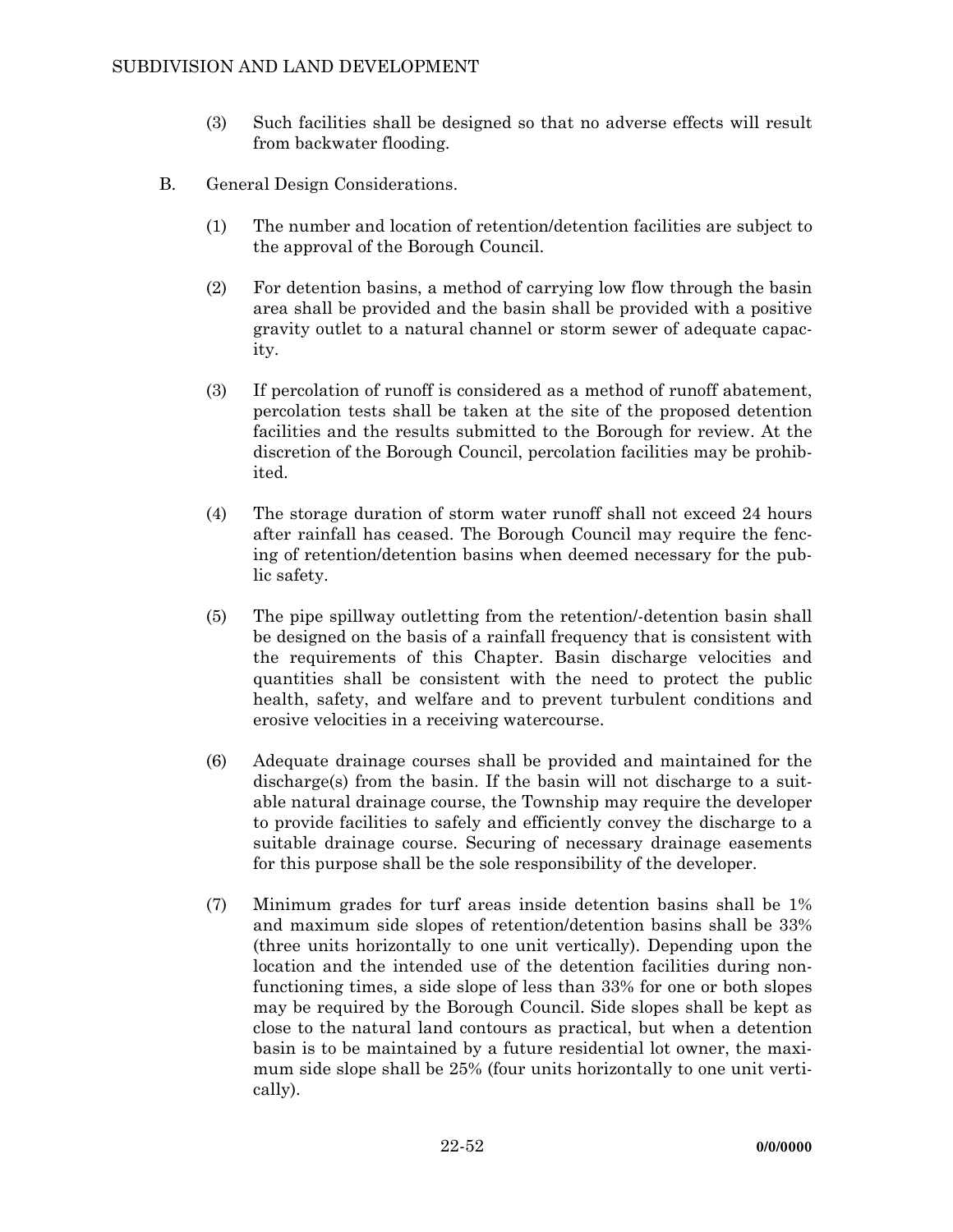- (8) The following additional conditions shall be complied with for retention basins:
	- (a) Water surface area shall not exceed 1/10 of the tributary drainage area.
	- (b) Shoreline protection shall be provided to prevent erosion from wave action.
	- (c) Facilities shall be provided to allow the pond level to be lowered by gravity flow for cleaning purposes and shoreline maintenance.
	- (d) Aeration facilities as may be required to prevent pond stagnation shall be provided. Design calculations to substantiate the effectiveness of these aeration facilities shall be submitted with final engineering plans. Agreements for the perpetual operation and maintenance of aeration facilities shall be prepared to the satisfaction of the Borough Council.
- C. Specific Design Considerations for Retention/Detention Basins.
	- (1) Retention/detention basins shall be designed to the methods outlined in U.S. Department of Agriculture, Soil Conservation Service Technical Release No. 55, "Urban Hydrology for Small Watersheds," latest edition.
		- (a) Design Storm. Storage volume for all subdivision and land development retention/detention facilities shall be based on a twenty-five-year storm event. Where deemed necessary in the public interest and for the public safety by the Borough Council, the Council may require volume and allowable discharge to be calculated based on a 50 or one-hundred-year storm.
		- (b) Design Storm Rainfall. Storm water runoff shall be based on the following twenty-four-hour Type II distribution storm events:

| <b>Storm Event</b>    | Inches Rainfall |
|-----------------------|-----------------|
| 2 yr.                 | 3.0             |
| $10 \,\mathrm{yr}$ .  | 4.6             |
| 25 yr.                | 5.6             |
| 50 yr.                | 6.6             |
| $100 \,\mathrm{yr}$ . | 7.5             |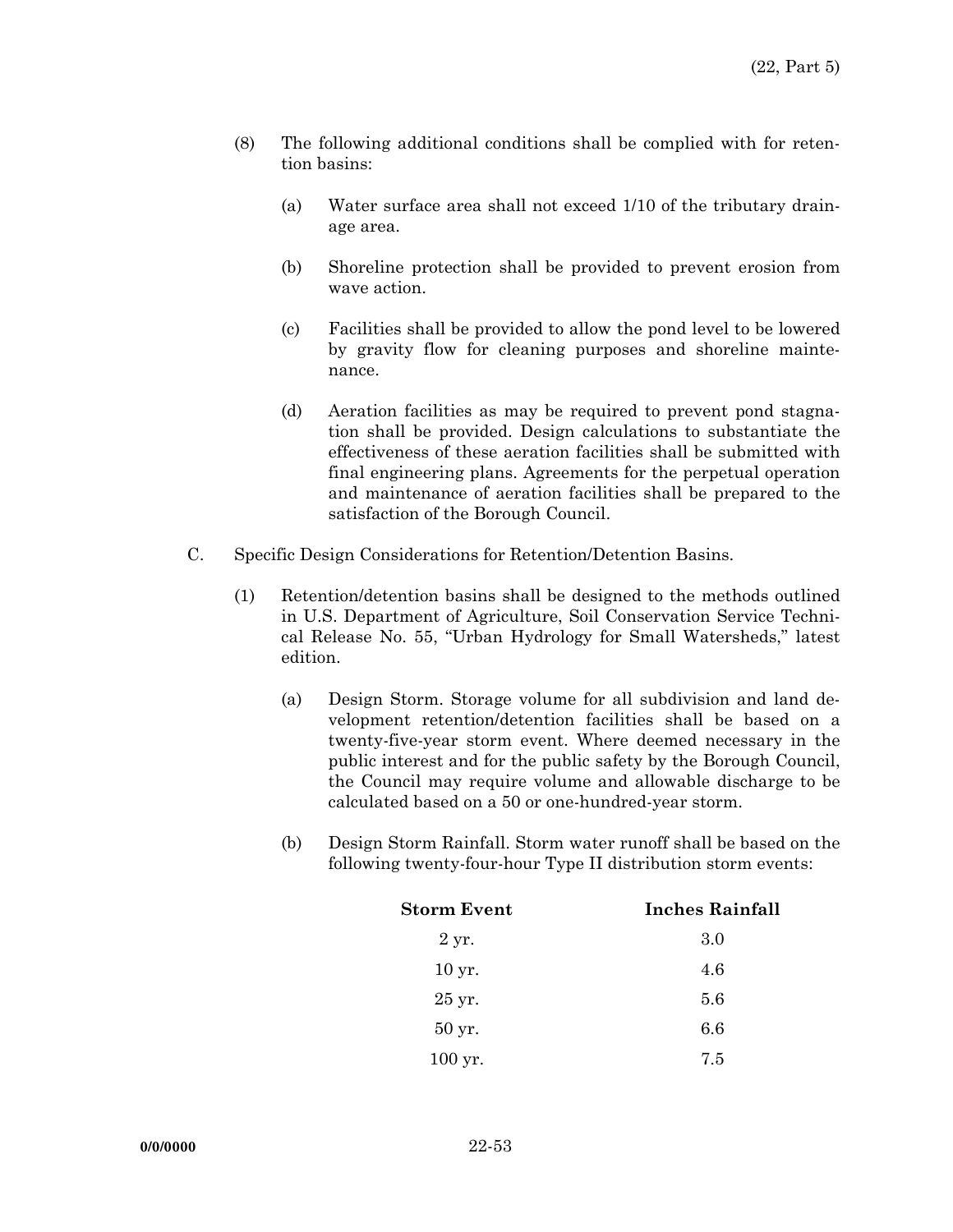- (2) The facilities shall be designed such that the peak discharge from the site after development to all points of discharge does not exceed the peak pre-development discharge for the two-, ten- and twenty-fiveyear storm events.
- (3) The pre-development ground condition for all lands within the subject property which are farm fields shall be considered as pasture with good ground cover.
- (4) Retention/detention basins shall be designed to safely convey the peak discharge of a post-development one-hundred-year frequency storm event through an emergency spillway in a manner which will not damage the integrity of the basin or the downstream drainage area. The emergency spillway shall be designed by routing the onehundred-year inflow hydrograph through the spillway assuming no storage volume below the spillway invert.
- (5) Retention/detention basins which are designed as earth fill dams shall incorporate the following minimum standards:
	- (a) The height of the dam shall not exceed 15 feet, unless approved by the Borough Council and the Pennsylvania Department of Environmental Resources.
	- (b) The minimum top width of dams up to 15 feet in height shall be equal to 3/4 of the dam height, but in no case shall the top width be less than eight feet.
	- (c) The side slopes of the settled earth fill shall not be steeper than three horizontal to one vertical.
	- (d) A key trench at least two feet deep into undisturbed subsoil of compacted relatively impervious material (Unified Soil Classification CL-ML or ML). Minimum bottom width for the key trench shall be four feet. Maximum side slopes for the key trench shall be one horizontal to one vertical. A compacted impervious core at least four feet wide at the top, having a maximum side slope of one horizontal to one vertical, shall extend for the full length of the embankment, and the top elevation shall be set at the twenty-five-year design water surface elevation.
	- (e) All pipes and culverts through dams shall have properly spaced concrete anti-seep collars (minimum six inches thick). Design calculations shall be submitted for review.
	- (f) The top of berm shall be constructed at least six inches above the design elevations to allow for settlement of the embankment.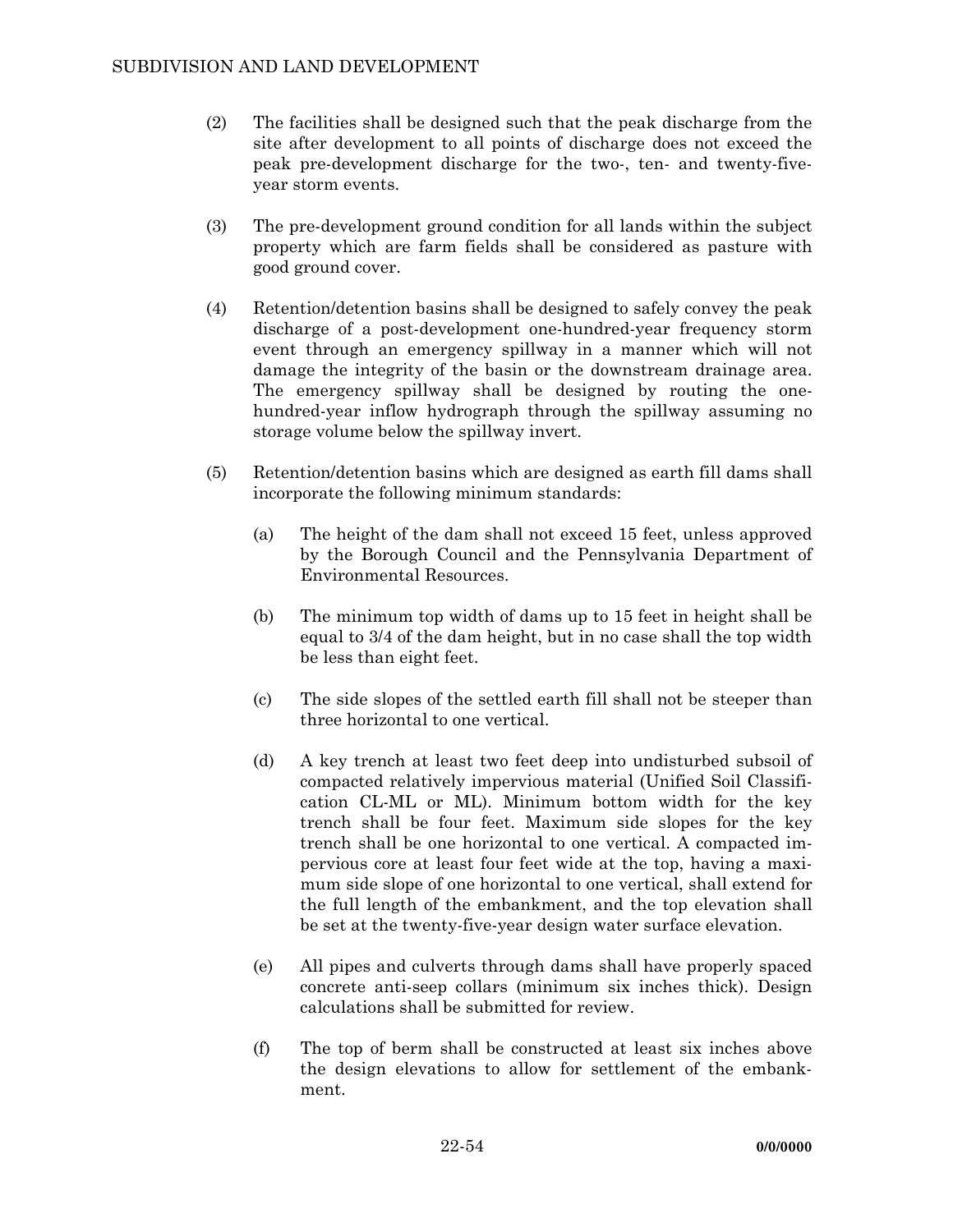- (g) The emergency spillway shall be constructed in undisturbed earth, or be of concrete construction along its bottom and sides.
- 5. Design Submission Requirements. The following storm water management data are required submittals:
	- A. All calculations, assumptions, and criteria used in the design of storm water management facilities and in the establishment of the calculated predevelopment and post-development peak discharge.
	- B. All plans and profiles (including cross-country systems) of proposed storm water management facilities (storm sewers, swales, etc.) including horizontal and vertical location, size, and type of material. This information shall provide sufficient information required for the construction of all facilities.
	- C. A map(s) clearly delineating and labeling all drainage areas used in the design of storm water management facilities
	- D. For all retention/detention basins, a plotting or tabulation of storage volumes with corresponding water surface elevations and outflow rates for those water surfaces.
	- E. For all retention/detention basins, the design inflow and outflow hydrographs and routing calculation to determine the function of the basin. The storage-indication routing method shall be used.
	- F. For all retention basins which hold 2 1/2 acre-feet or more of water during a twenty-five-year design storm and have an embankment that is 10 feet or more in height, soil structures and characteristics shall be investigated. Plans and data prepared by a registered professional, experienced and educated in soil mechanics, shall be submitted.
	- G. A map(s) clearly delineating any existing wetlands as classified by a qualified environmental scientist experienced in wetland determination. Wetland determination shall be performed in accordance with the Federal Manual for Identifying and Delineating Jurisdictional Wetlands (Manual) by the Federal Interagency Committee for Wetland Delineation. No construction or development shall be permitted in wetlands without approval from the U.S. Army Corps of Engineers and the Pennsylvania Department of Environmental Resources, Bureau of Dams and Waterway Management.
- 6. Maintenance of Storm Water Management Facilities. Proposals for the ownership and maintenance responsibilities for all proposed storm drainage facilities shall be submitted to the Borough for review and approval at the preliminary plan stage. The Borough Council shall be satisfied that sufficient provision has been made for adequate and perpetual maintenance of all such facilities. All drainage facilities shall be maintained to retain their design capacity.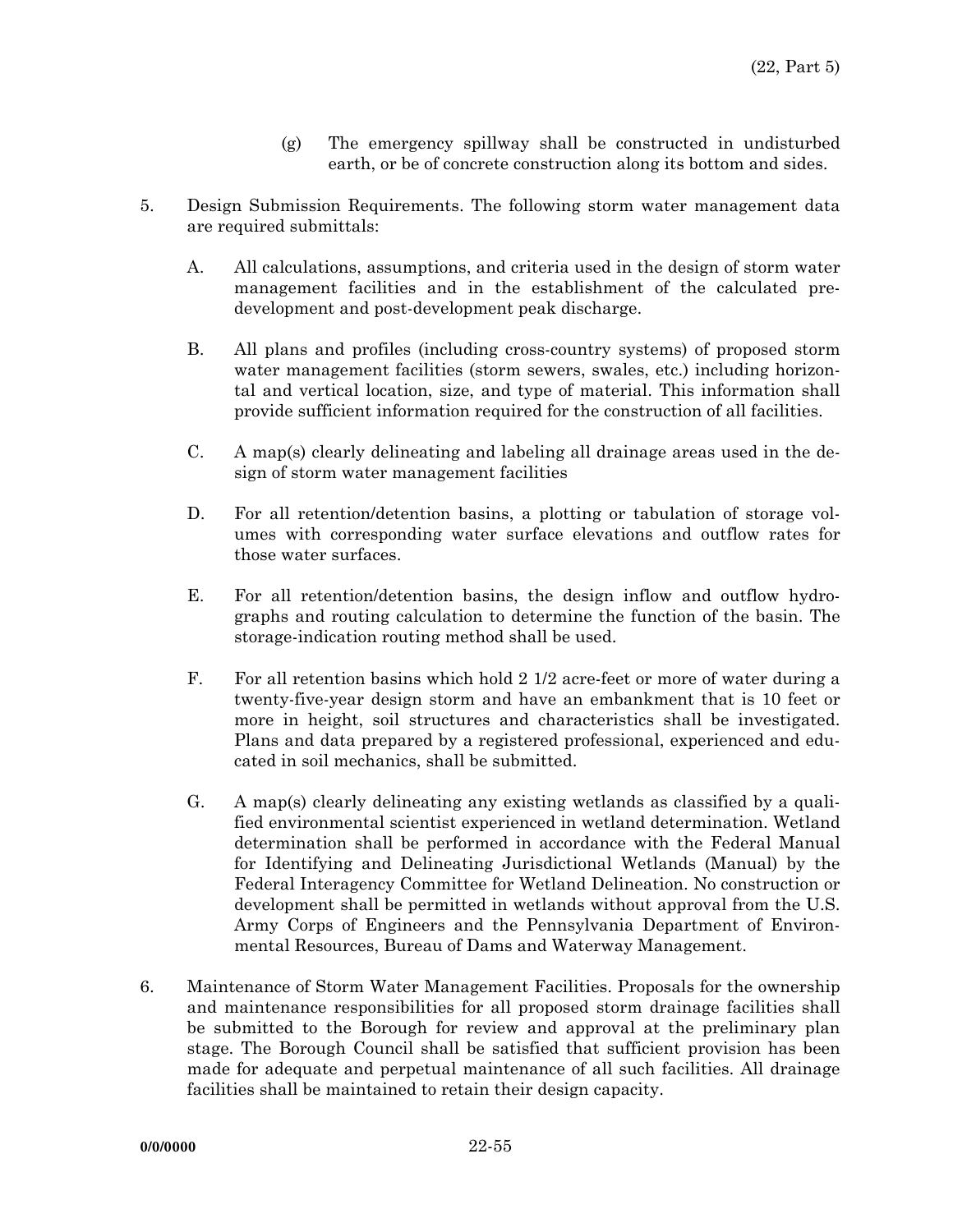- 7. Ground Water Recharge. The ability to retain and maximize the ground water recharge capacity of the area being developed is encouraged. Design of the storm water management facilities shall give consideration to providing ground water recharge to compensate for the reduction in the percolation that occurs when the ground surface is paved and roofed over. A detailed geologic evaluation of the project site shall be performed to determine the suitability of recharge facilities. The evaluation shall be performed by a qualified geologist and/or soil scientist, and at a minimum, address soil permeability, depth to bedrock, susceptibility to sinkhole formation, and subgrade stability. Where pervious pavement is permitted for parking lots, recreational facilities, non-dedicated streets, or other areas, pavement construction specifications shall be noted on the plan.
- 8. Erosion and Sediment Pollution Controls and Plan Requirements.
	- A. Land shall not be developed or changed by grading, excavation or the removal or destruction of natural topsoil, trees or other vegetative cover unless adequate provisions for minimizing erosion and sedimentation are provided.
	- B. A plan for erosion and sediment pollution control shall be prepared and submitted to the Borough as required by this Section. The plan shall meet all requirement and be approved by the Berks County Conservation District, the Borough, and the Pennsylvania Department of Environmental Resources (Chapter 102 of Title 25, latest revision), when applicable.
	- C. The erosion and sediment pollution control plan shall be submitted at preliminary plan submission for a subdivision or land development. The plan shall contain 2 parts: (1) a map(s) describing the topography of the area within the subdivision or development, the proposed alteration of the area, and the erosion and sedimentation control measures and facilities which are proposed; and (2) a narrative report describing the project and giving the purpose, engineering assumptions, and calculations for control measures and facilities. The map(s) shall show:
		- (1) The types, depths, slope and extent of area of the soils on the site.
		- (2) The proposed alteration to the area, including:
			- (a) Arrows indicating existing and proposed runoff flow direction when contours do not adequately describe flow paths.
			- (b) Structures, roads, paved areas, buildings.
			- (c) Storm water and erosion and sediment control facilities.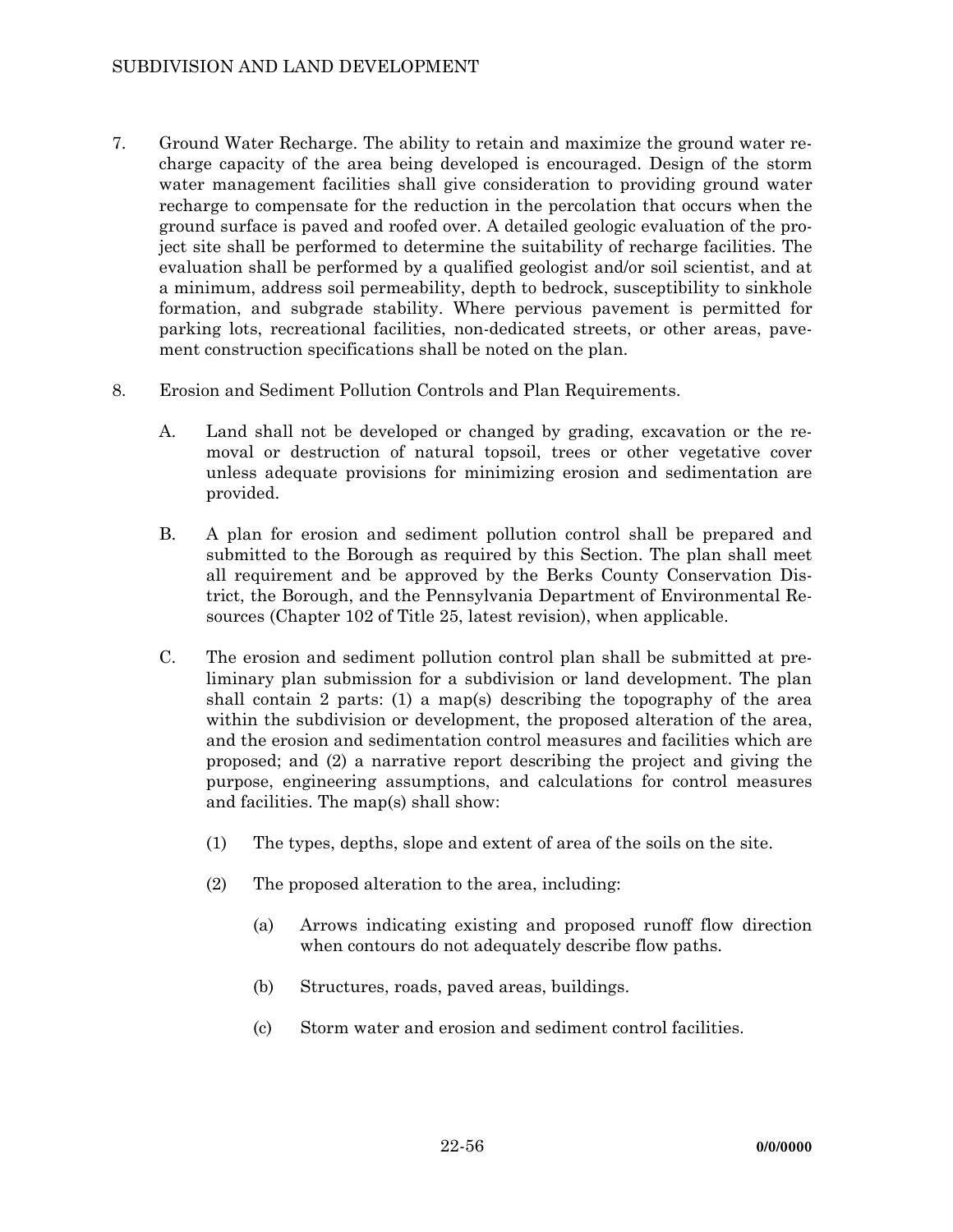- (d) Existing contours on the site (including individual lots) at intervals required by this Chapter and finished contours at the same interval.
- (3) The following certification statements:
	- (a) "I CERTIFY THAT THE PLAN OF DEVELOPMENT AND THE PLAN FOR SOIL EROSION AND SEDIMENT POLLUTION CONTROL MEET THE REQUIREMENTS, STANDARDS AND SPECIFICATIONS OF THE BERKS COUNTY CONSERVA-TION DISTRICT."

```
 Engineer for Developer Date
```
 $\frac{1}{2}$  , and the set of the set of the set of the set of the set of the set of the set of the set of the set of the set of the set of the set of the set of the set of the set of the set of the set of the set of the set

 (b) "I CERTIFY THAT ALL CONSTRUCTION AND/OR DEVEL-OPMENT WILL BE DONE AS DESCRIBED BY THIS PLAN OF DEVELOPMENT AND THE PLAN FOR SOIL EROSION AND SEDIMENT POLLUTION CONTROL, INCLUDING THE NARRATIVE REPORT."

 $\frac{1}{2}$  , and the set of the set of the set of the set of the set of the set of the set of the set of the set of the set of the set of the set of the set of the set of the set of the set of the set of the set of the set Developer Date

The narrative report shall contain:

- (4) A general statement of the project which shall contain:
	- (a) A general description of the project.
	- (b) A general description of storm water control methods.
	- (c) A general description of accelerated erosion control.
	- (d) A general description of sedimentation control.
- (5) The staging of earthmoving activities, including cover removal, control facility installation, installation of improvements, and program of operations.
- (6) A maintenance program for the control facilities including:
	- (a) Frequency of inspection of control facilities.
	- (b) Method of disposal of materials removed from the control facilities of the project area.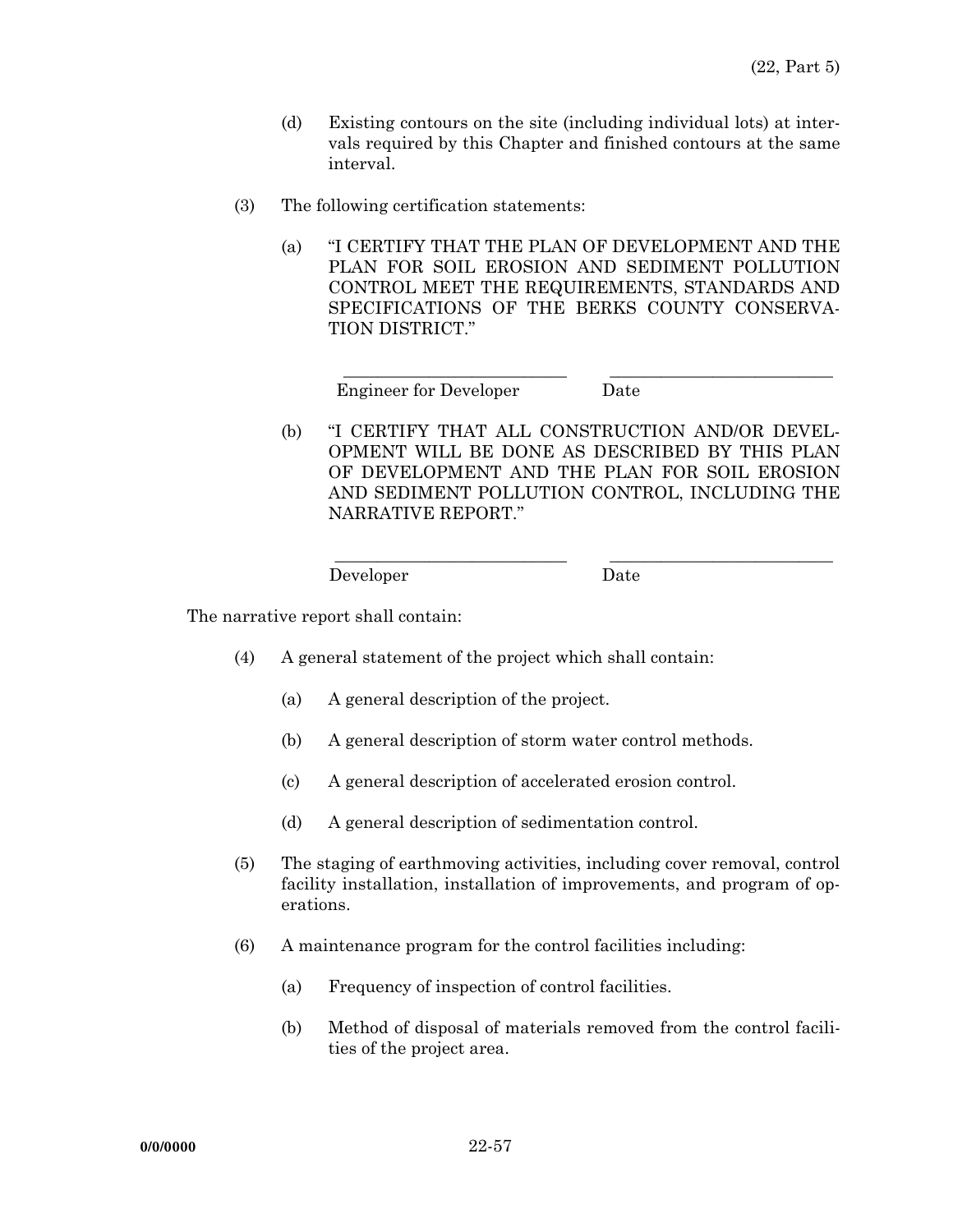- (c) The methods, frequency, and ultimate disposal site for solid waste material. Construction waste shall be removed from the site and disposed of in an approved landfill. Construction waste shall not be buried on the site.
- (7) A specification for both temporary and permanent seeding, including preparation of the seed bed. Application rates for seed, fertilizer and mulch shall be provided, and shall comply with the specifications and standards established by the Berks County Conservation District.

 The following items shall be shown on a map and also described in the narrative report:

- (8) Temporary control measures and facilities for use during earthmoving including:
	- (a) Purpose.
	- (b) Types of measures and facilities.
	- (c) Location of measures and facilities.
	- (d) Dimensioned construction details of the facilities.
- (9) Permanent control measures and facilities for site restoration and long-term protection, including:
	- (a) Purpose.
	- (b) Types of measures and facilities.
	- (c) Location of measures and facilities.
	- (d) Dimensioned construction details of the facilities.
	- (e) Design considerations and calculations.
- D. All erosion and sedimentation control facilities shall be periodically inspected and checked for adequacy and compliance with the approved erosion and sediment pollution control plan by the Borough. The approved erosion and sediment pollution control plan shall be maintained at the site of earthmoving at all times.
- E. All control facilities shall be maintained for their designed operation to ensure adequate performance.
- F. The following guidelines shall be followed as needed in developing erosion and sedimentation measures: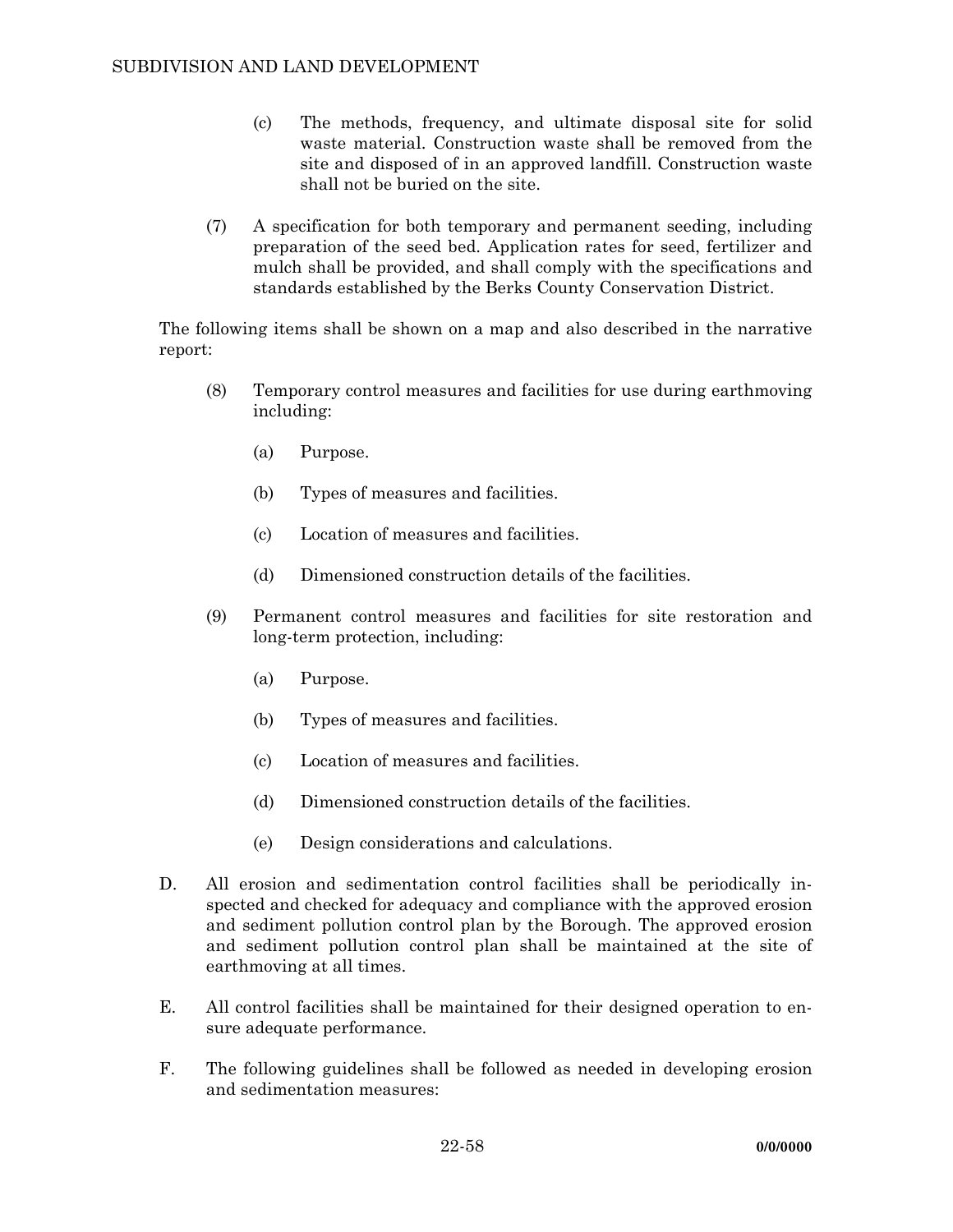- (1) Stripping of vegetation, grading, filling, excavating or other alteration of the landscape shall be kept to a minimum and shall be done in such a way that will minimize erosion.
- (2) Whenever feasible, natural vegetation shall be retained, protected and supplemented.
- (3) The disturbed area and the duration of exposure shall not exceed 20 days, except in the case of building construction.
- (4) Disturbed soils shall be stabilized as quickly as practicable.
- (5) Temporary vegetation and/or mulching shall be used to protect exposed critical areas during development.
- (6) Erosion and sedimentation control measures shall be installed prior to general site earthmoving activities.
- (7) Both permanent and temporary provisions shall be made to effectively accommodate the increased runoff caused by changed soil and surface conditions during and after development. Where necessary, the rate of surface water runoff shall be mechanically retarded.
- (8) Until disturbed areas are stabilized, sediment in runoff water shall be trapped by the use of sediment basins, sediment traps, or other similar approved measures.
- (9) Provision shall be made to protect existing water supplies and geologic structures with water supply potential from contamination.
- G. The following guidelines shall be applied as needed in excavation and fills as part of erosion and sedimentation controls:
	- (1) All lots, tracts, or parcels shall be graded to provide positive drainage away from buildings, without ponding.
	- (2) Grading and cut-fill operations shall be kept to a minimum to ensure conformity with the natural topography, to minimize the erosion hazard, and to adequately handle surface runoff.
	- (3) Natural drainage patterns shall be preserved wherever possible and desirable.
	- (4) Adequate provisions shall be made to prevent surface water from damaging the cut face of excavations and the sloping surfaces of fills.
	- (5) Cut and fills shall not endanger adjoining property.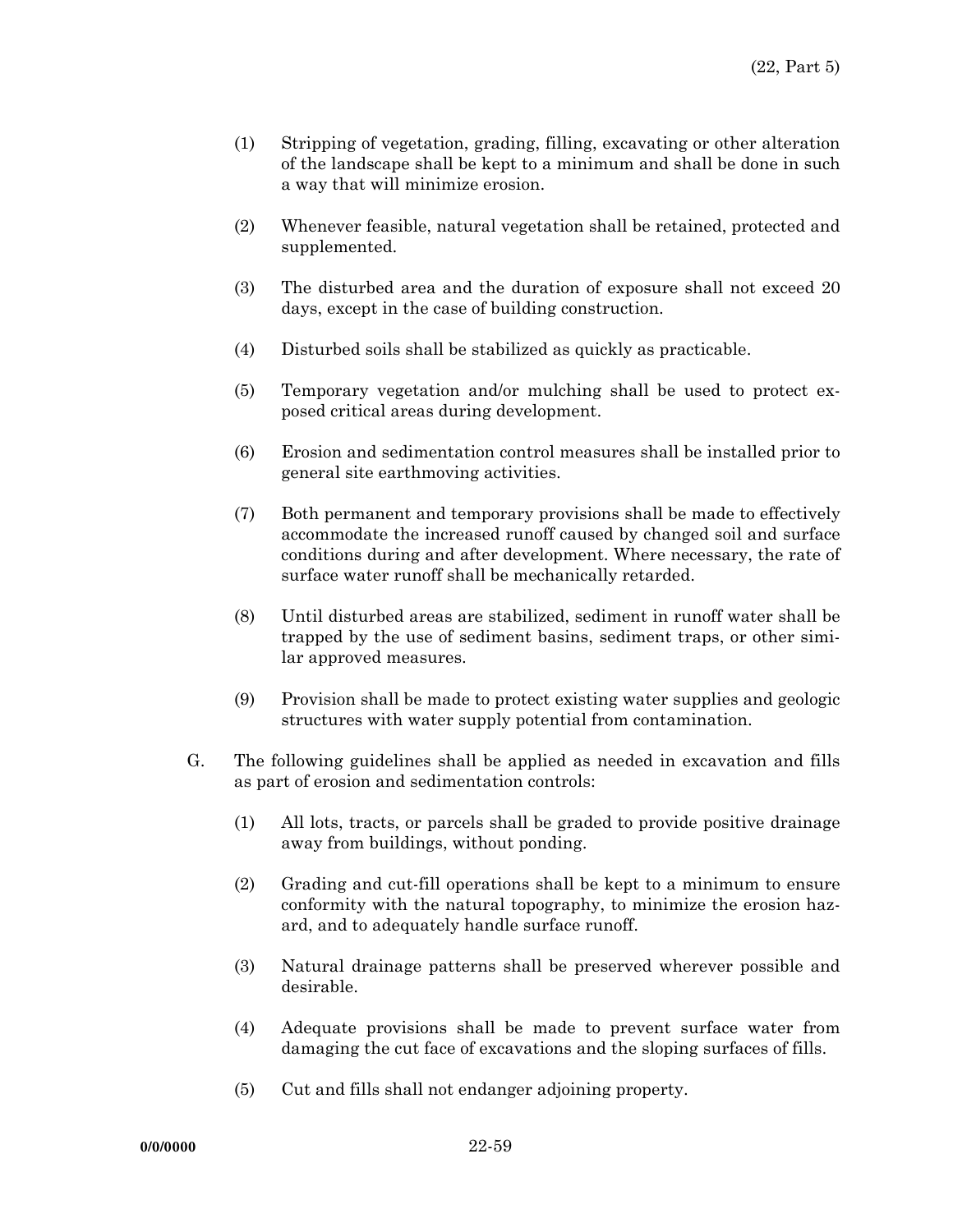- (6) Fill shall be placed and mechanically compacted to minimize sliding and erosion of the soil.
- (7) Fills shall not encroach on natural watercourses, floodplains, or constructed channels.
- (8) During grading operations, necessary measures for dust control shall be exercised.
- (9) Grading equipment shall not cross live streams. Provisions must be made for the installation of temporary culverts or bridges.
- H. Whenever sedimentation is caused by stripping vegetation, regrading, or other development or earthmoving, it shall be the responsibility of the person, corporation, or other entity causing such sedimentation, at his expense, to remove it from all adjoining surfaces, drainage systems, and watercourses and to repair any damage which was caused within 72 hours of such sedimentation or damage. The Borough Council may require a note to this effect to be placed on the final plan.
- I. The period of storage on the land being developed of materials or equipment used in grading operations shall be kept to a minimum. Such storage shall not be continued after the completion of grading activities, and materials or equipment may only be stored for a short period before the commencement of grading activities.

(Ord. 337, 12/-/1973, §5.80; as amended by Ord. 516, 6/10/1992)

### **§507. Public Use and Service Areas.**

- 1. Public Grounds. The Borough Council may by resolution prohibit the Subdivider from erecting any structure on, removing or destroying any trees or topsoil on, doing any grading on, and making any use of any land in his subdivision which is designated for street, park, or other public use on the Official Map of the Borough. The resolution may prohibit the Subdivider from engaging in such actions for a period of one year after the Subdivider has submitted a written notice to the Borough Council announcing his intentions to develop the land designated for public use, or has made formal application for an official permit to build a structure for private use. The reservation for public grounds shall lapse at the end of one year unless the Borough Council shall have acquired the property or begun condemnation proceedings to acquire such property before the end of the year.
- 2. Natural Features. Whenever possible, all natural features such as large trees, rock outcroppings, the natural terrain, wooded areas, and natural water courses and bodies of water shall be preserved.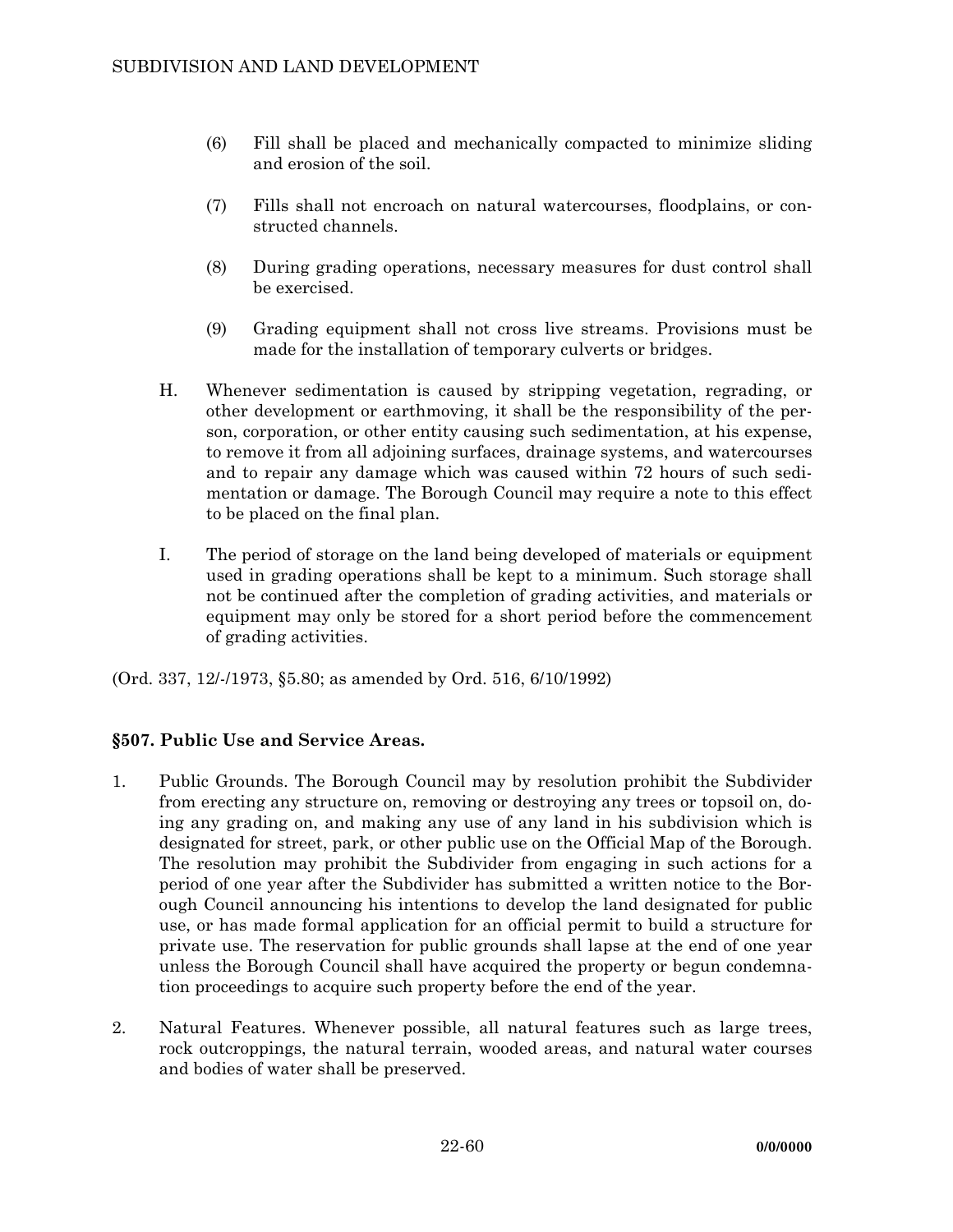- 3. Utility Easements.
	- A. Easements shall be provided for poles, wires, conduits, storm and sanitary sewers, gas, water and heat mains and/or other utility lines intended to service the abutting lots. No structures or trees shall be placed within such easements. Local utility companies shall be consulted when locating utility easements.
	- B. Easements abutting street right-of-ways shall be a minimum of 10 feet in width. Other easements shall be a minimum of 20 feet in width.
	- C. There shall be a minimum distance of 50 feet, measured in the shortest distance, between any proposed dwelling unit and any petroleum, petroleum products or natural gas transmission line which traverses the subdivision.
	- D. Where gas petroleum transmission lines are a part of the proposed development, either proposed or requiring relocation, construction shall occur within a right-of-way of 50 feet minimum and shall comply to the applicable requirements of the Pennsylvania Public Utilities Commission Regulations.
- 4. Underground electric distribution lines are to be installed in all new subdivisions of five dwelling units or more. In existing subdivisions with five or more unimproved lots any extensions of the electric distribution lines shall be placed underground. An approved plan for the utilization of an electric distribution system shall be submitted to the Borough prior to the recording of a Final Plan.

(Ord. 337, 12/-/1973, §5.90; as amended by Ord. 516, 6/10/1992)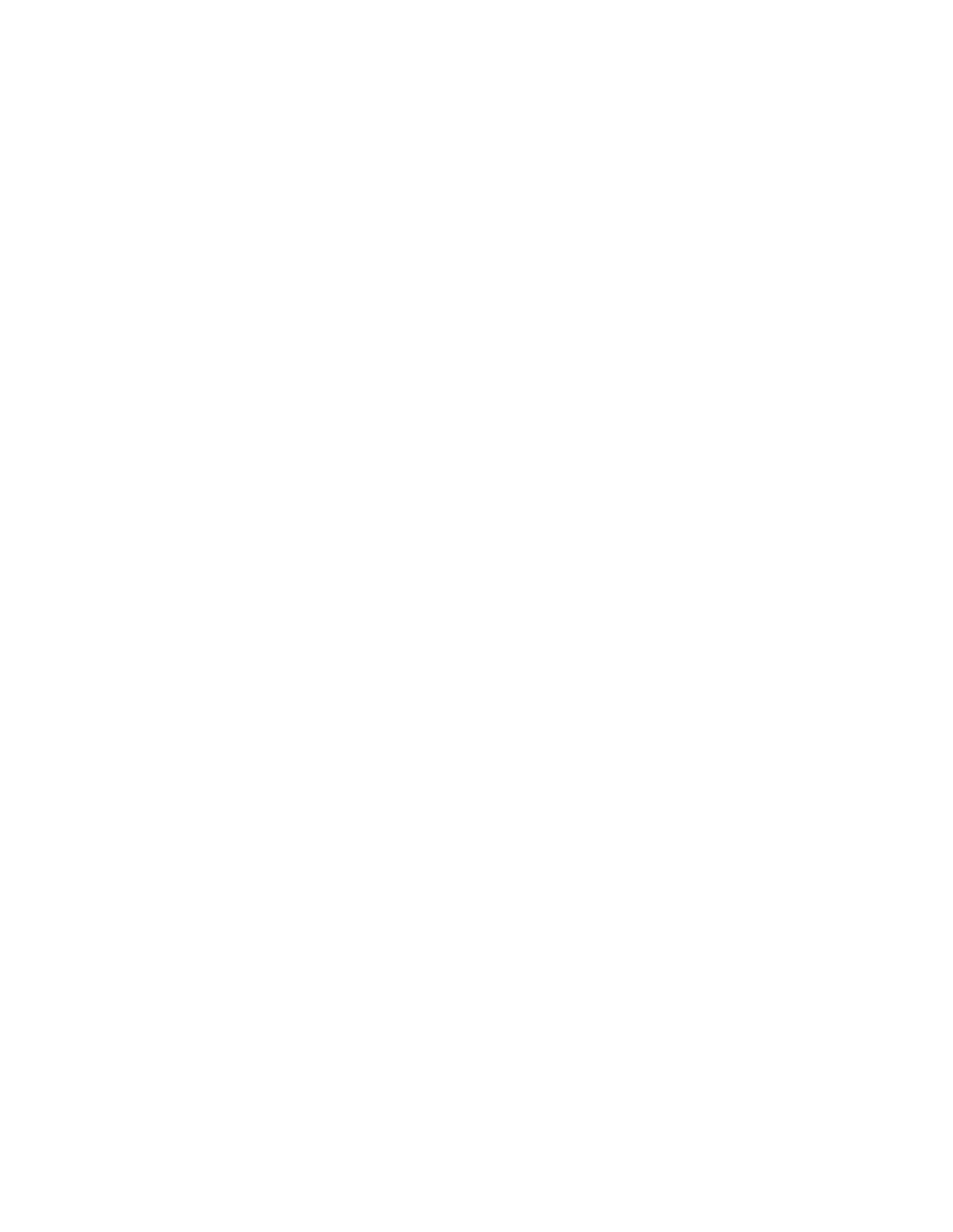#### **Part 6**

### **Improvement Specifications**

#### **§600. General Requirements.**

- 1. Physical improvements to the property being subdivided shall be provided, constructed, and installed as shown on the Record Plan, in accordance with the requirements of the Borough.
- 2. The Subdivider shall agree with the Borough as to installations of all improvements shown on the Plan and required by these regulations, and shall execute and file Subdivision Improvements Agreement, Form LSR-4.
- 3. All improvements installed by the Subdivider shall be constructed in accordance with the applicable design specifications of the Borough or, where none apply, as prepared by the Borough Engineer. Where required, the specifications of the applicable State agency shall be used.
- 4. Supervision and inspection of the installation of all improvements required of any developer in any Subdivision Improvement Agreement, or as more particularly set forth in §601 through §602(1), shall in all cases be the responsibility of the Developer for the payment of the same, although the actual supervision and inspection shall be made at the designation of the Borough of Mohnton or in lieu thereof by an appropriate State agency.
- (Ord. 337, 12/-/1973, §6.10; as amended by Ord. 405, 4/9/1980, §1)

### **§601. Required Improvements.**

The following improvements shall be provided by the Subdivider:

- 1. Street Grading. All streets shall be graded at full right-of-way width.
- 2. Cartway Paving. All streets shall be paved to full cartway width in accordance with Borough requirements.
- 3. Curbs. Curbs shall be installed along both sides of all streets, in accordance with Borough specifications.
- 4. Sidewalks. Sidewalks shall be installed in accordance with Borough Specifications on both sides of all streets except that:
	- A. Sidewalks shall be installed on only one side of marginal access streets; and
	- B. No sidewalks shall be required along service streets.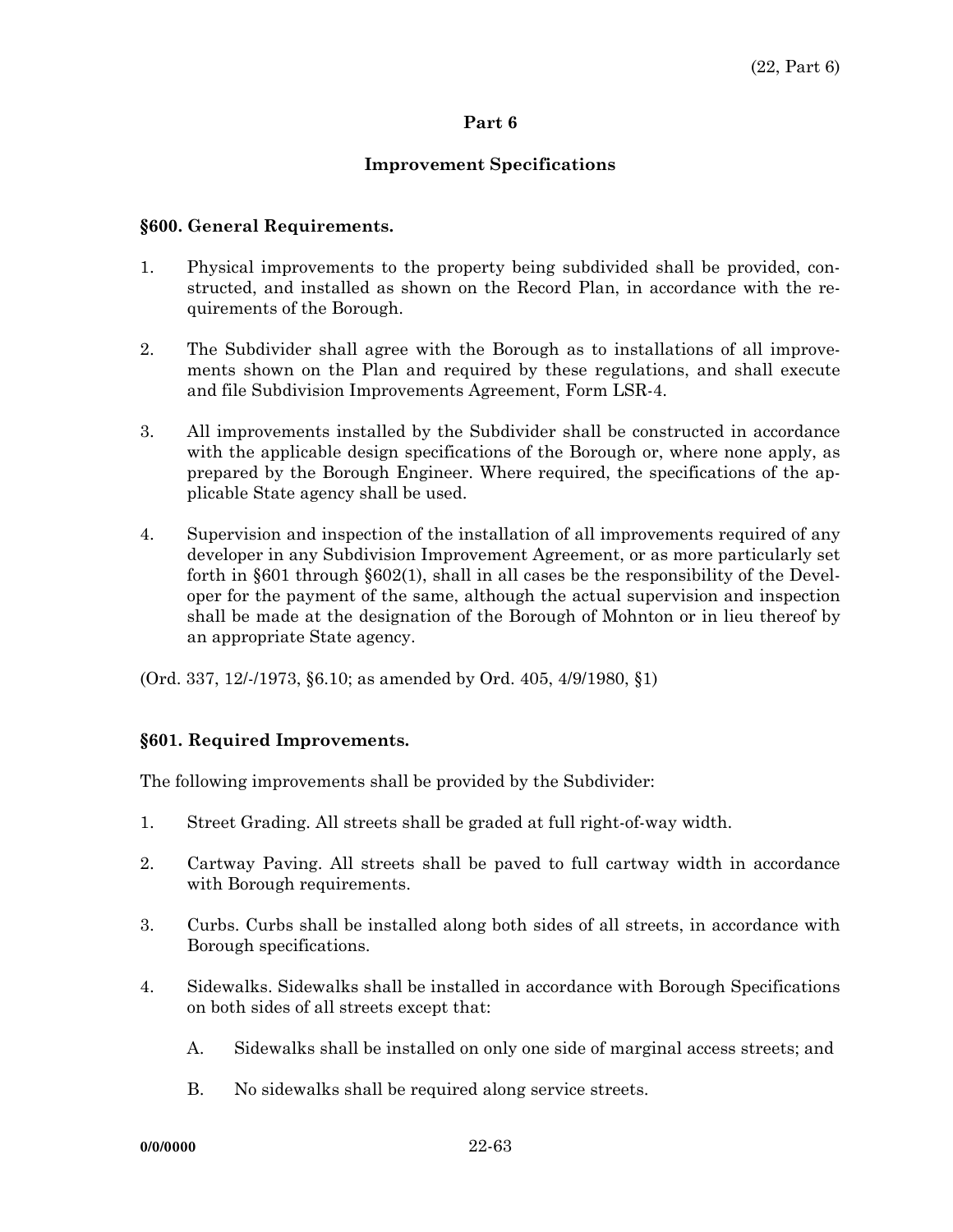- 5. Storm Sewers. Storm sewers and related facilities shall be installed consistent with acceptable design principles and the standards contained in §506 of this Chapter 22.
- 6. Sanitary Sewage Disposal. The Subdivider shall provide a complete public system which shall be subject to the approval of the Borough Engineer.
- 7. Water Supply. The subdivision shall be provided with a complete public water distribution system. The design and installation of such public system shall be subject to the approval of the appropriate utility company.
- 8. Water Supply. The subdivision shall be provided with a complete public water distribution system. The design and installation of such public system shall be subject to the approval of the appropriate utility company.
- 9. Monuments.
	- A. Permanent stone or concrete monuments shall be accurately placed at the intersection of all lines forming angles in the boundary of the subdivision and at changes in direction of lines in the boundary of the subdivision.
	- B. All monuments shall be placed so that the center of the monument shall coincide exactly with the point of intersection of the lines being monumented.
	- C. Monuments shall be set with their top level with the finished grade of surrounding ground, except:
		- (1) Monuments which are placed within lines of existing or proposed sidewalks shall be so located (preferably beneath sidewalks) that their tops will not be affected by lateral movement of the sidewalk.
		- (2) Where monuments are located beneath a sidewalk, proper access shall be provided for their use.
		- (3) Where sidewalks are existing, a stone point (a four inch square chisel cut with a drill hole in center) may be substituted for a monument.
	- D. All streets shall be monumented (preferably on the right-of-way line) at the following locations:
		- (1) At least one monument at each street intersection;
		- (2) At changes in direction of street lines, excluding arcs at intersections;
		- (3) At each end of each curved street line, excluding curb arcs at intersections;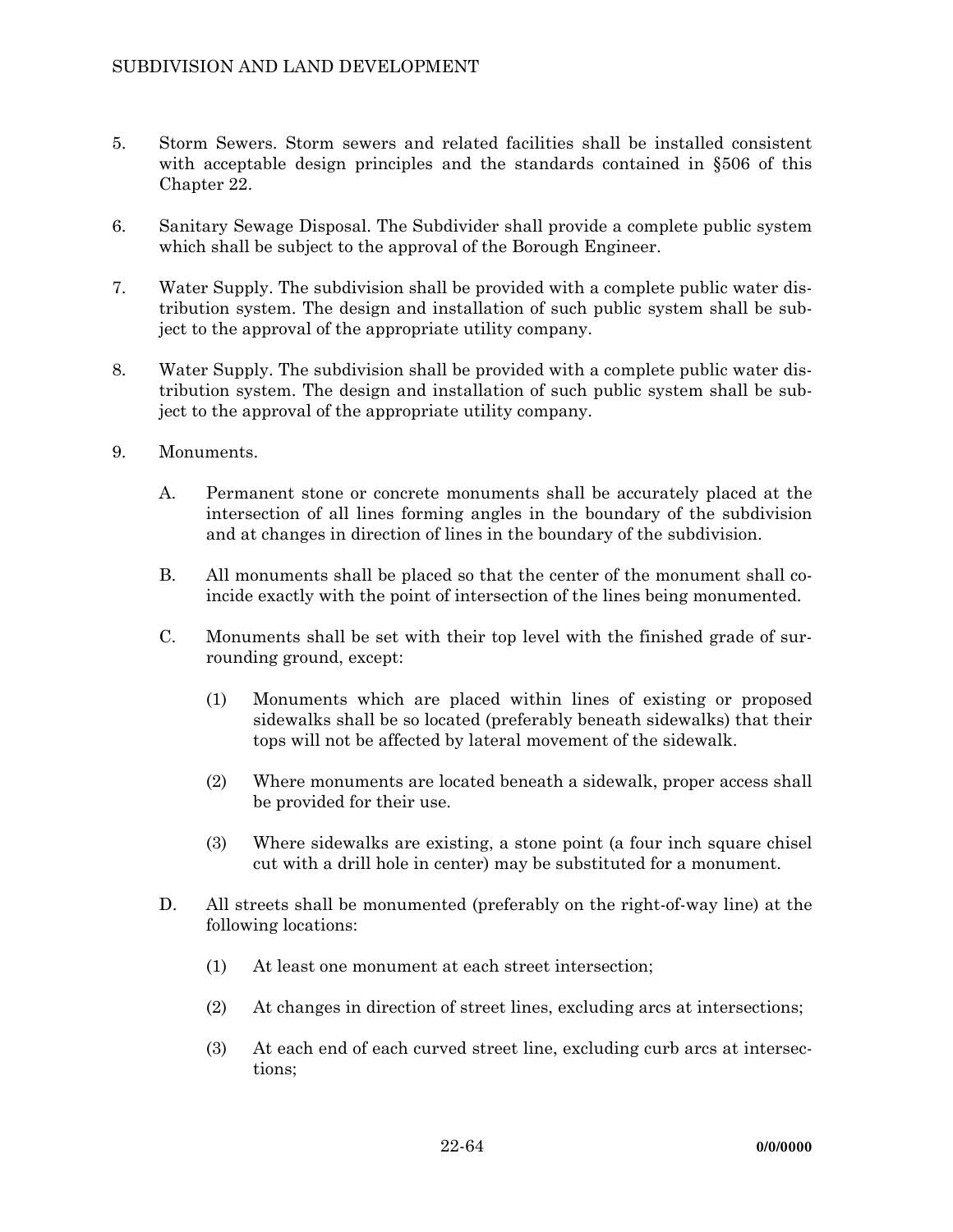- (4) At intermediate points wherever topographical or other conditions make it impossible to sight between two otherwise required monuments;
- (5) At such other places along the line of streets as may be determined by the Borough Engineer to be necessary so that any street may be readily defined in the future.
- 10. Street Signs. Street name signs shall be installed at all street intersections. The design and placement of such signs shall be subject to Borough approval.
- 11. Street Lights. In accordance with the conditions to be agreed upon by the Subdivider, the Borough, and the appropriate public utility, street lights are to be installed in all subdivisions. All street light fixtures and appurtenances shall meet the specifications of said public utility when the lights are to be located in a dedicated street. The subdivider shall also accurately locate all underground electric lines on the as-built plans. [Ord 516]
- 12. Markers. Metal markers shall be accurately placed at all lot corners prior to sale of lots.
- 13. Erosion and Sediment Control Measures. Installations necessary to implement the Erosion and Sediment Control Plan for the subdivision shall be made by the Subdivider as required improvements.

(Ord. 337, 12/-/1973, §6.20; as amended by Ord. 516, 6/10/1992)

### **§602. Recommended Improvements.**

The following improvements are recommended but not required:

1. Shade Trees. Reasonable effort should be made by the Subdivider to preserve existing shade trees, and, in addition, deciduous hardwood trees with a minimum caliper of 1 1/2 inches should be provided, in accordance with conditions to be agreed upon by the Borough, and if necessary, the appropriate public authority.

(Ord. 337, 12/-/1973, §6.40)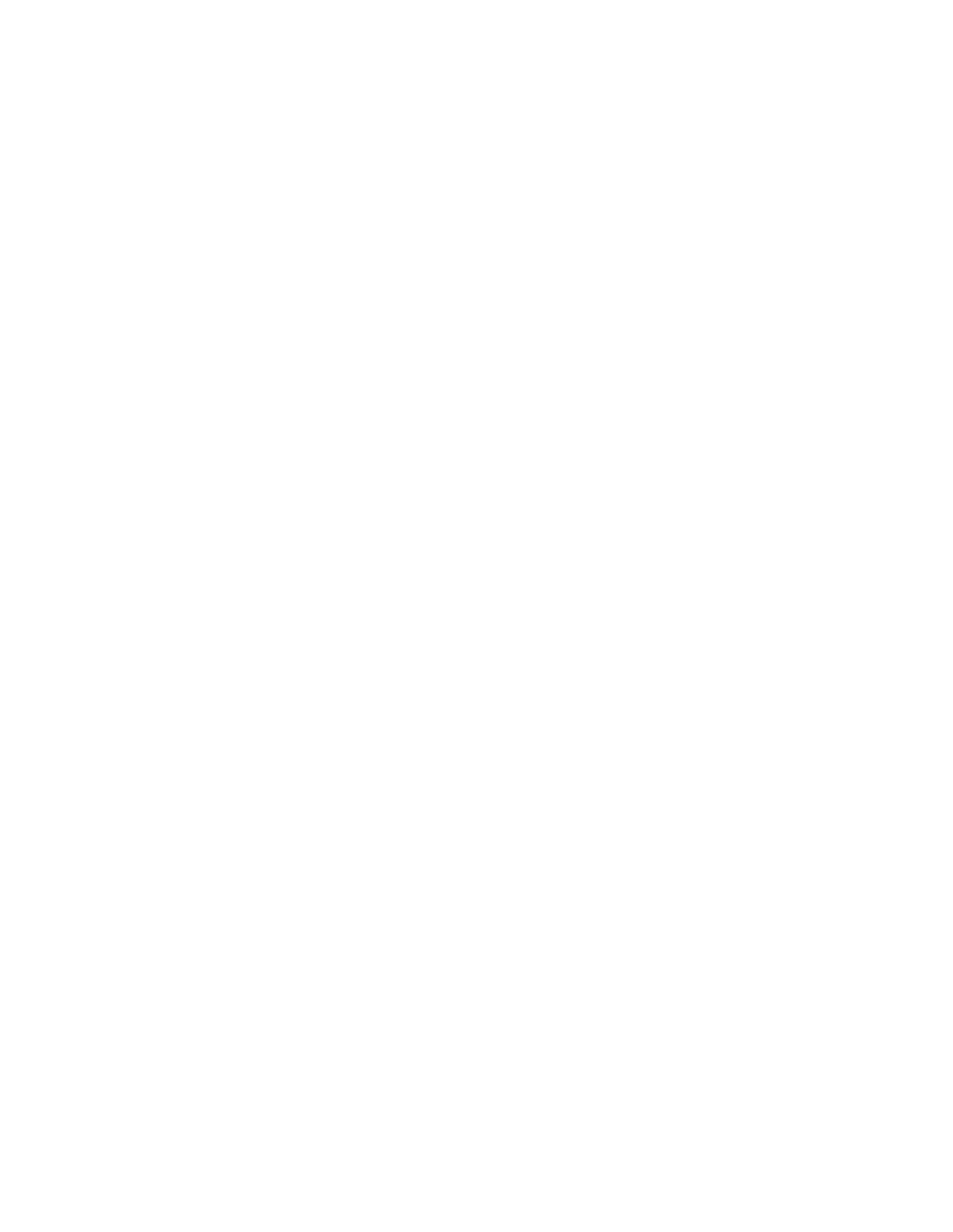### **Part 7**

### **Administration and Amendments**

#### **§700. Fees.**

- 1. The Borough Council shall establish by resolution a collection procedure and Schedule of Fees to be paid by the Subdivider at the time of filing a Preliminary Plan in the case of a Major Subdivision and at the time of filing of a Final Plan in the case of a Minor Subdivision Plan.
- 2. The Schedule of Fees shall be obtainable in the office of the Borough Secretary, and shall be posted therein and in such other places as the Borough Council may designate.
- 3. No Final Plan shall be approved unless all fees and charges have been paid in full.
- 4. Review Fees.
	- A. Review fees shall include the reasonable and necessary charges by the Borough's professional consultants or engineer for review and report to the Borough, and shall be set by resolution. Such review fees shall be reasonable and in accordance with the ordinary and customary charges by the Borough engineer or consultant for similar service in the community, but in no event shall the fees exceed the rate or cost charged by the engineer or consultant to the Borough when fees are not reimbursed or otherwise imposed on applicants.
	- B. In the event the applicant disputes the amount of any such review fees, the applicant shall, within 10 days of the billing date, notify the Borough that such fees are disputed, in which case the Borough shall not delay or disapprove a subdivision or land development application due to the applicant's request over disputed fees.
	- C. In the event that the Borough and the applicant cannot agree on the amount of review fees which are reasonable and necessary, then the fees shall be recalculated and recertified by another professional engineer licensed as such in this Commonwealth and chosen mutually by the Borough and the applicant or developer. The estimate certified by the third engineer shall be presumed fair and reasonable and shall be the final estimate. In the event that a third engineer is so chosen, fees for the services of said engineer shall be paid equally by the Borough and the applicant or developer.

[Ord. 516]

(Ord. 337, 12/-/1973, §7.10; as amended by Ord. 516, 6/10/1992)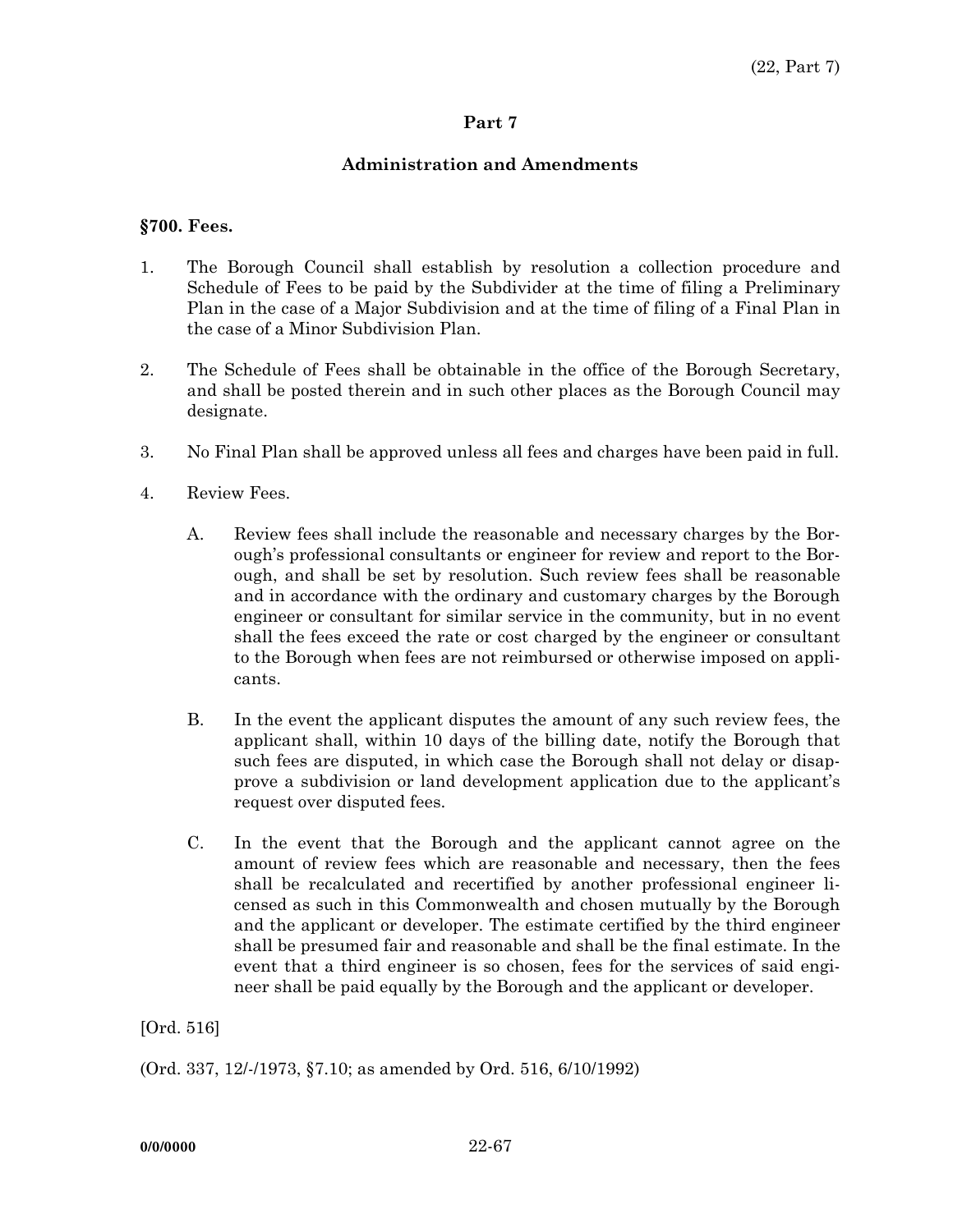### **§701. Modifications.**

- 1. The Borough Council may grant a modification of the requirements of one or more provisions of this Chapter if the literal enforcement will exact undue hardship because of peculiar conditions pertaining to the land in question, provided that such modification will not be contrary to the public interest and that the purpose and intent of this Chapter is observed.
- 2. All requests for a modification shall be in writing and shall accompany and be a part of the application for development. The request shall state in full the grounds and facts of unreasonableness or hardship on which the request is based, the provision or provisions of this Chapter involved and the minimum modification necessary.
- 3. The request for modification shall be referred to the Planning Commission for advisory comments.
- 4. The Borough Council shall keep a written record of all action on all requests for modifications.

(Ord. 337, 12/-/1973, §7.20; as amended by Ord. 516, 6/10/1992)

### **§702. Challenges.**

- 1. Any person desiring to challenge the validity of any provision of this Chapter 22, or any amendment thereof, shall make such challenge as prescribed by law.
- 2. Any person aggrieved by action of the Borough Council may appeal to court as prescribed by law.

(Ord. 337, 12/-/1973, §7.30)

### **§703. Preventive Remedies.**

- 1. In addition to other remedies, the Borough may institute and maintain appropriate actions by law or in equity to restrain, correct or abate violations, to prevent unlawful construction, to recover damages and to prevent illegal occupancy of a building, structure or premises. The description by metes and bounds in the instrument of transfer or other documents used in the process of selling or transferring shall not exempt the seller or transferor from such penalties or from the remedies herein provided.
- 2. The Borough may refuse to issue any permit or grant any approval necessary to further improve or develop any real property which has been developed or which has resulted from a subdivision of real property in violation of this Chapter. This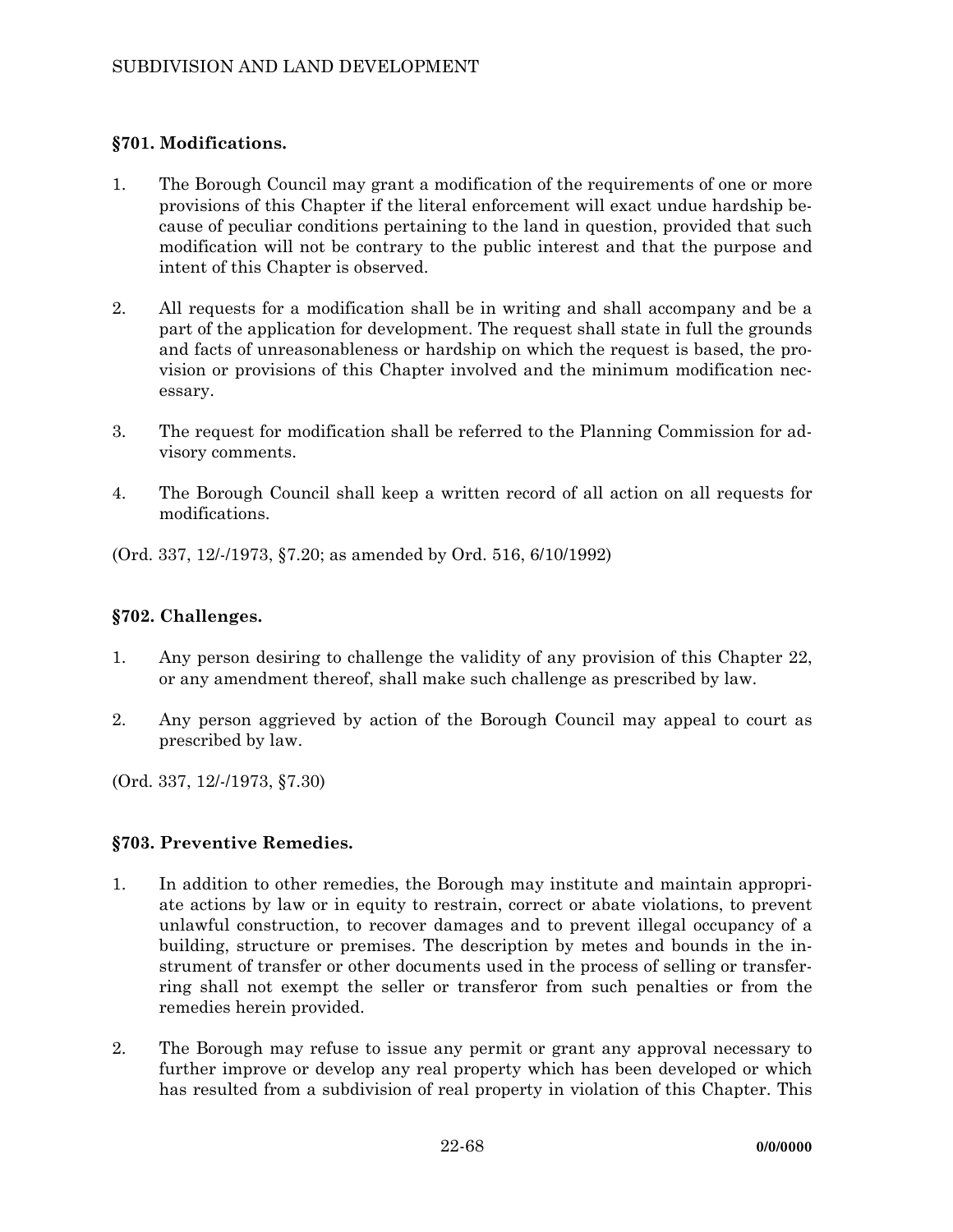authority to deny such a permit or approval shall apply to any of the following applicants:

- A. The owner of record at the time of such violation.
- B. The vendee or lessee of the owner of record at the time of such violation without regard as to whether such vendee or lessee had actual or constructive knowledge of the violation.
- C. The current owner of record who acquired the property subsequent to the time of violation without regard as to whether such current owner had actual or constructive knowledge of the violation.
- D. The vendee or lessee of the current owner of record who acquired the property subsequent to the time of violation without regard as to whether such vendee or lessee had actual or constructive knowledge of the violation.
- 3. As an additional condition for issuance of a permit or the granting of an approval to any such owner, current owner, vendee or lessee for the development of any such real property, the Borough may require compliance with the conditions that would have been applicable to the property at the time the applicant acquired an interest in such real property.
- (Ord. 337, 12/-/1973, §7.40; as amended by Ord. 516, 6/10/1992)

### **§704. Enforcement Remedies.**

- 1. Any person, partnership or corporation who or which has violated the provisions of this Chapter shall, upon being found liable therefore in a civil enforcement proceeding commenced by the Borough, pay a judgment of not more than \$500 plus all court costs, including reasonable attorney fees incurred by the Borough as a result thereof. No judgment shall commence or be imposed, levied or payable until the date of the determination of a violation by the district justice. If the defendant neither pays nor timely appeals the judgment, the Borough may enforce the judgment pursuant to the applicable rules of civil procedure. Each day that a violation continues shall constitute a separate violation, unless the district justice determining that there has been a violation further determines that there was a good faith basis for the person, partnership, or corporation violating this Chapter to have believed that there was no such violation, in which event there shall be deemed to have been only one such violation until the fifth day following the date of the determination of a violation by the district justice and thereafter each day that a violation continues shall constitute a separate violation.
- 2. The court of common pleas, upon petition, may grant an order of stay, upon cause shown, tolling the per diem judgment pending a final adjudication of the violation and judgment.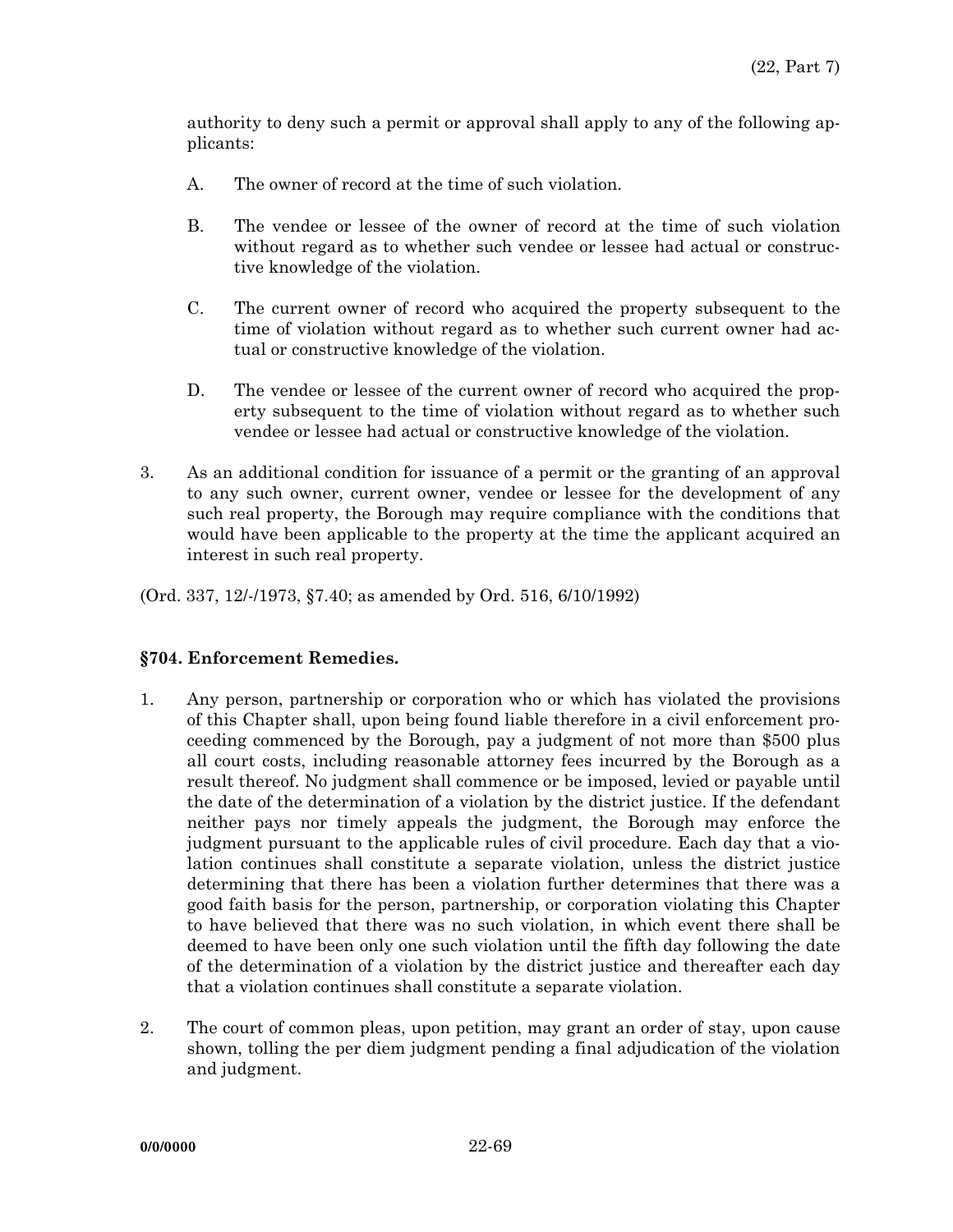## SUBDIVISION AND LAND DEVELOPMENT

- 3. Nothing contained in this Section shall be construed or interpreted to grant to any person or entity other than the Borough the right to commence any action for enforcement pursuant to this Section.
- 4. District justices shall have initial jurisdiction in proceedings brought under this Section.

(Ord. 337, 12/-/1973, §7.40; as amended by Ord. 516, 6/10/1992)

## **§705. Keeping of Records.**

The Borough Planning Commission and the Borough Council shall keep a record of their findings, decision, and recommendations relative to all subdivision plans filed for review. Such records shall be made available to the public for review. (Ord. 337, 12/-/1973, §7.50)

## **§706. Responsibility.**

The Subdivider shall be responsible for observing the procedures established in this Chapter 22 and for submitting all plans and documents as may be required. (Ord. 337, 12/-/1973, §7.60)

### **§707. Conflicts.**

1. Whenever there is a difference between the minimum standards specified herein and those included in other official regulations the more stringent requirements shall apply and are not hereby repealed.

(Ord. 337, 12/-/1973, §7.70)

### **§708. Amendments.**

1. Amendments to this Chapter shall become effective only after a public hearing held pursuant to public notice. A brief summary setting forth the principal provisions of the proposed amendment and a reference to the place within the Borough where copies of the proposed amendment may be secured or examined shall be incorporated in the public notice. Unless the proposed amendment shall have been prepared by the Planning Commission, the Borough Council shall submit the amendment to the Planning Commission at least 30 days prior to the hearing on such amendment to provide the Planning Commission an opportunity to submit recommendations. In addition, at least 30 days prior to the public hearing on the amendment, the Borough shall submit the proposed amendment to the County planning agency for recommendations.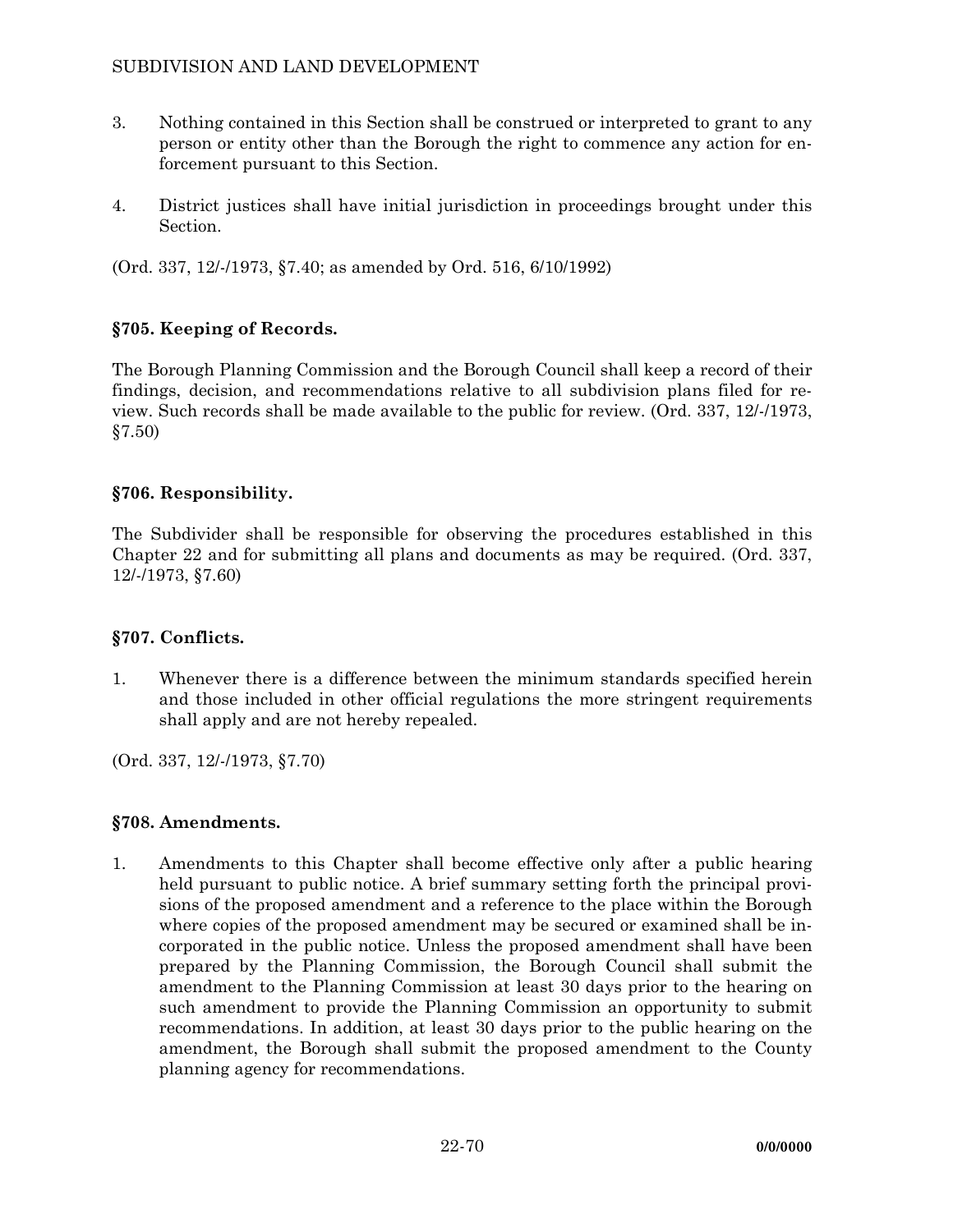- 2. Within 30 days after adoption, the Borough Council shall forward a certified copy of the amendment to the County Planning agency.
- 3. Proposed amendments shall not be enacted unless notice of proposed enactment is given in the manner set forth in this Section, and shall include the time and place of the meeting at which passage will be considered, a reference to a place within the Borough where copies of the proposed amendment may be examined without charge or obtained for a charge not greater than the cost thereof. The Borough Council shall publish the proposed amendment once in a newspaper of general circulation in the Borough not more than 60 days nor less than seven days prior to passage. Publication of the proposed amendment shall include either the full text thereof or the title and a brief summary, prepared by the Borough solicitor and setting forth all the provisions in reasonable detail. If the full text is not included:
	- A. A copy thereof shall be supplied to a newspaper of general circulation in the Borough at the time the public notice is published.
	- B. An attested copy of the proposed ordinance shall be filed in the County law library (or other County office designated by the County Commissioners).
- 4. In the event substantial amendments are made in the proposed amendment, before voting upon enactment, the Borough Council shall, at least 10 days prior to enactment, readvertise, in one newspaper of general circulation in the Borough, a brief summary setting forth all the provisions in reasonable detail together with a summary of the amendments.

(Ord. 337, 12/-/1973, §7.80; as amended by Ord. 516, 6/10/1992)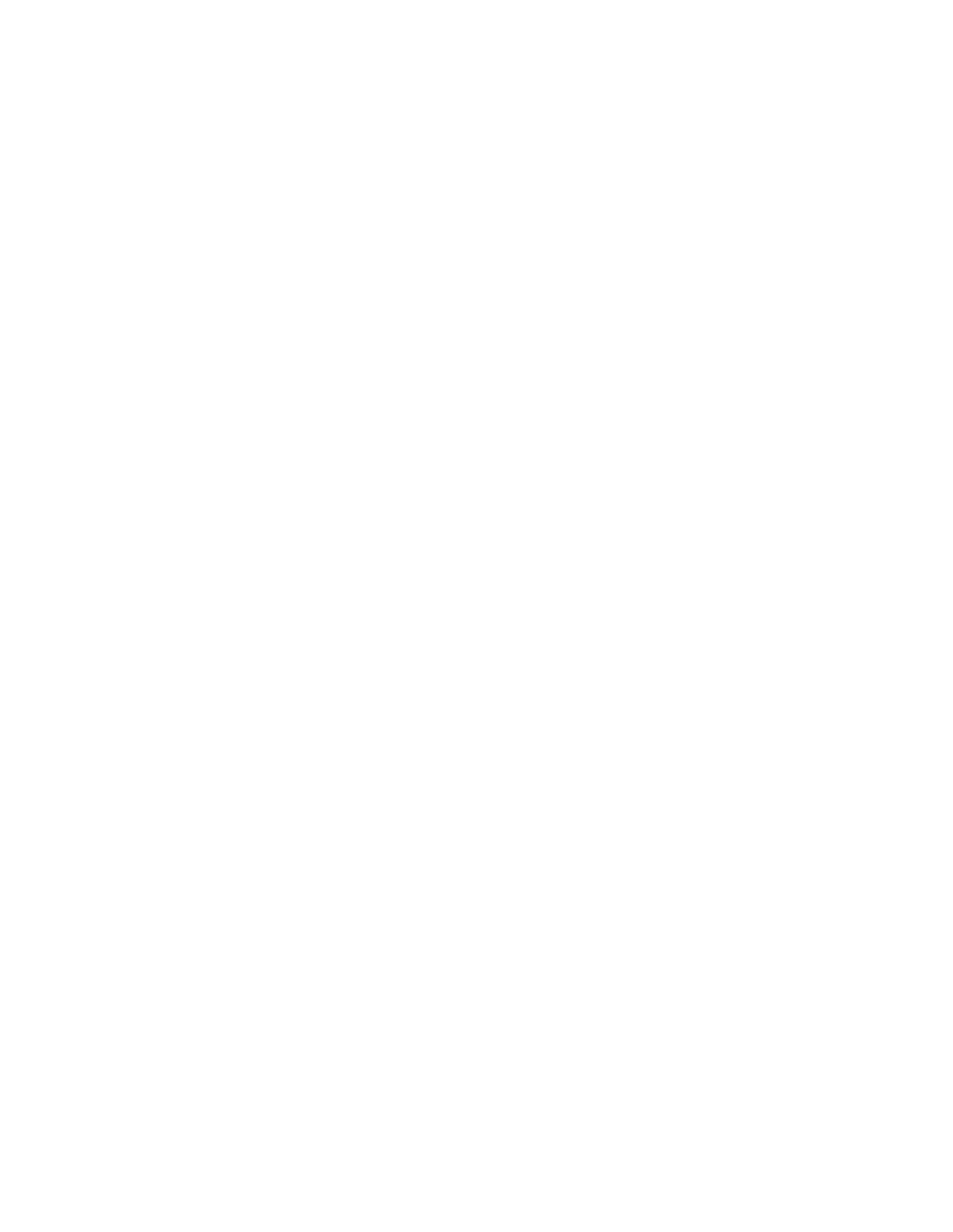### **Part 8**

### **Definitions**

#### **§800. General Definitions.**

Unless specifically stated, the following terms shall, for the purpose of these regulations, have the meaning indicated:

- 1. Words in the singular include the plural and those in the plural include the singular.
- 2. Words in the present tense include the future tense.
- 3. Words "person," subdivider," developer," and "owner" include a corporation, incorporated association and a partnership, or other legal entity, as well as an individual.
- 4. The word "building" includes structures and shall be construed as if followed by the phrase "or part hereof."
- 5. The word "watercourse" includes channel, creek, ditch, dry run, spring, stream and river.
- 6. The words "should" and "may" are permissive; the words "shall," "must," and "will" are mandatory and directive.

(Ord. 337, 12/-/1973, §8.10)

### **§801. Specific Definitions.**

Other terms or words used herein shall be interpreted or defined as follows:

ALLEY — See "Service Street."

 APPLICATION FOR DEVELOPMENT — every application, whether preliminary, tentative or final required to be filed and approved prior to start of construction or development including but not limited to an application for a building permit, for the approval of a subdivision plat or plan or for the approval of a development plan. [Ord. 516]

BLOCK — an area bounded by three or more streets.

BOROUGH — the Borough of Mohnton.

BOROUGH COUNCIL — the Council of Mohnton Borough.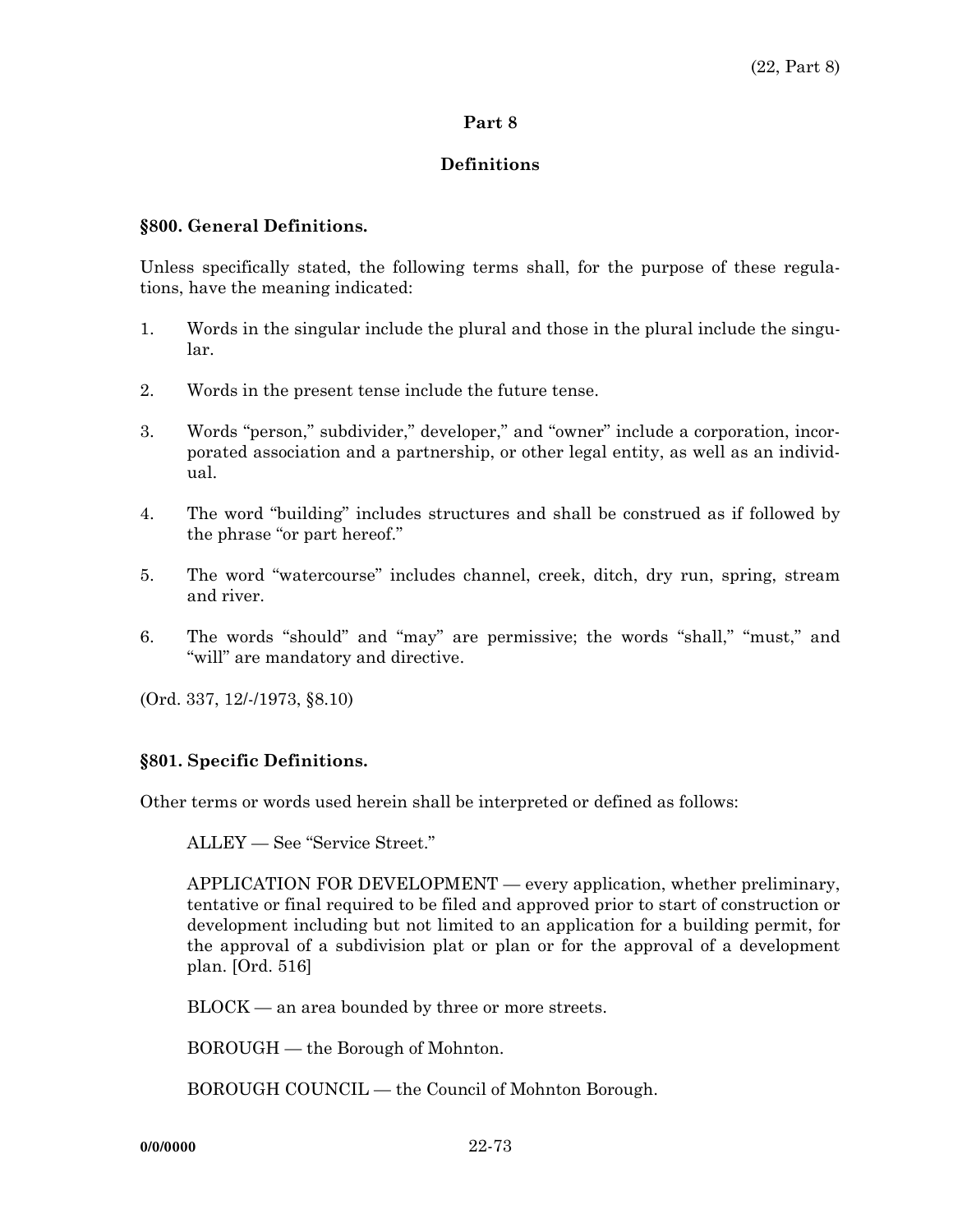BOROUGH PLANNING COMMISSION — the Planning Commission of Mohnton Borough.

 BUILDING — a structure or appendage to a structure permanently affixed to the ground, built, erected and framed of component structural parts, designed for the housing, shelter, enclosure or support of humans, animals or property of any kind, or in the case of a mobilehome, connected in any fashion to any source of electricity, gas, heating fuel, telephone, or to a sewage disposal or water system of any type. [Ord. 516]

 BUILDING RESERVE (SETBACK) LINE — the line within a property defining the minimum required distance between any dwelling to be erected and an adjacent right-of-way line.

 $CARTWAY (ROAD)$  — the portion of a street right-of-way, paved or unpaved, intended for vehicular use.

 $CLEAR SIGHT TRIANGLE - an area of unobstructed vision at street intersect$ tions defined by lines of sight between points at a given distance from the intersection of the street center lines.

COMMISSION — the Planning Commission of the Borough of Mohnton.

 COMMON OPEN SPACE — a parcel or parcels of land or an area of water, or a combination of land and water within a development site and designed and intended for the use or enjoyment of residents of a development, not including streets, off-street parking areas, and areas set aside for public facilities. [Ord. 516]

COUNTY — the County of Berks, Commonwealth of Pennsylvania.

 COUNTY PLANNING COMMISSION — the Planning Commission of the County of Berks.

 DEVELOPER — any landowner, agent of such landowner, or tenant with the permission of such landowner, who makes or causes to be made a subdivision of land or a land development. [Ord. 516]

 DEVELOPMENT PLAN — the provisions for development including a planned residential development, a plat of subdivision, all covenants relating to use, location and bulk of buildings and other structures, intensity of use or density of development, streets, ways and parking facilities, common open space and public facilities. The phrase "provisions of development plan" when used in this Chapter shall mean the written and graphic materials referred to in this definition. [Ord. 516]

 DRAINAGE EASEMENT — the lands required for the installation of storm sewers or drainage ditches, or required along a natural stream or water course for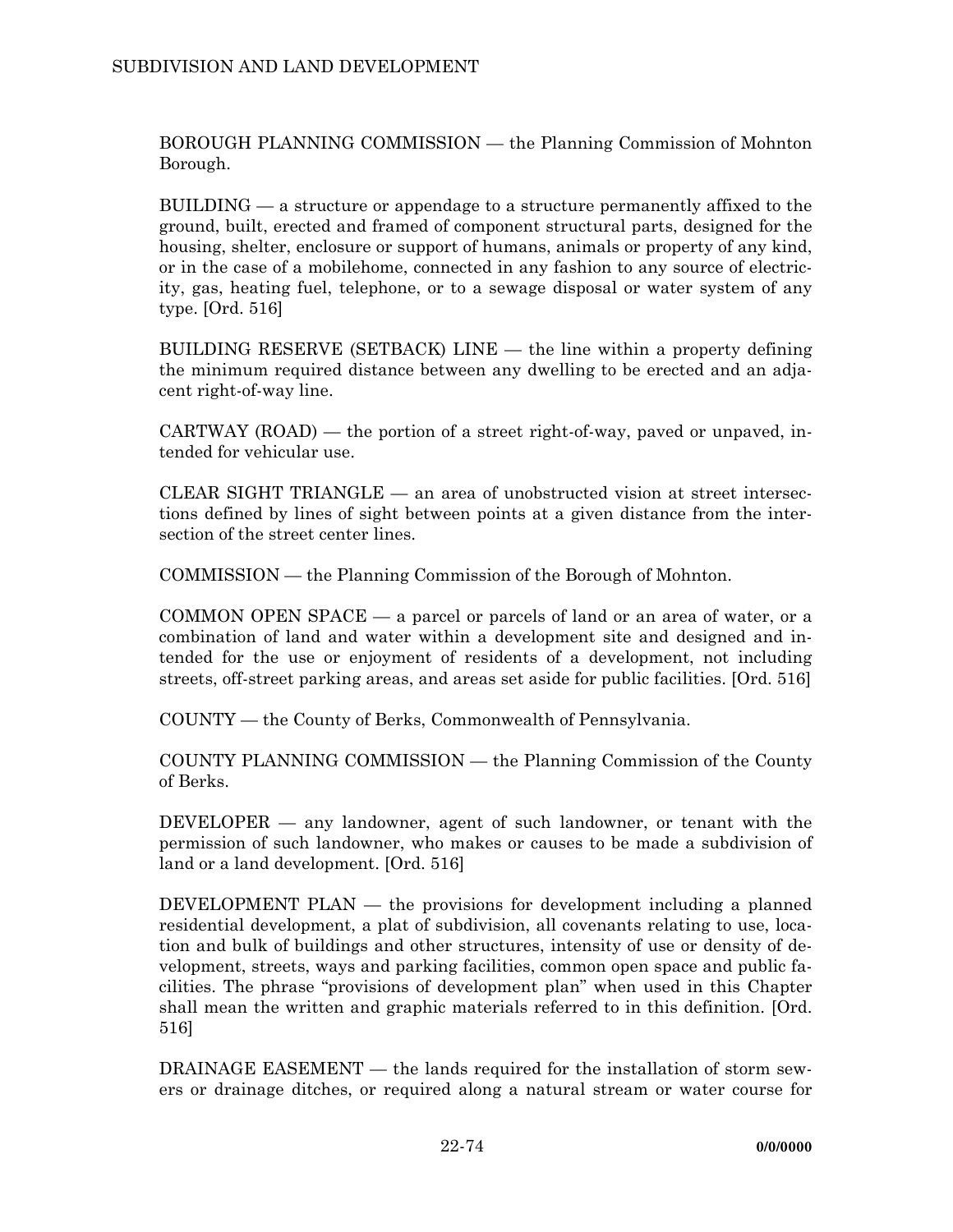preserving the channel and providing for the flow of water therein to safeguard the public against flood damage. [Ord. 516]

 DWELLING UNIT — any structure, or part thereof, designed to be occupied as living quarters as a single housekeeping unit.

 EASEMENT — a right-of-way granted, but not dedicated, for limited use of private land for a public or quasi-public purpose, and within which the owner of the property shall not erect any permanent structure, but shall have the right to make any other use of the land which is not inconsistent with the rights of the grantee.

 ENDORSEMENT — the application of the County Planning Commission's appropriate stamp and the signature of the Executive Director to the Final Plan. The application of the signatures of at least a majority of the Borough Council and the Borough Seal to the Plan.

 ENGINEER — a licensed professional engineer registered by the Commonwealth of Pennsylvania.

 GRADE — the inclination, with the horizontal, of a road, unimproved land, etc., which is generally expressed by stating the vertical rise or fall as a percentage of the horizontal distance.

 IMPROVEMENTS — those physical additions and changes to the land that may be necessary to produce usable and desirable lots.

LAND DEVELOPMENT — any of the following activities:

- A. The improvement of one lot or two or more contiguous lots, tracts or parcels of land for any purpose involving:
	- (1) A group of two or more residential or nonresidential buildings, whether proposed initially or cumulatively, or a single nonresidential building on a lot or lots regardless of the number of occupants or tenure; or,
	- (2) The division or allocation of land or space, whether initially or cumulatively, between or among two or more existing or prospective occupants by means of, or for the purpose of streets, common areas, leaseholds, condominiums, building groups or other features;
- B. A subdivision of land.
- C. "Land development" does not include development which involves: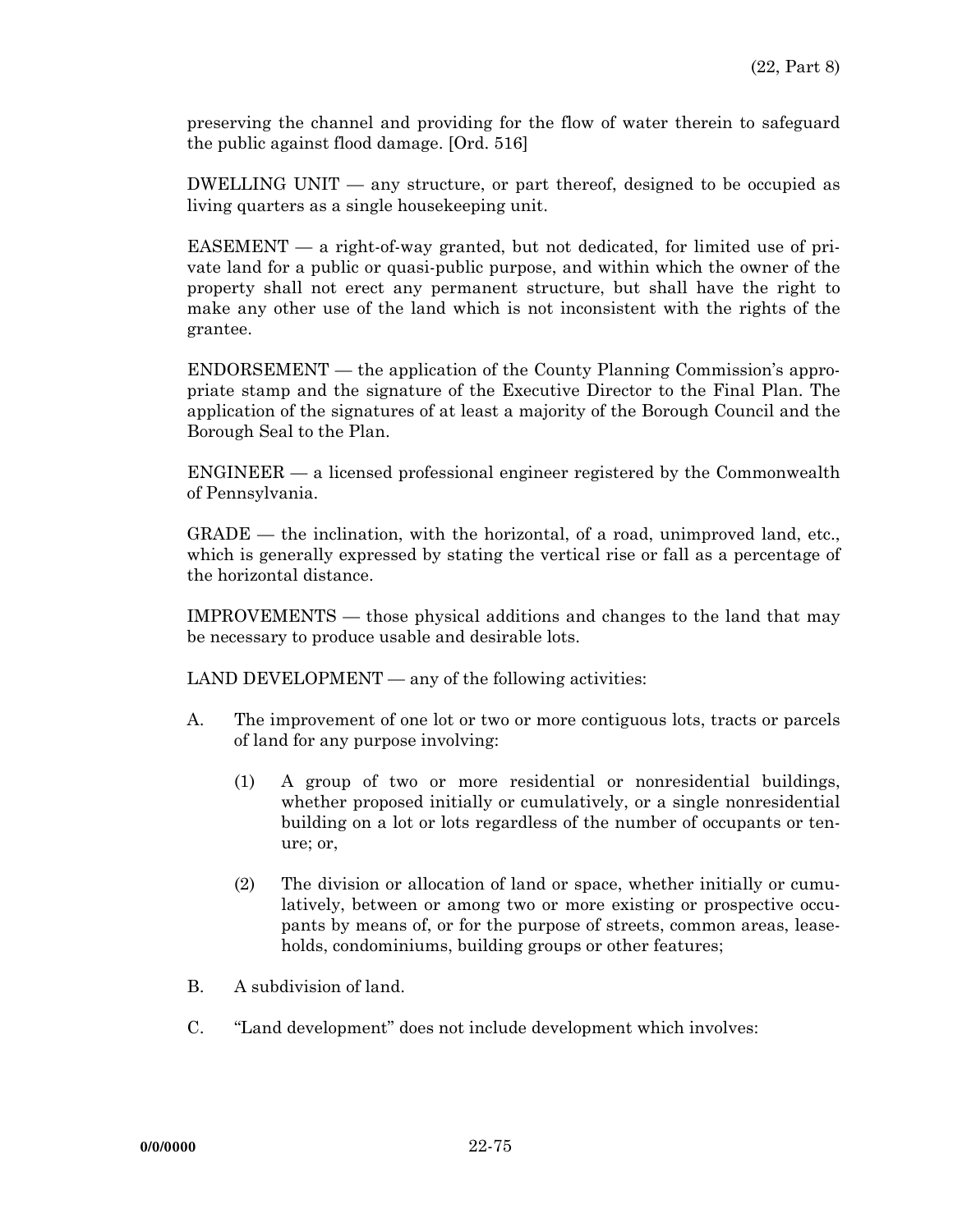- (1) The conversion of an existing single family detached dwelling or single family semi-detached dwelling into not more than three residential units, unless such units are intended to be a condominium;
- (2) The addition of an accessory building, including farm building, on a lot or lots subordinate to an existing principal building; or
- (3) The addition or conversion of buildings or rides within the confines of an enterprise which would be considered an amusement park. For the purposes of this subsection, an amusement park is defined as a tract or area used principally as a location for permanent amusement structures or rides. This exclusion shall not apply to newly acquired acreage by an amusement park until initial plans for the expanded area have been approved by the proper authorities.

[Ord. 516]

 LANDOWNER — the legal or beneficial owner or owners of land including the holder of an option to purchase (whether or not such option or contract is subject to any condition), a lessee if he is authorized under the lease to exercise the rights of the landowner, or other person having a proprietary interest in land, shall be deemed to be a landowner for the purpose of this Chapter 22.

LOT — a designated parcel, tract or area of land established by a plat or otherwise as permitted by law and to be used, developed or built upon as a unit. [Ord. 516]

LOT AREA — the area contained within the property lines of a lot (as shown on the Plan) excluding space within all street rights-of-way and within all permanent drainage easements, but including the areas of all other easements.

 MAINTENANCE GUARANTEE — a guarantee by the Subdivider that he shall maintain all improvements in good condition for a period of one year after completion of construction and installation of all such improvements.

 MARKER — a metal pipe or pin of at least 3/4 inch in diameter and at least 24 inches in length.

 MOBILEHOME — a transportable, single family dwelling intended for permanent occupancy, contained in one unit or in two or more units designed to be joined into one integral unit capable of again being separated for repeated towing, which arrives at a site complete and ready for occupancy except for minor and incidental unpacking and assembly operations, and constructed so that it may be used without a permanent foundation. [Ord. 516]

 MOBILEHOME LOT — a parcel of land in a mobilehome park, improved with the necessary utility connections and other appurtenances necessary for the erection thereon of a single mobilehome. [Ord. 516]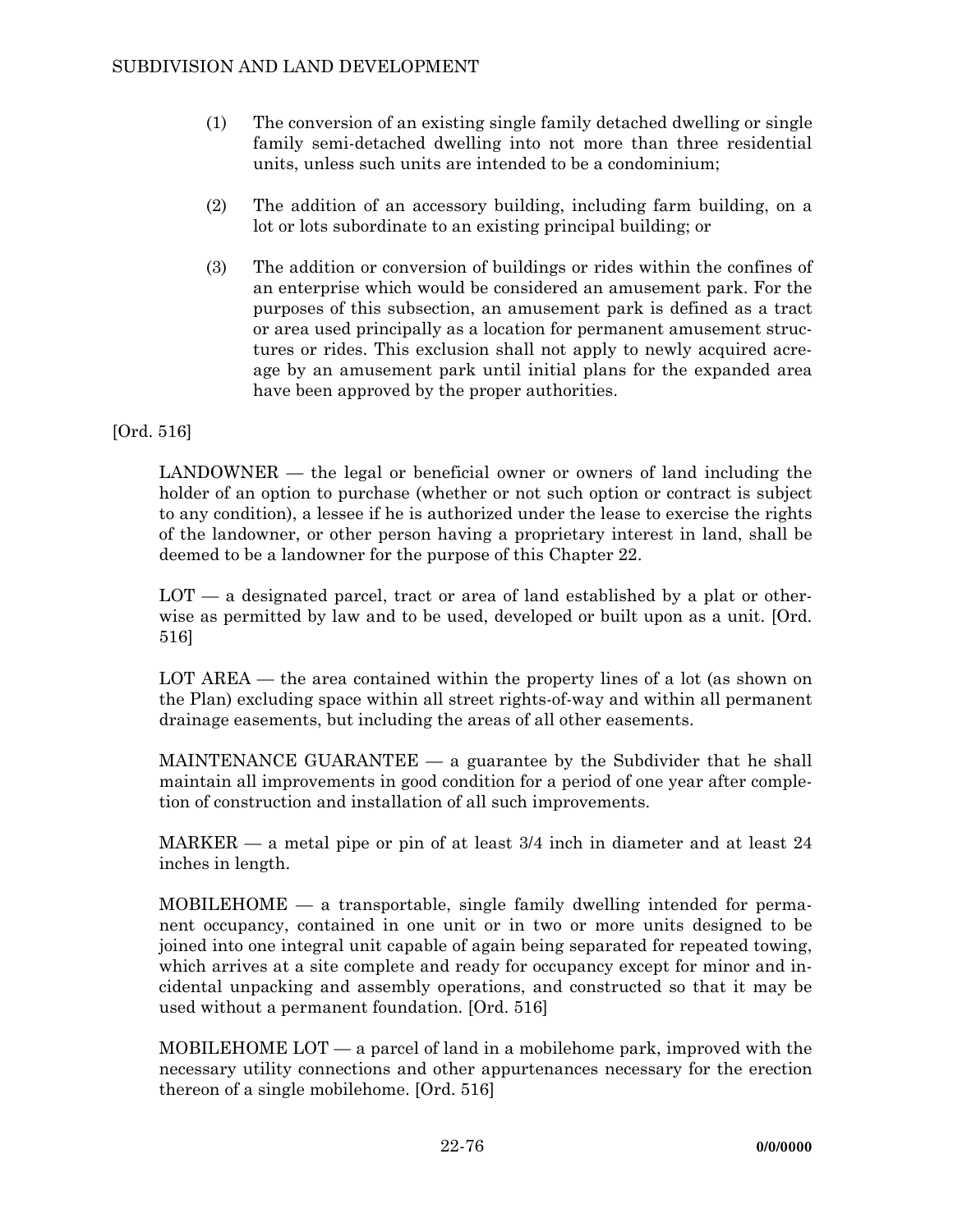MOBILEHOME PARK — a parcel or contiguous parcels of land which has been so designated and improved that it contains two or more mobilehome lots for the placement thereon of mobilehomes. [Ord. 516]

 MONUMENT — a stone or concrete monument with a flat top at least four inches in diameter or square, containing a copper or brass dowel (1/4 inches drill hold) and at least 24 inches in length. It is recommended that the bottom sides or radius be at least two inches greater than the top, to minimize movements caused by frost.

 MULTIPLE DWELLING BUILDING — a building providing separate dwelling units for three or more families.

 MUNICIPAL AUTHORITY — a body politic and corporate created pursuant to the Act of May 2, 1945 (P.L. 382, No. 164), known as the "Municipalities Authority Act of 1945." [Ord. 516]

MUNICIPALITY — Borough of Mohnton.

PARCEL — See "Lot."

 PERFORMANCE GUARANTEE — any security which is accepted by the Township to guarantee that certain improvements will be made within the subdivision, including performance bonds, escrow agreements, and any other collateral or surety agreements.

 PLAN, SKETCH — an informal plan indicating salient existing features of a tract and its surroundings and the general layout of a proposed subdivision or land development.

 PLAN, PRELIMINARY — a tentative Subdivision or Land Development Plan (and including all required supplementary data), in lesser detail than a Final Plan, showing proposed street and lot layout as a basis for consideration of a Major Subdivision Plan, prior to preparation of a Final Plan.

 PLAN, FINAL — a complete and exact Subdivision or Land Development Plan (and including all required supplementary data) prepared for official recording.

 PLAN, OFFICIAL — the Comprehensive Development Plan and/or Master Plan and/or Future Land Use Plan and/or Ultimate Right-of-Way Plan and/or Official Map and/or Topographical Survey and/or other such plans, or portions thereof, as may have been adopted, pursuant to statute, for the area of the Borough in which the subdivision is located.

PLAN,  $RECORD$  — the copy of the Final Plan which contains the original endorsements of the County Planning Commission and the Borough Council, and is intended to be recorded with the County Recorder of Deeds.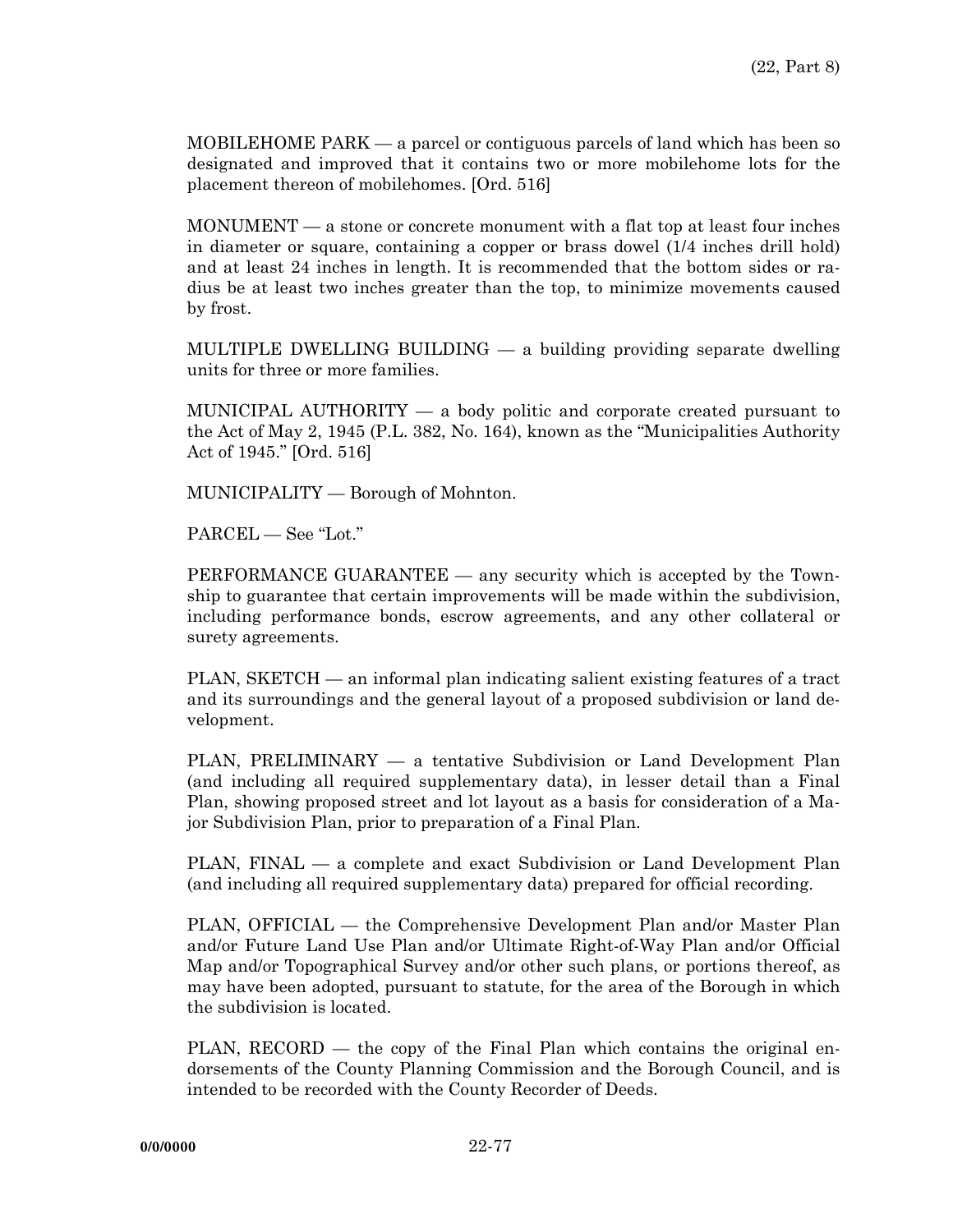PLAT — a map or plan of a subdivision or land development whether preliminary or final.

PUBLIC GROUNDS — includes:

- A. Parks, playgrounds, trails, paths and other recreational areas and other public areas;
- B. Sites for schools, sewage treatment, refuse disposal and other publicly owned or operated facilities; and
- C. Publicly owned or operated scenic and historic sites.

[Ord. 516]

 PUBLIC HEARING — a formal meeting held pursuant to public notice by the Borough Council or Planning Commission, intended to inform and obtain public comment, prior to taking action in accordance with this Chapter. [Ord. 516]

 PUBLIC MEETING — a forum held pursuant to notice under the Act of July 3, 1986 (P.L. 388, No. 84), known as the "Sunshine Act," 53 P.S. §§271 et seq. [Ord. 516]

 PUBLIC NOTICE — notice published once each week for two successive weeks in a newspaper of general circulation in the Borough. Such notice shall state the time and place of the hearing and the particular nature of the matter to be considered at the hearing. The first publication shall not be more than 30 days and the second publication shall not be less than seven days from the date of the hearing. [Ord. 516]

 RESERVE STRIP — a parcel of ground in separate ownership separating a street from other adjacent properties, or from another street, either proposed or existing.

 RESUBDIVISION — any replatting of land, including changes to recorded Subdivision Plans. See also "Subdivisions."

REVERSE FRONTAGE LOT  $-$  a lot extending between and having frontage on two generally parallel streets (excluding service streets), with vehicular access solely from one street.

 RIGHT-OF-WAY — the total width of any land reserved or dedicated as a street, alley, crosswalk or for other public or semi-public purposes.

 SANITARY SEWERAGE SYSTEM, PUBLIC — a sanitary sewage collection system in which sewage is carried from individual lots by a system of pipes to a central treatment and disposal plant.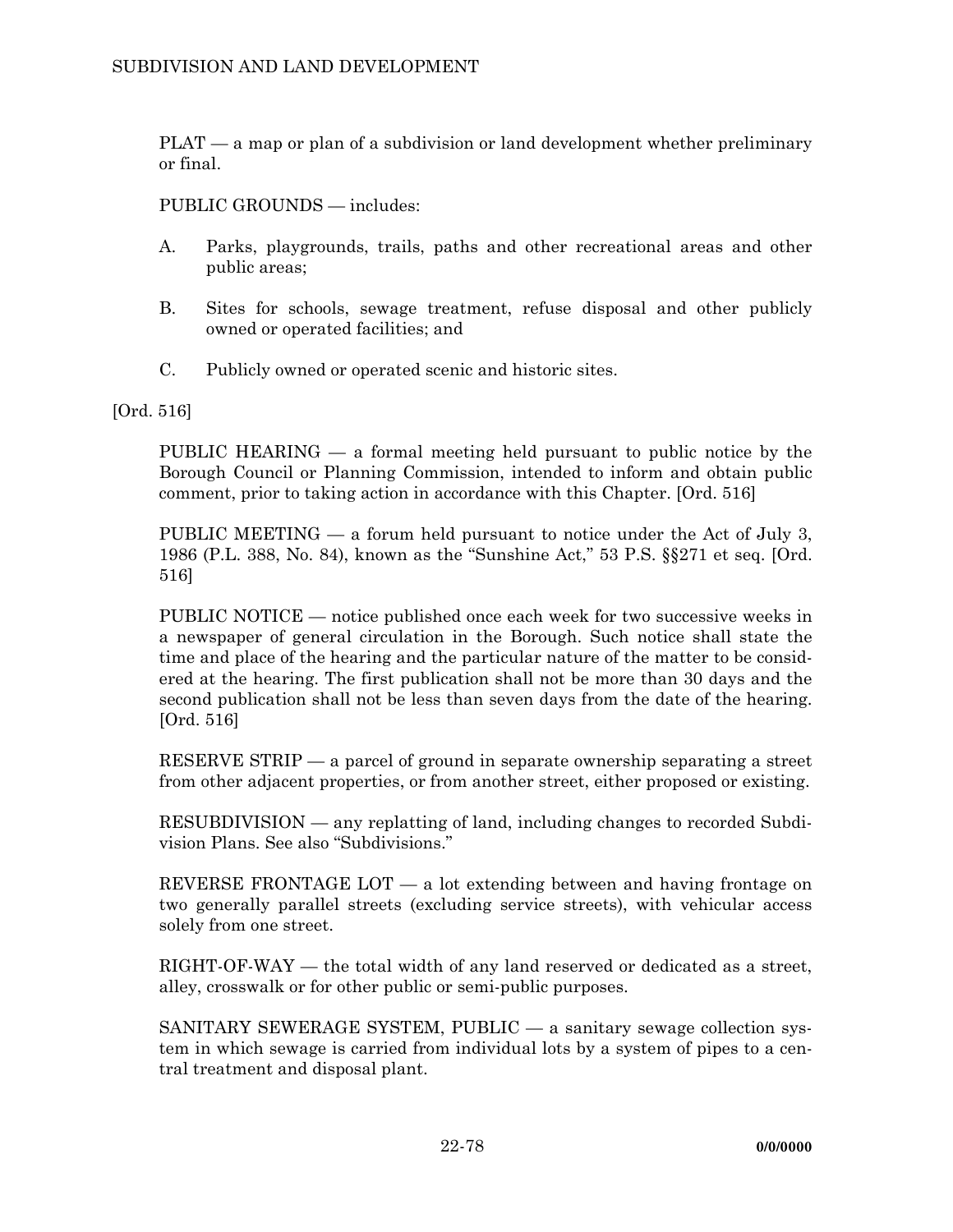SIGHT DISTANCES — the required length of roadway visible to the driver of a passenger vehicle at any given point on the roadway when the view is unobstructed by traffic. Sight distance measurement shall be made from a point 4.5 feet above the center line of the road surface to a point 0.5 feet above the center line of the road surface.

 STREET — includes street, avenue, boulevard, road, highway, freeway, parkway, lane, alley, viaduct or any other ways used or intended to be used by vehicular traffic or pedestrians whether public or private. [Ord. 516]

 ARTERIAL STREET — a street having a large volume of comparatively highspeed and long-distance traffic.

COLLECTOR STREET  $-$  a street which, in addition to providing access to abutting properties, intercepts minor streets to provide a route to give access to community facilities and/or other collector and arterial streets. (Streets in industrial and commercial subdivisions shall generally be considered collector streets);

 CUL-DE-SAC STREET — a minor street intersecting another street at one end, and terminating in a vehicular turn-around at the other end;

 HALF (PARTIAL) STREET — a street, generally parallel and adjacent to a property line, having a lesser right-of-way width than normally required for improvement and use of the street.

 MARGINAL ACCESS STREET — a minor street, parallel and adjacent to an arterial street (but separated from it by a reserve strip) which provides access to abutting properties and control of intersections with the arterial street;

 $MINOR$  STREET  $-$  a street used primarily to provide access to abutting properties;

 SERVICE STREET (ALLEY) — a minor right-of-way providing secondary vehicular access to the side or rear of two or more properties.

 STRUCTURE — any man-made object having an ascertainable stationary location on or in land or water, whether or not affixed to the ground. Structures include, but are not limited to, buildings, factories, sheds, cabins, mobilehomes, signs, tents, tanks and towers. [Ord. 516]

 SUBDIVIDER — any landowner, agent of such landowner or tenant with the permission of such landowner, who makes or causes to be made a subdivision or land development.

 SUBDIVISION — the division or redivision of a lot, tract or parcel of land by any means into two or more lots, tracts, parcels or other divisions of land including changes in existing lot lines for the purpose, whether immediate or future, of lease, partition by the court for distribution to heirs or devisees, transfer of own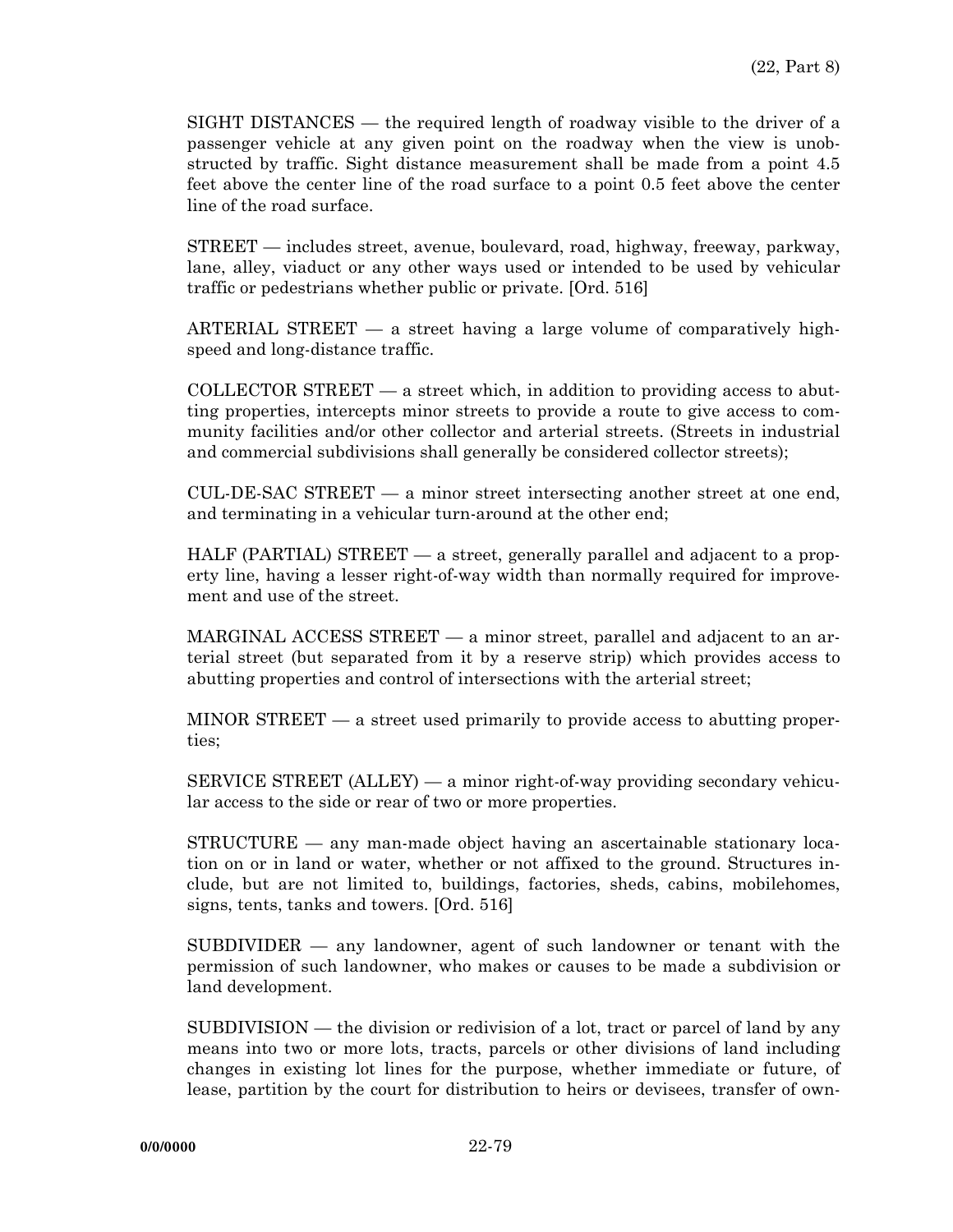ership or building or lot development: Provided, however, that the subdivision by lease of land for agricultural purposes into parcels of more than 10 acres, not involving any new street or easement of access or any residential dwelling, shall be exempted. [Ord. 516]

 SUBSTANTIALLY COMPLETED — where in the judgment of the Borough engineer, at least 90% (based on the cost of the required improvements for which financial security was posted pursuant to the requirements of this Chapter) of those improvements required as a condition for final approval have been completed in accordance with the approved plan, so that the project will be able to be used, occupied or operated for its intended use. [Ord. 516]

 SURVEYOR — a licensed surveyor registered by the Commonwealth of Pennsylvania.

WATER DISTRIBUTION SYSTEM, PUBLIC  $-$  a system for supplying and distributing water from a common source to dwellings and other buildings, but generally not confined to one neighborhood.

WATER SURVEY — an inventory of the source, quantity, yield and use of groundwater and surface-water resources within the Borough. [Ord. 516]

(Ord. 337, 12/-/1973, §8.20; as amended by Ord. 516, 6/10/1992)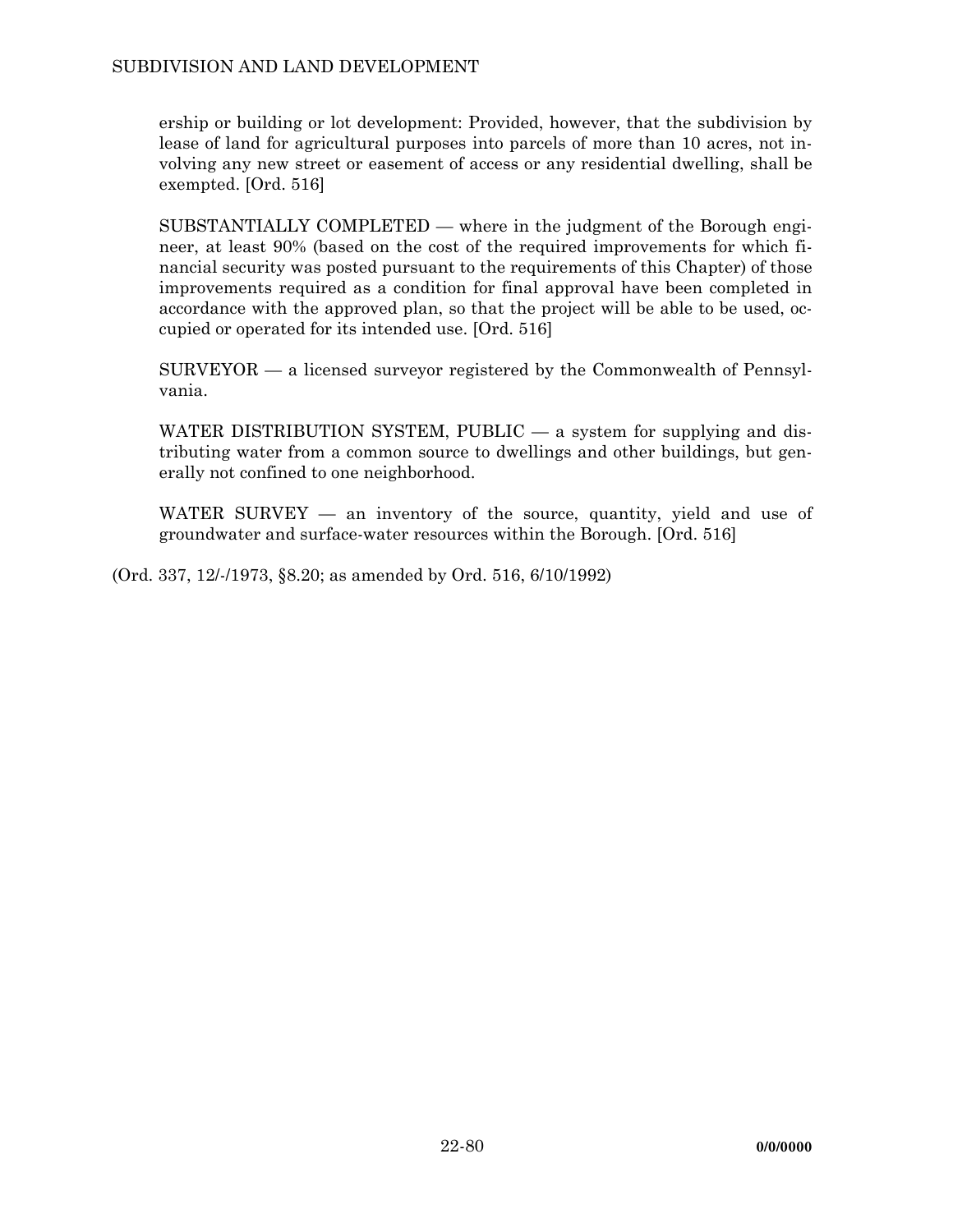## **Part 9**

# **Floodplain Regulations**

## **§900. General Provisions.**

- 1. Purpose. The specific purpose of these provisions is:
	- A. To regulate the subdivision and/or development of land within any designated floodplain district in order to promote the general health, welfare, and safety of the community;
	- B. To require that each subdivision lot in floodprone areas be provided with a safe building site with adequate access; and that public facilities which serve such uses be designed and installed to preclude flood at the time of initial construction;
	- C. To protect individuals from buying lands which are unsuitable for use because of flood by prohibiting the improper subdivision and/or development of unprotected lands within the designated floodplain districts.
- 2. Abrogation and Greater Restrictions. This Part 9 supersedes any regulations currently in effect in flood areas. However, any other applicable regulations shall remain in full force and effect to the extent that those provisions are more restrictive.
- 3. Municipal Liability. The grant of a permit or approval of a plan for any proposed subdivision and/or land development to be located within any designated floodplain district shall not constitute a representation, guarantee, or warranty of any kind by the Borough or by any official or employee thereof of the practicability or safety of the proposed use, and shall create no liability upon the Borough, its officials or employees.
- (Ord. 403, -/-/1980, Art. 1)

### **§901. Application Procedures and Requirements.**

- 1. Pre-Application Procedures.
	- A. Prior to the preparation of any plans, it is suggested that prospective developers consult with the Pennsylvania Department of Environmental Resources concerning soil suitability when on-site sewage disposal facilities are proposed.
	- B. Prospective developers shall consult the County Conservation District Representative concerning erosion and sediment control and the effect of geo-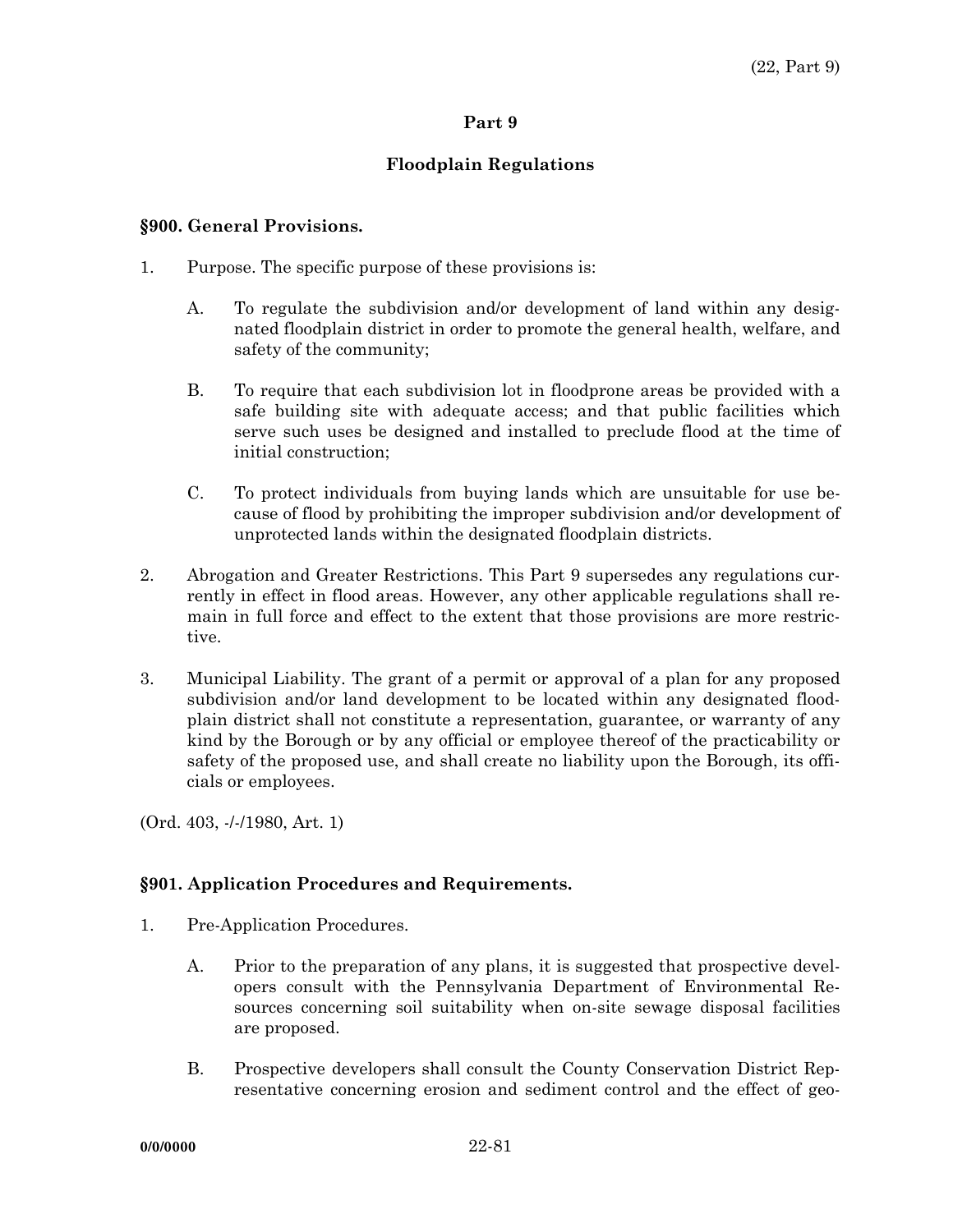logic conditions on the proposed development. At the same time a determination should be made as to whether or not any flood hazards either exist or will be created as a result of the subdivision or development.

- 2. Preliminary Plan Requirements. The following information shall be required as part of the Preliminary Plan and shall be prepared by a registered engineer or surveyor:
	- A. Name of engineer, surveyor, or other qualified person responsible for providing the information required in this §901.
	- B. A map showing the location of the proposed subdivision and/or land development with respect to any designated floodplain district, including information on the one-hundred-year flood elevations.
	- C. Where the subdivision and/or land development lies partially or completely within any designated floodplain districts or where such activities border on any designated floodplain district, the Preliminary Plan Map shall include the following information:
		- (1) The location and elevation of proposed roads, utilities, and building sites, fills, flood or erosion protection facilities.
		- (2) The one-hundred-year flood elevations.
		- (3) Areas subject to special deed restrictions.
		- (4) All such maps shall show contours at intervals of two or five feet depending upon the slope of the land and identify accurately the boundaries of the designated floodplain districts.
- 3. Final Plan Requirements
	- A. The following information shall be required as part of the Final Plan and shall be prepared by a registered engineer or surveyor:
		- (1) All information required for the submission of the Preliminary Plan incorporating any changes requested by the Borough of Mohnton.
		- (2) A map showing the exact location and elevation of all proposed buildings, structures, roads, and public utilities to be constructed within any designated floodplain district. All such maps shall show contours at intervals of two feet and identify accurately the boundaries of the floodprone areas.
	- B. Submission of the Final Plan shall also be accompanied by all required permits and related documentation from the Department of Environmental Resources, and any other Commonwealth agency, or local municipality where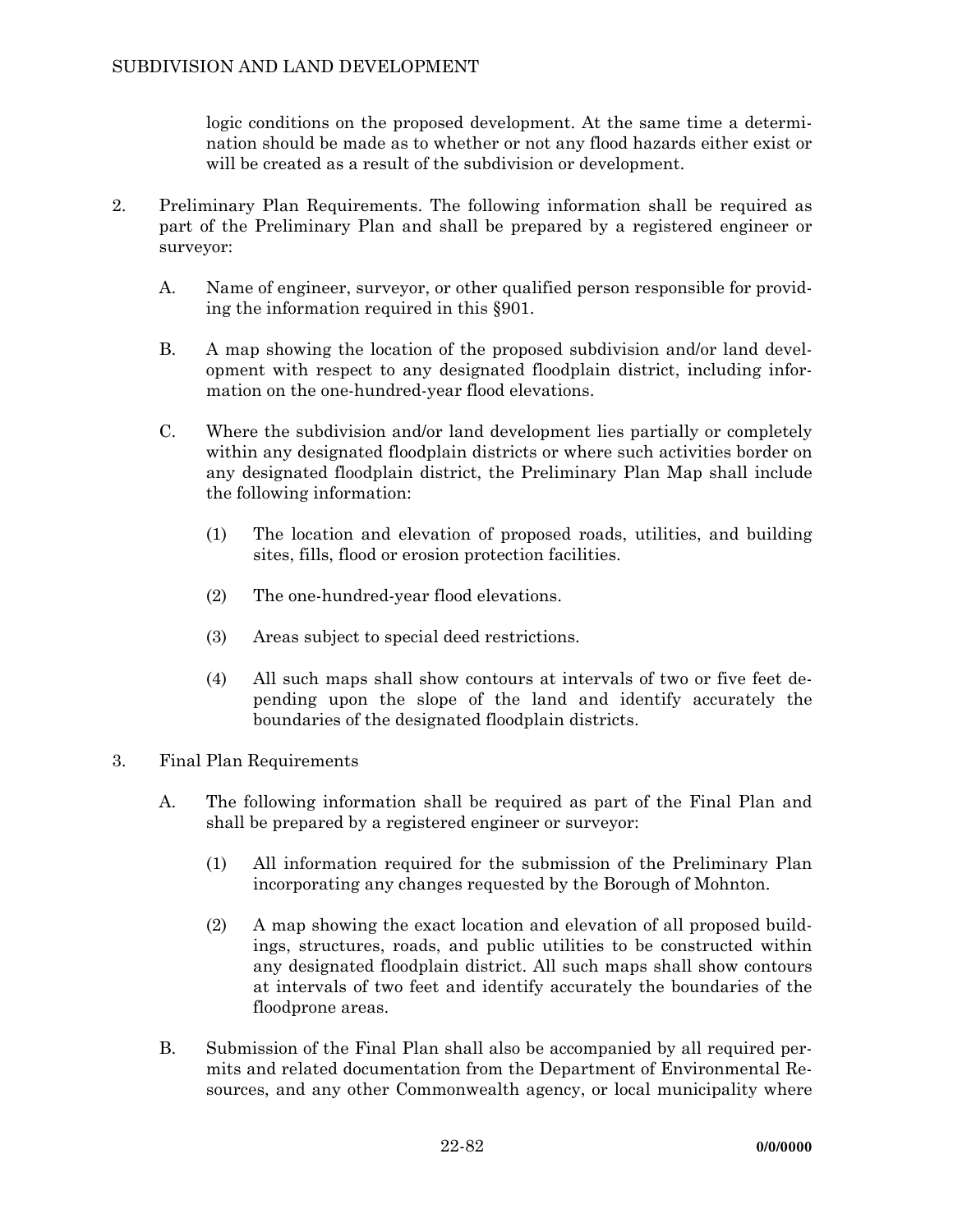any alteration or relocation of a stream or watercourse is proposed. In addition, documentation shall be submitted indicating that all affected adjacent municipalities have been notified of the proposed alteration or relocation. The Department of Community Affairs, and the Federal Insurance Administrator shall also be notified whenever any such activity is proposed.

4. Performance Bond. This Subsection (4) is strictly optional. Such bonding requirements are not necessary to comply with the National Flood Insurance Program Regulations. However, it is advisable for any subdivision and land development regulation to have bonding provisions. If your community's subdivision and land development regulations lack bonding requirements and there is a desire to include such provisions, please contact the Bureau's Planning Services Division or Regional Office Staff.

(Ord. 403, -/-/1980, Art. 2)

### **§902. Design Standards and Improvement in Designated Floodplain Districts.**

- 1. General.
	- A. Where not prohibited by this or any other laws or regulations, land located in any designated floodplain district may be platted for development with the provision that the Developer construct all buildings and structures to preclude flood damage in accordance with this and any other laws and regulations regulating such development.
	- B. Building sites for residences or any other type of dwelling or accommodation shall not be permitted in any designated floodway district. Sites for these uses may be permitted outside the floodway district if the sites or dwelling units are elevated up to the Regulatory Flood Elevation. If fill is used to raise the elevation of a site, the fill area shall extend out laterally for a distance of at least 15 feet beyond the limits of the proposed structures.
	- C. Building sites for structures or buildings other than for residential uses shall also not be permitted in any designated floodway district. Also, such sites for structures or buildings outside the floodway shall be protected as provided in Subsection (B) above. However, the Borough Council may allow the subdivision and/or development of areas or sites for commercial and industrial uses at an elevation below the Regulatory Flood Elevation if the Developer otherwise protects the area to that height or assures that the buildings or structures will be floodproofed at least up to that height.
	- D. If the Borough of Mohnton determines that only a part of a proposed plat can be safely developed, it shall limit development to that part and shall require that development proceed consistent with this determination.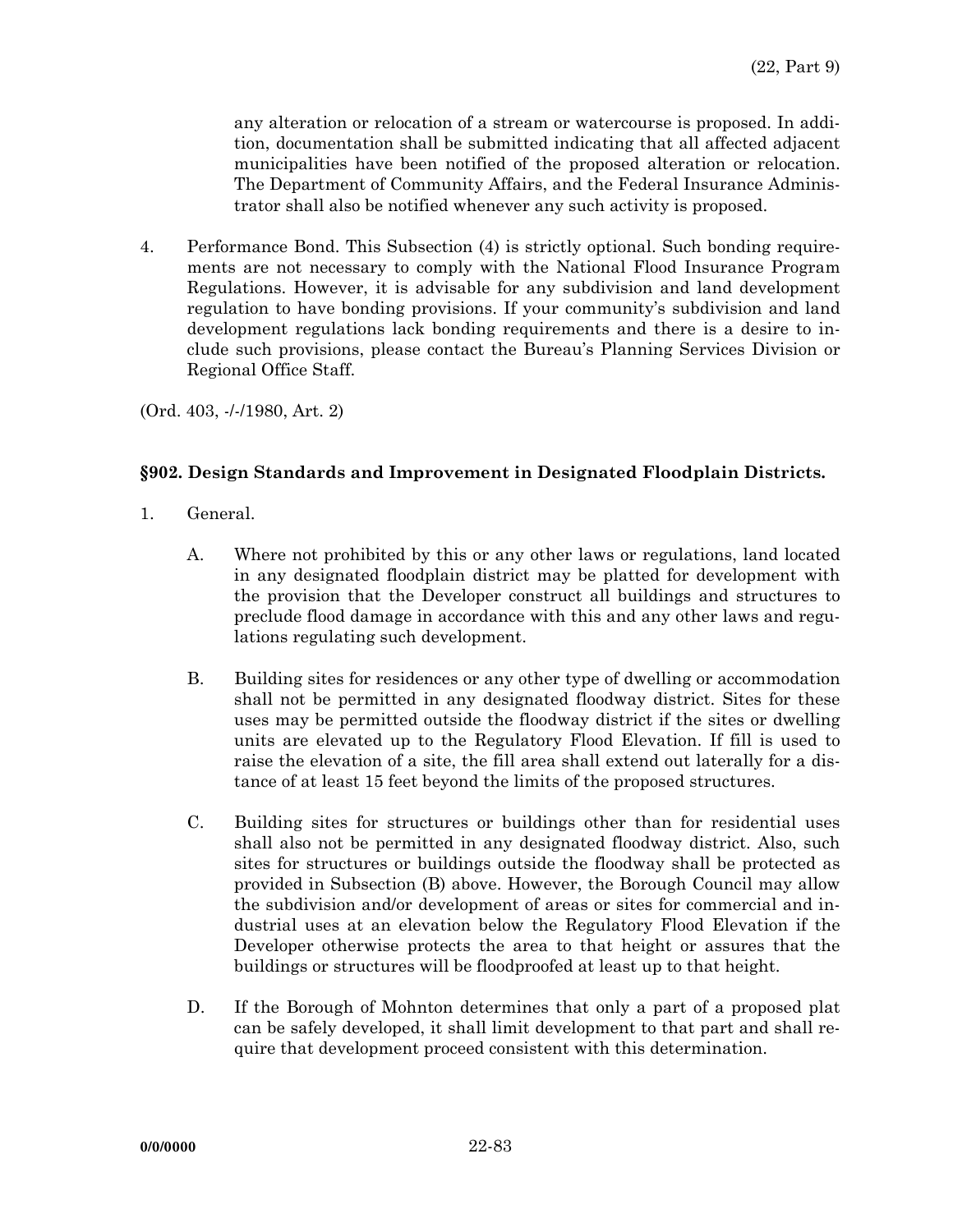- E. When a Developer does not intend to develop the plat himself and the Borough of Mohnton determines that additional controls are required to insure safe development, it may require the Developer to impose appropriate deed restrictions on the land. Such deed restrictions shall be inserted in every deed and noted on every recorded plat.
- 2. Excavation and Grading. Where any excavation or grading is proposed or where any existing trees, shrubs or other vegetative cover will be removed, the Developer shall consult the County Conservation District Representative concerning plans for erosion and sediment control and to also obtain a report of the soil characteristics of the site so that a determination can be made as to the type and degree of development the site may accommodate. Before undertaking any excavation or grading, the Developer shall obtain a Grading and Excavation Permit if such is required by the Borough.
- 3. Drainage Facilities.
	- A. Storm drainage facilities shall be designed to convey the flow of storm water runoff in a safe and efficient manner. The system shall insure drainage at all points along streets, and provide positive drainage away from buildings and on-site waste disposal sites.
	- B. Plans shall be subject to the approval of the Borough of Mohnton. The Borough of Mohnton may require a primarily underground system to accommodate frequent floods and a secondary surface system to accommodate larger, less frequent floods. Drainage plans shall be consistent with local and regional drainage plans. The facilities shall be designed to prevent the discharge of excess runoff onto adjacent properties.
- 4. Streets. The finished elevation of proposed streets shall not be more than one foot below the Regulatory Flood Elevation. The Borough of Mohnton may require, where necessary, profiles and elevations of streets to determine compliance with the requirements. Drainage openings shall be sufficient to discharge flood flows without unduly increasing flood heights.
- 5. Sewer Facilities. All sanitary sewer systems located in any designated floodplain district, whether public or private, shall be floodproofed up to the Regulatory Flood Elevation.
	- A. The Borough of Mohnton shall prohibit installation of sewage disposal facilities requiring soil absorption systems where such systems will not function due to high ground water, flooding, or unsuitable soil characteristics or are proposed for location in designated floodplain districts. The Borough of Mohnton may require that the Developer note on the face of the plat and in any deed of conveyance that soil absorption fields are prohibited in designated areas.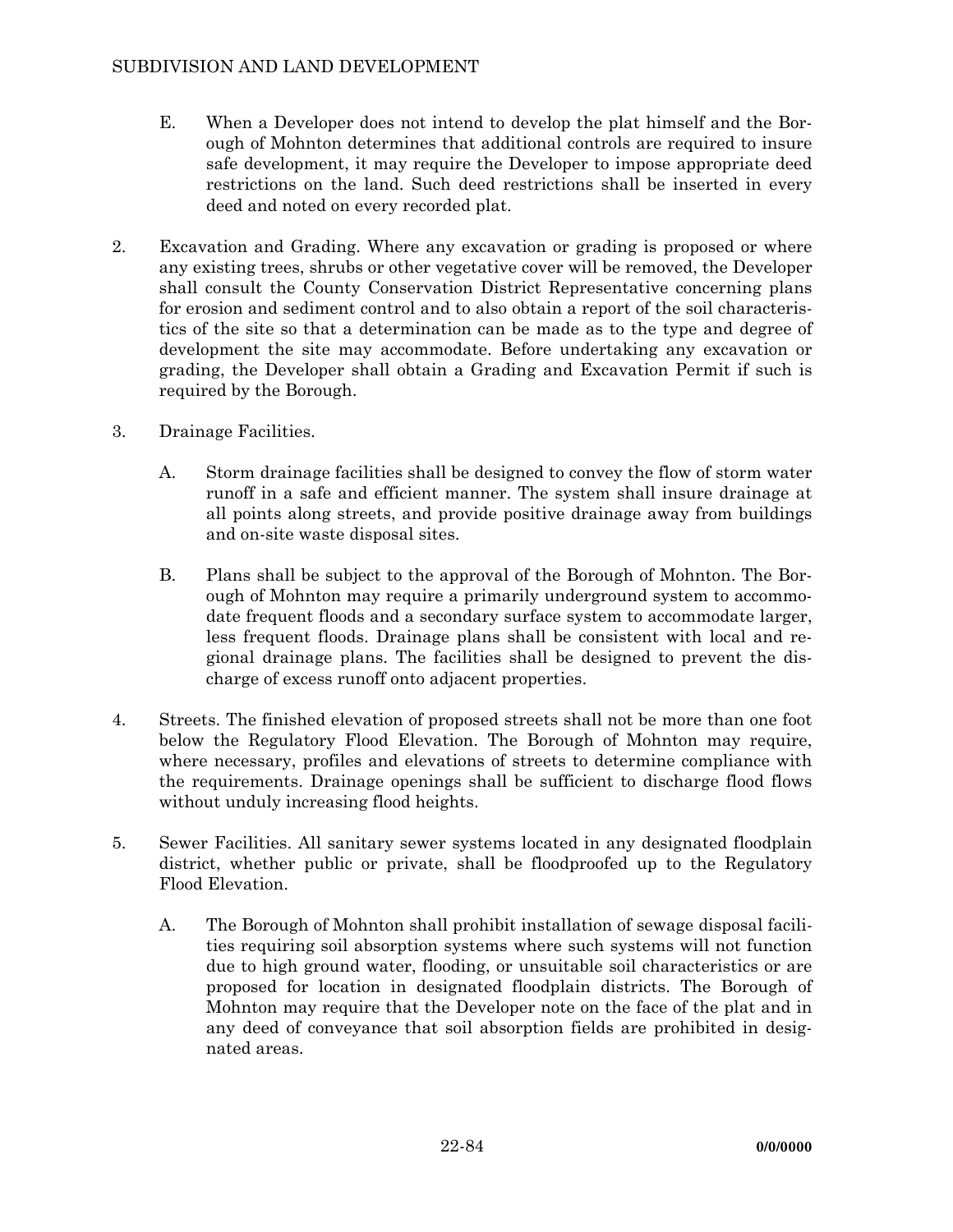- B. The Borough of Mohnton may prescribe adequate methods for waste disposal. If a sanitary sewer system is located on or near the proposed subdivision and/or land development, the Borough of Mohnton shall require the Developer to provide sewage facilities to connect to this system where practical, and shall prescribe the procedures to be followed by the Developer in connecting to the system.
- 6. Water Facilities. All water systems located in any designated floodplain district, whether public or private, shall be floodproofed up to the Regulatory Flood Elevation. If there is an existing public water supply system on or near the subdivision, the Borough of Mohnton shall require the Developer to connect to this system where practical, and shall prescribe the procedures to be followed by the Developer in connecting to the system.
- 7. Other Utilities and Facilities. All other public and private utilities and facilities including gas and electric shall be elevated or floodproofed up to the Regulatory Flood Elevation.
- (Ord. 403, -/-/1980, Art. 3)

### **§903. Definitions.**

 BUILDING — a structure or appendage to a structure permanently affixed to the ground, built, erected and framed of component structural parts, designed for the housing, shelter, enclosure or support of humans, animals or property of any kind, or in the case of a mobilehome, connected in any fashion to any source of electricity, gas, heating fuel, telephone, or to a sewage disposal or water system of any type. [Ord. 516]

 DESIGNATED FLOODPLAIN DISTRICTS — those floodplain districts specifically designated in the Borough of Mohnton Zoning Chapter 27 as being inundated primarily by the one-hundred-year flood. Included would be areas identified as the Floodway District (FW) and the Floodfringe District (FF).

 DEVELOPER — any landowner, agent of such landowner or tenant with the permission of such landowner, who makes or causes to be made a subdivision of land or a land development. [Ord. 516]

 $DEVELOPMENT$  — any man-made change to improved or unimproved real estate, including but not limited to buildings or other structures, the placement of mobile homes, streets and other paving, utilities, mining, dredging, filling, grading, excavation, or drilling operations and the subdivision of land.

 DWELLING — a building designed and constructed for residential purposes in which people live.